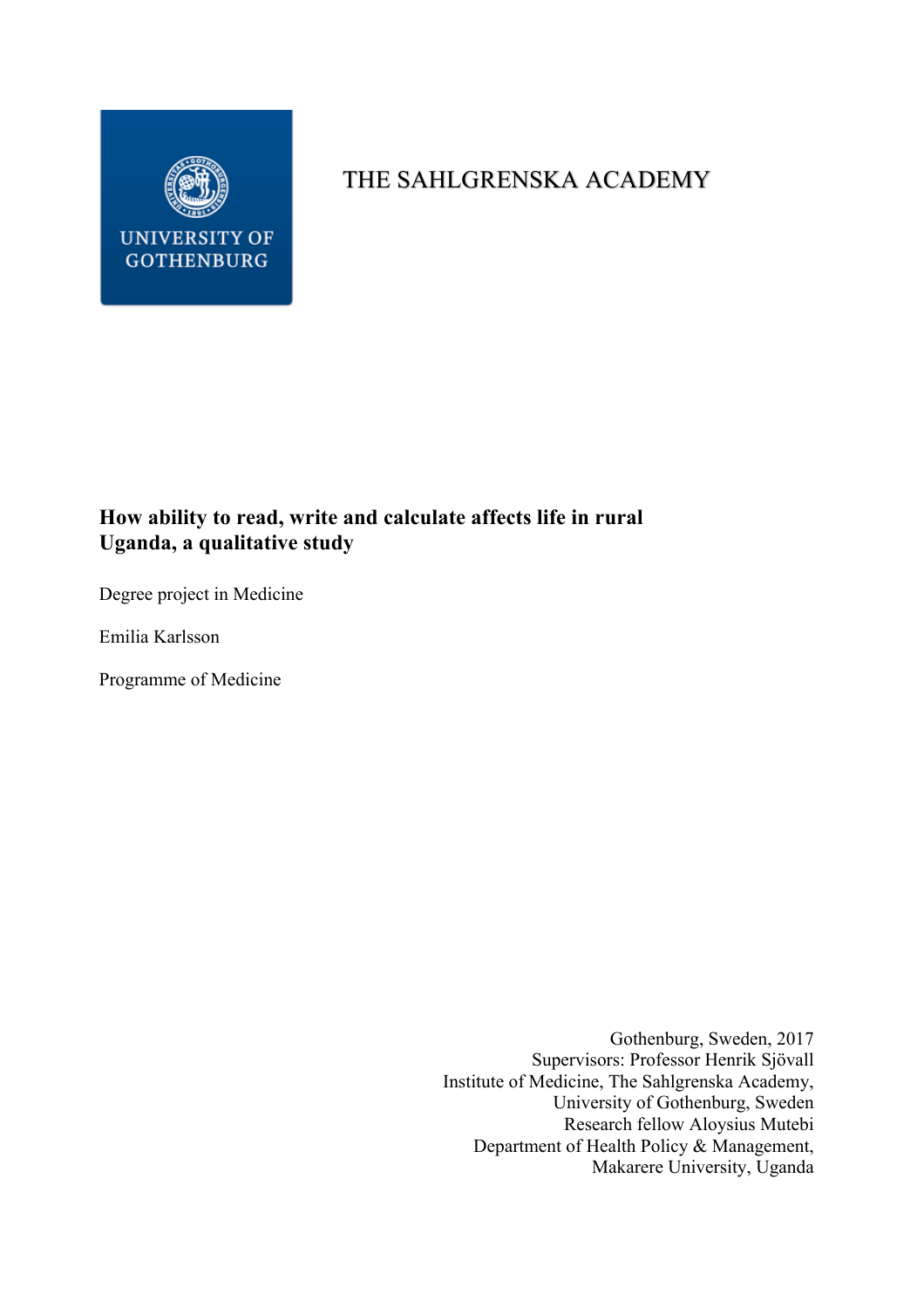# **Table of Contents**

| 1. |      |  |
|----|------|--|
| 2. |      |  |
|    | 2.1  |  |
|    | 2.2  |  |
|    | 2.3  |  |
|    | 2.4  |  |
|    | 2.5  |  |
|    | 2.6  |  |
|    | 2.7  |  |
|    | 2.8  |  |
|    | 2.9  |  |
|    | 2.10 |  |
| 3. |      |  |
| 4. |      |  |
|    | 4.1  |  |
|    | 4.2  |  |
|    | 4.3  |  |
|    | 4.4  |  |
| 5. |      |  |
| 6. |      |  |
| 7. |      |  |
|    | 7.1  |  |
|    | 7.2  |  |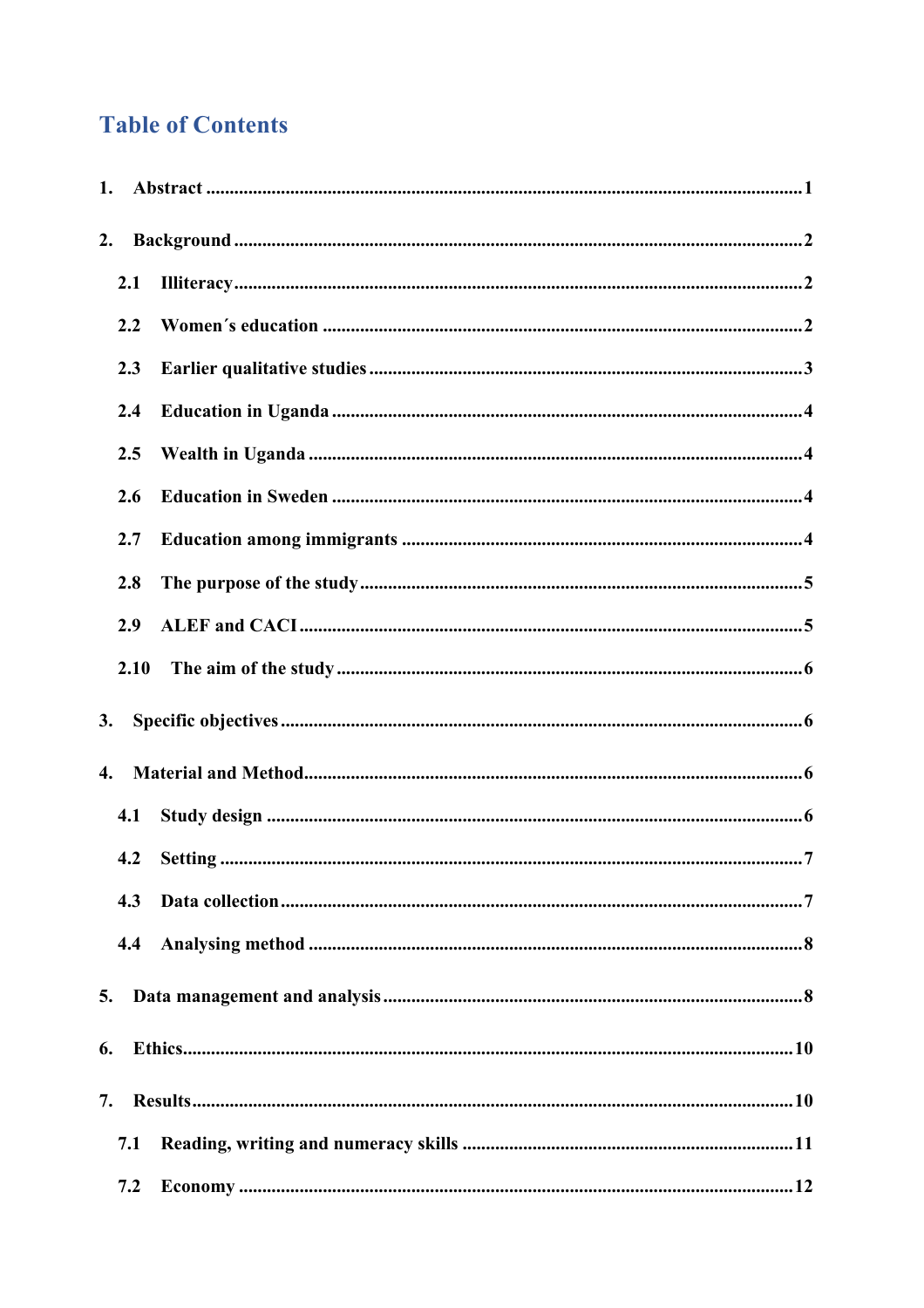|     | 7.3          |  |
|-----|--------------|--|
|     | 7.4          |  |
|     |              |  |
|     |              |  |
|     | 7.5          |  |
|     | 7.6          |  |
|     | 7.7          |  |
|     |              |  |
|     |              |  |
|     |              |  |
|     | 7.8          |  |
|     |              |  |
|     |              |  |
|     | 7.9          |  |
|     | 7.10         |  |
|     | 7.11         |  |
|     | $\mathbf{v}$ |  |
|     |              |  |
|     |              |  |
|     | 7.12         |  |
|     | 7.13         |  |
| 8.  |              |  |
| 9.  |              |  |
|     |              |  |
|     |              |  |
| 10. |              |  |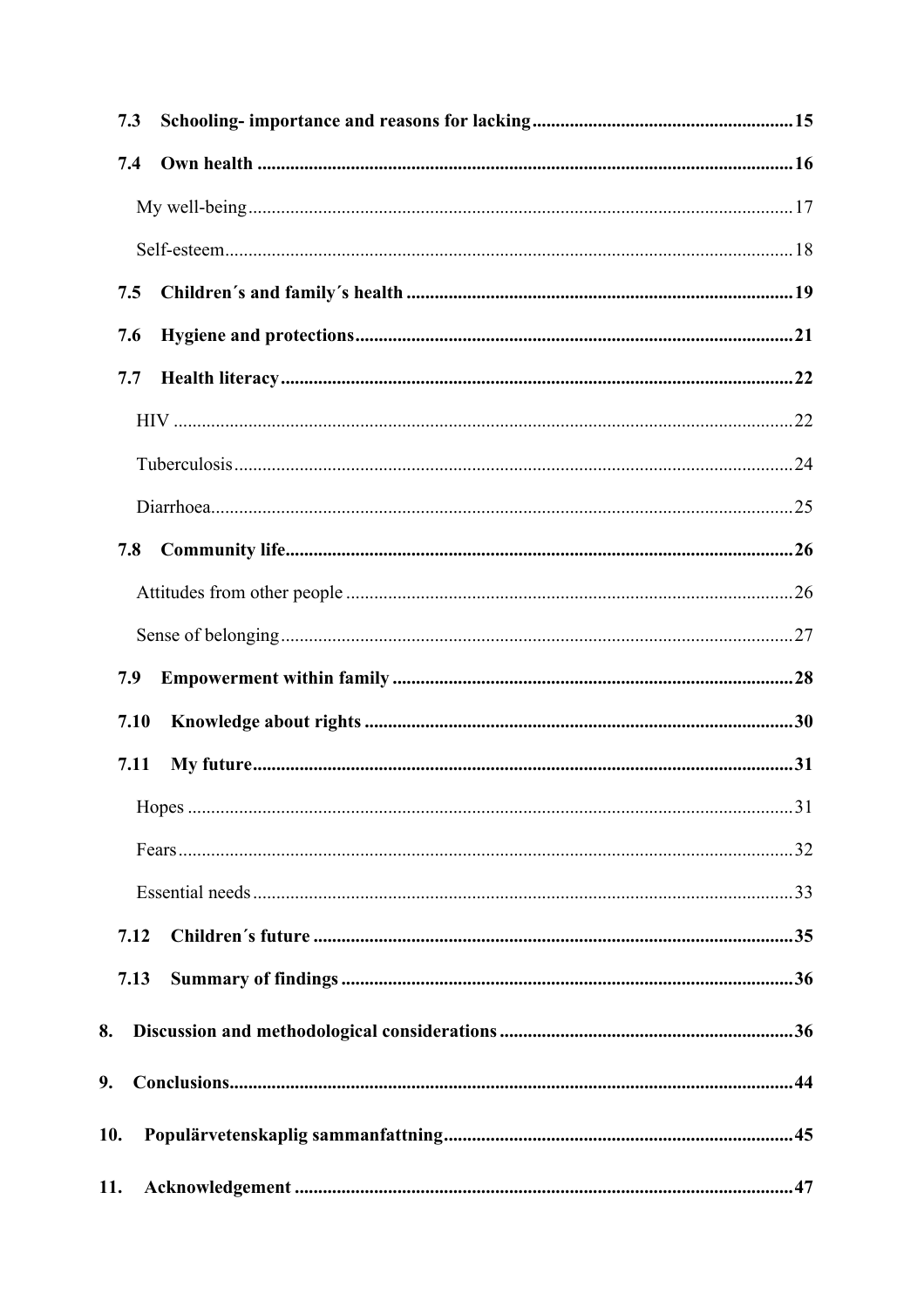| 12. |  |  |
|-----|--|--|
|-----|--|--|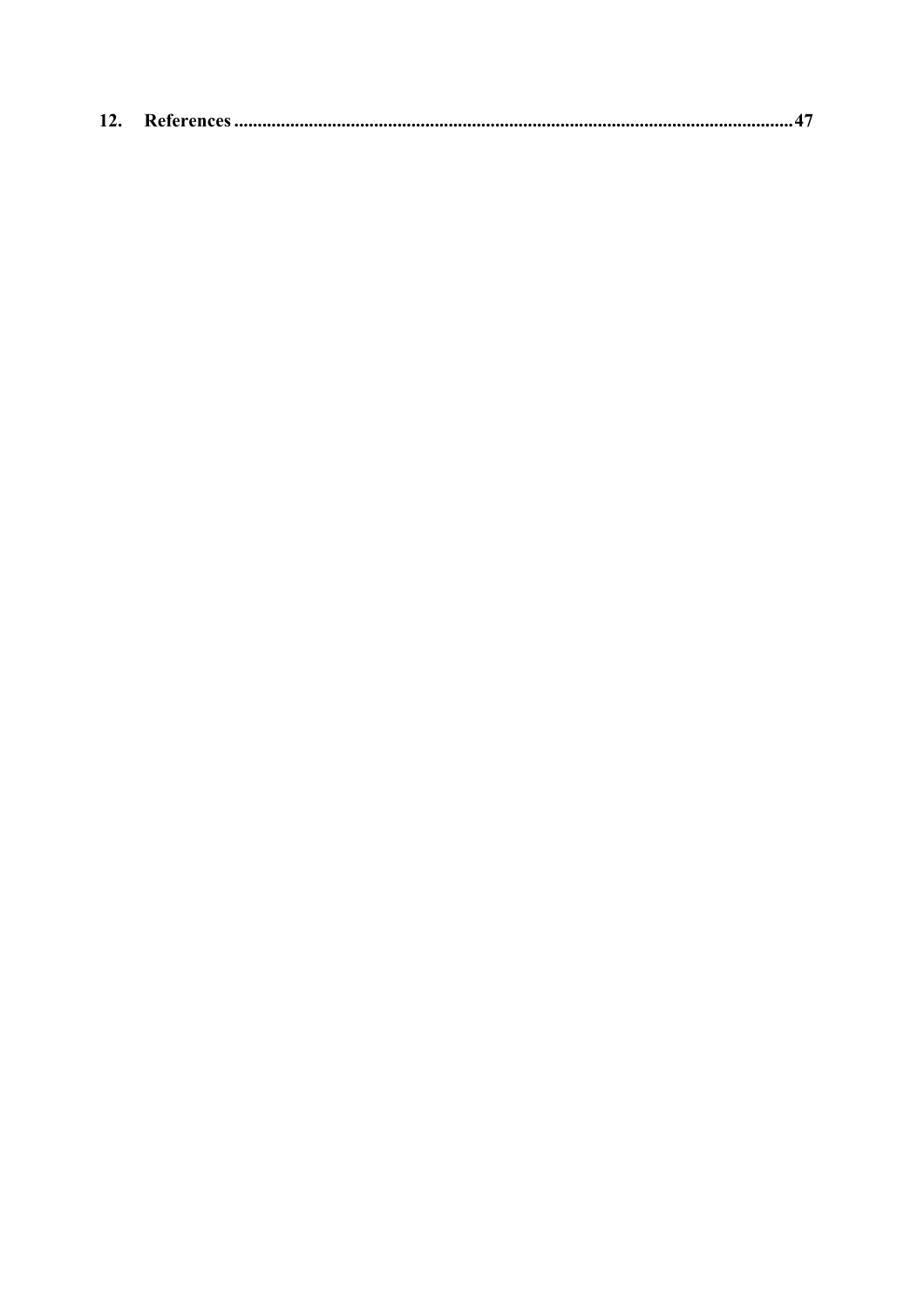## **1. Abstract**

#### Degree project in Medicine, Programme of Medicine

*How ability to read, write and calculate affects life in rural Uganda, a qualitative study*

Emilia Karlsson, January 2018, Sahlgrenska University, University of Gothenburg

Supervisors: Professor Henrik Sjövall, University of Gothenburg and Research fellow Aloysius Mutebi, Makarere University

Key words: Literacy, women, qualitative

**Background:** Literacy is a key determinant of health. It is one of the Sustainable Development Goals to ensure that all youths and most adults achieve literacy and numeracy by 2030.

**Aim:** To assess the effects of literacy and numeracy training on life situation among illiterate or semiliterate adult Ugandan women.

**Method:** A retrospective cohort study, where 22 study subjects were participants of a course and 22 controls were applicants. In-depths interviews were conducted and analysed, using a qualitative method.

**Results:** Achieving basic literacy and numeracy, most of the subjects had improved their economy, they were more optimistic about their future and their children spent more time in school. We did not assess whether children´s school results improved. Mental well-being of the subjects improved. They felt an ability to take care of their families in a better way, although we did not detect any obvious changes in family health status. The course contributed to involving more family members in decision-making. Health literacy improved somewhat. Many claimed they maintained a better diet and hygiene. Some bullying by illiterate friends was mentioned, although a majority expressed their social life as positively changed.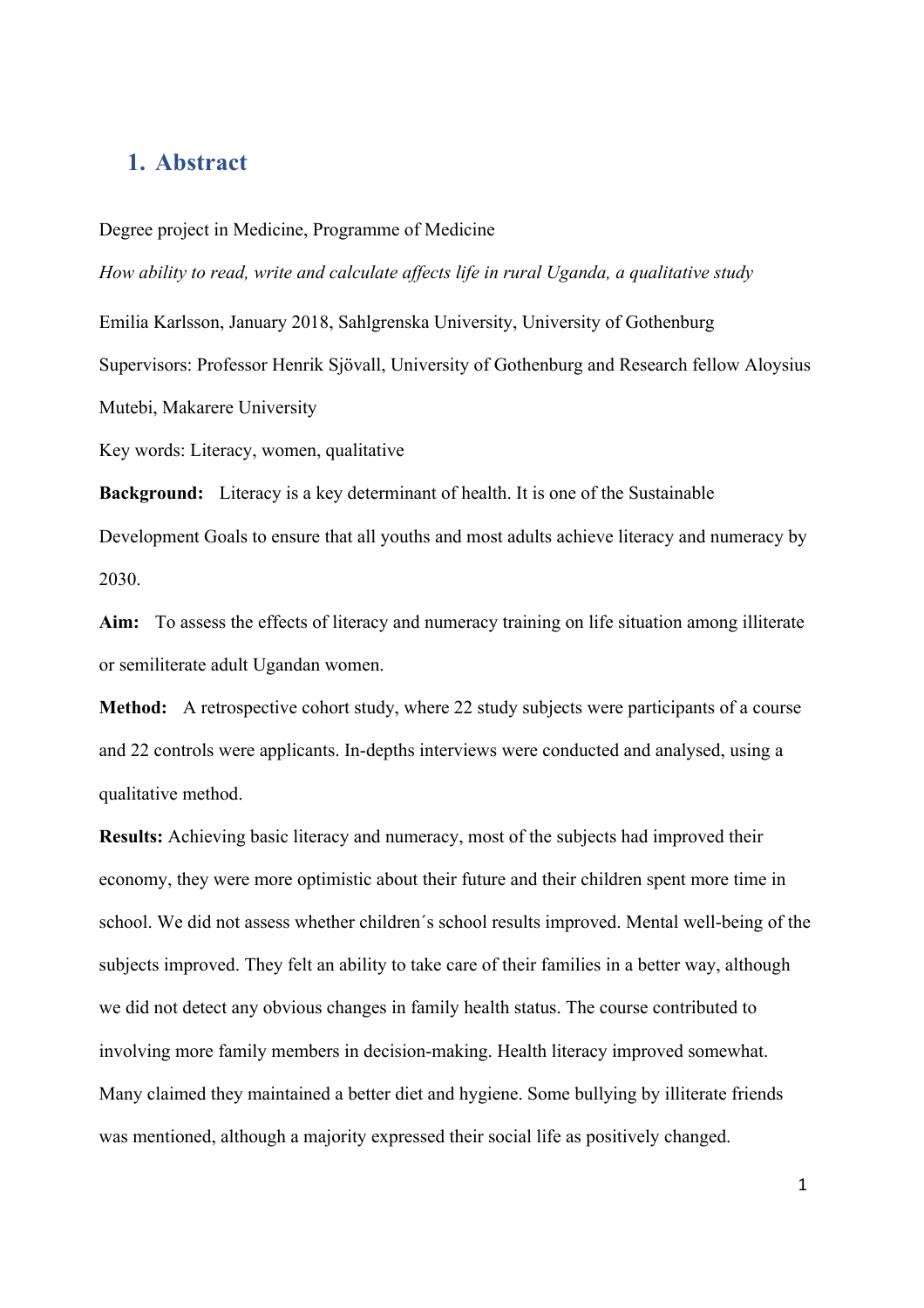**Conclusion:** For people living in absolute poverty, basic literacy and numeracy knowledge might be the key to a decent future. The course participants report improved economy, more uninterrupted school attendance for their children and a stronger hope for a better future. Hereby, future generations will have a chance of a better life.

## **2. Background**

## **2.1 Illiteracy**

Literacy is a key determinant of health. All around the world, people lacking basic skills in reading, writing and arithmetic, are very vulnerable to corruption and being subjected to discrimination and violence. Adult illiteracy is often seen as shameful and affected people are not only highly likely to being cheated in business transactions and failing to control their own economy; they are also vulnerable to poorer health and sickness. There are 750 million illiterate adults around the world, the majority women, although it is one of the Sustainable Development Goals (SDG) to ensure that all youths and most adults achieve literacy and numeracy by 2030. Sub-Sahara is the most affected region in the world, with the highest rates of children and youths being unable to read proficiently(1). The mechanisms are complex, basic education is generally offered also in low income countries, but many children are withheld from school, for example since they are needed as work hands or the school fees are too high in relation to the parents´ income.

## **2.2 Women´s education**

It is generally assumed that teaching poor women to read and perform simple arithmetic is a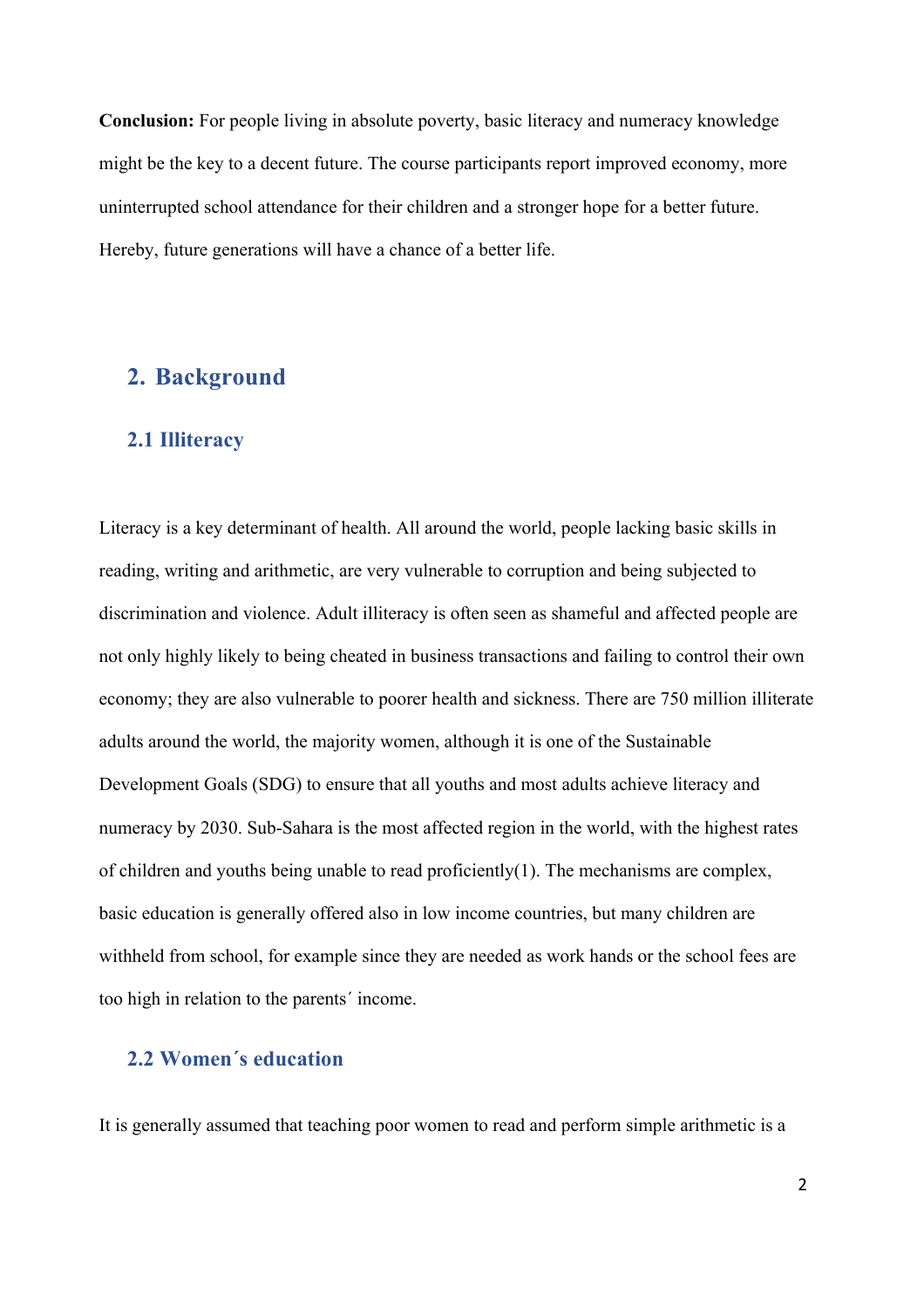cost-effective way of using foreign aid, but this assumption is surprisingly poorly documented. Earlier studies highlight, though, the contributions of women´s education to population health. A study, made in Nigeria, confirms that mother´s reading skills are highly associated with lower child mortality(2). Another study, made in Peru, confirms that increasing women's education leads to a decrease in unwanted pregnancies and to an increase in antenatal health care, potentially due to changes in women's cognitive skills, economic resources and autonomy(3). Yet another study shows that keeping girls in school results in many benefits for young women in Uganda, among them less lifetime experience of sexual violence(4). However, it remains hard to find studies showing a cause-and-effect relationship between adult literacy training and improvements in general psychosocial well-being and improved long term health literacy.

### **2.3 Earlier qualitative studies**

There are few qualitative studies available, which could tell about the results from earlier research, when it comes to illiteracy and literacy training. It is known, though, that poor health literacy is linked with poorer health outcome, but all the factors remain unclear. A qualitative study among African-Americans conclude that those individuals with higher health literacy, participate more likely in shared decision making together with health care professionals and feel more confident to successfully manage their disease(5). Furthermore, a study in urban Chicago shows that low literacy and numeracy scores were associated with interview reports of poor contraceptive knowledge and difficulty with contraceptive use(6).

In Germany, qualitative studies were conducted and it became apparent that Turkish and Russian-speaking immigrants often have limited health related literacy. Support and counselling services concerning language and cultural aspects and strategies to strengthen the health literacy of persons with migration background were assessed as required(7).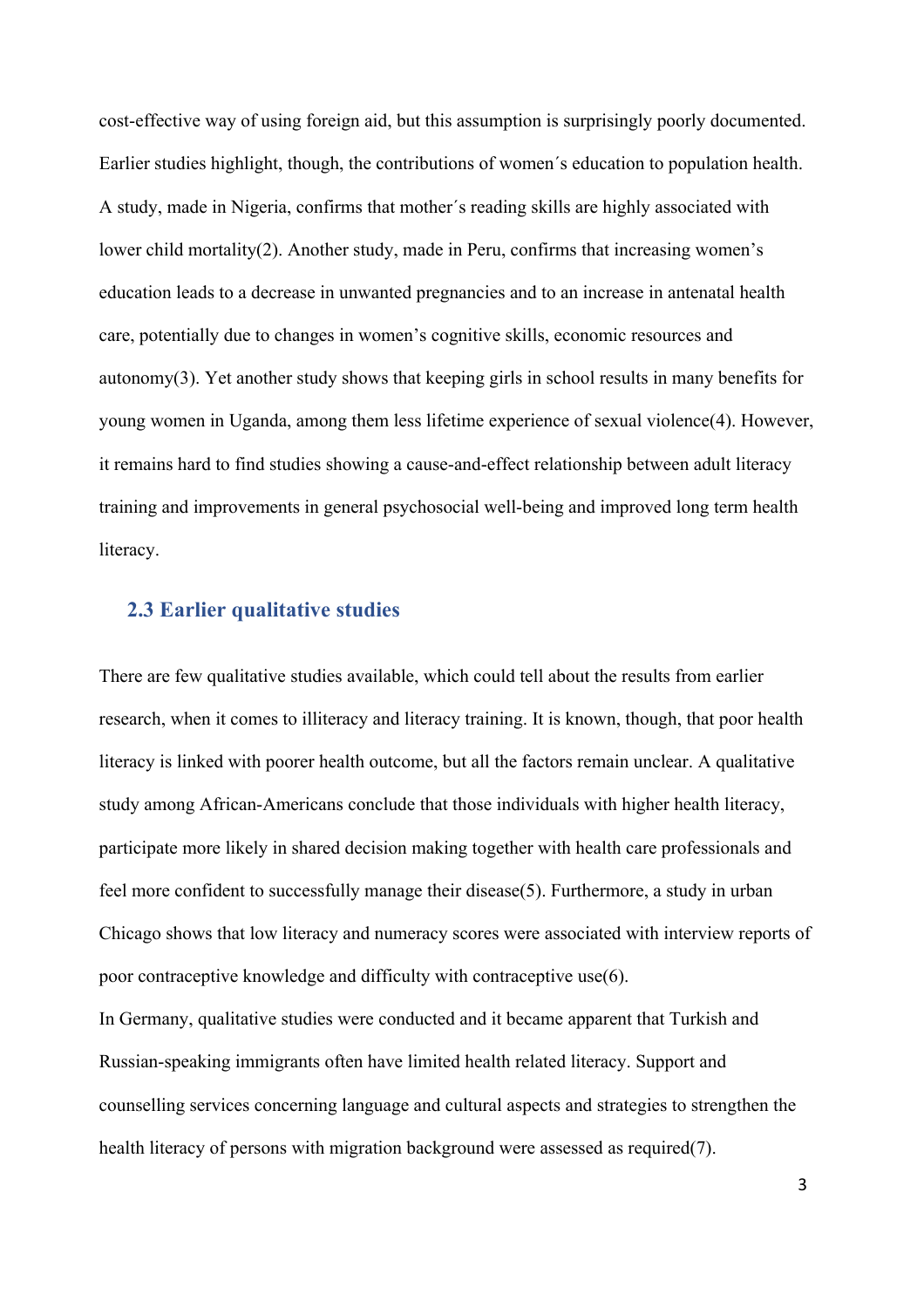#### **2.4 Education in Uganda**

Uganda is an east-African nation, where the illiteracy rate among the female population aged 15 years old and older, is estimated 38%, compared to the rate of the male population, which is estimated 21%(2). The official primary school entrance age is at 6. The primary school cycle lasts 7 years and the lower and upper secondary cycle lasts 6 years(8). Education is by tradition highly valuated, but the educational system has been demolished, due to the political and economic chaos, during the 70s and 80s. There are both private and public schools(9). The proportion of pupils, starting grade 1 who reach grade 5 is however 25%(10).

## **2.5 Wealth in Uganda**

Uganda is about half the size of Sweden, with nearly 40 million inhabitants. The BNP in 2015 was 705 USD per person. The country was one of the wealthiest in Africa, in 1962. Because of misruling and dictatorship, the wealth was torn down, but has steadily been reobtained during the last decades(11).

### **2.6 Education in Sweden**

Sweden has almost 10 million inhabitants. Compared to Uganda, the BNP in 2015 was 50 585 USD per person. More than 99% of Swedish children start grade 1 and the majority continue their education for about twelve to thirteen years(12).

#### **2.7 Education among immigrants**

In recent years, many immigrants from different parts of the world have come to Sweden. It is very hard to tell how many of them who are literate or illiterate. The statistics from Statistiska Centralbyrån, show that 31% of 30 years old African female immigrants and 21% of Asian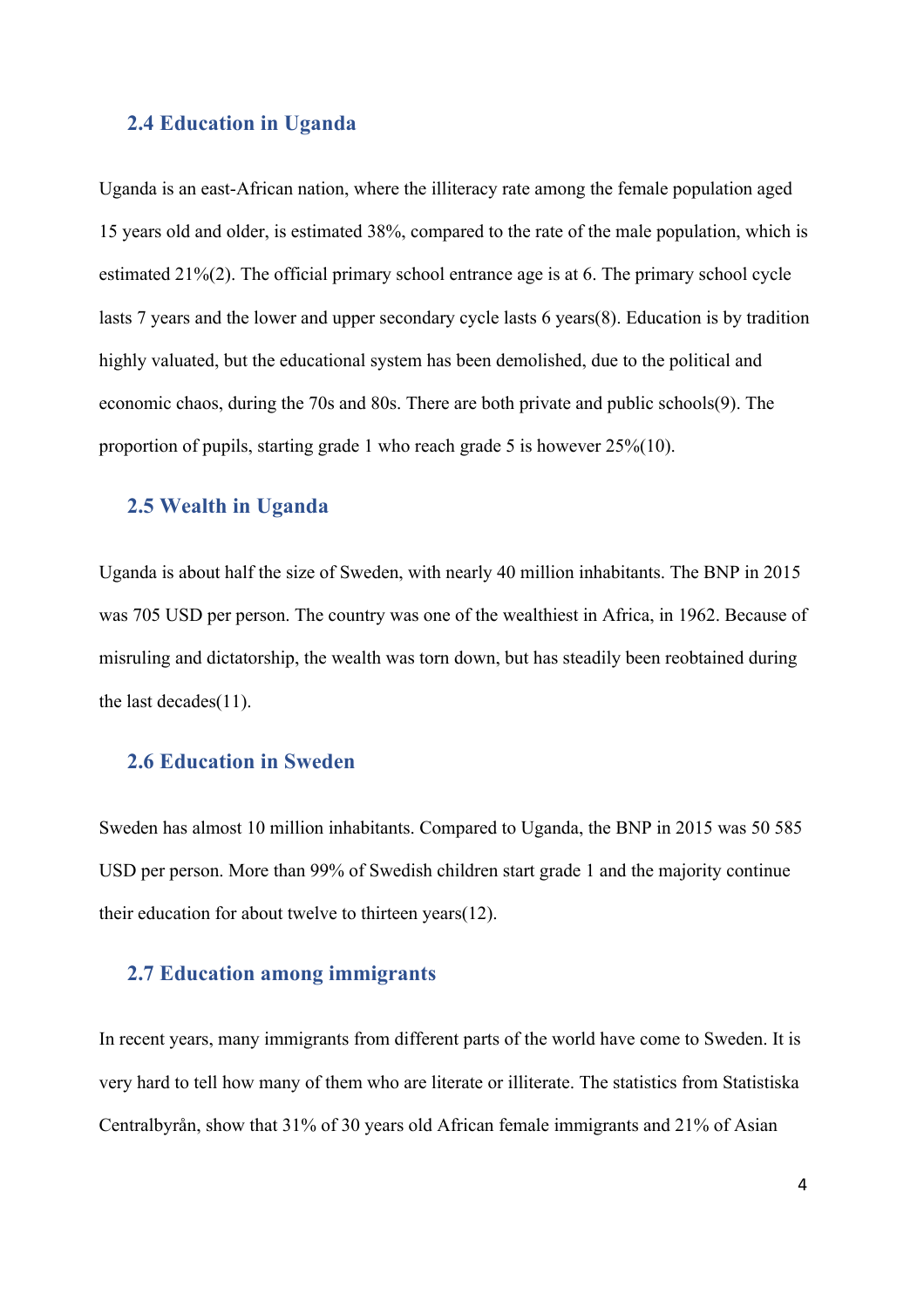female immigrants, who all had lived in Sweden less than five years between 2002–2006, had an unknown education. 21% of African females and 23% of Asian females had no higher education than primary and secondary school(13). The integration challenges are hence very big, because the information about this group of people is scarce. Most immigrants are from Syria, Iraq, Eritrea or Afghanistan. Somalia is number nine on the list(14). In Syria, 80 % are literate(15), In Iraq, 84.1% (males 15-24 years old) and 80.5% (females 15-24 years old) are literate(16) and in Eritrea 92.6% (males 15-24 years old) and 87.7% (females 15-24 years old) are literate(17). In Somalia 4.4 million children are out of school, almost half of the country´s population. The country is far from reaching the Sustainable Developmental Goals of ensuring education(18). These statistical numbers make these countries similar to Uganda, where the literacy rate is low as well.

## **2.8 The purpose of the study**

To learn more about illiteracy and adult literacy and training and its effects, two medical students from Sahlgranska University went to several villages around Entebbe and Kampala, Uganda. A combination between qualitative and quantitative methods was used, in order to balance detailed information from in-depth interviews and hard data from questionnaires.

## **2.9 ALEF and CACI**

Adult Learning and Empowerment Fund, ALEF, is a Swedish foundation, which raises funding for educational activities in sub-Saharan Africa. Local partners, such as Non Governmental Organisations, do the actual teaching. In Uganda, the NGO partner is called Change African Child International, CACI. It is a non-profit organization on a grass-root level, dedicated to improve living conditions for specifically children, youths and women. CACI operates by caring and supporting people with HIV, empowering women and their families to become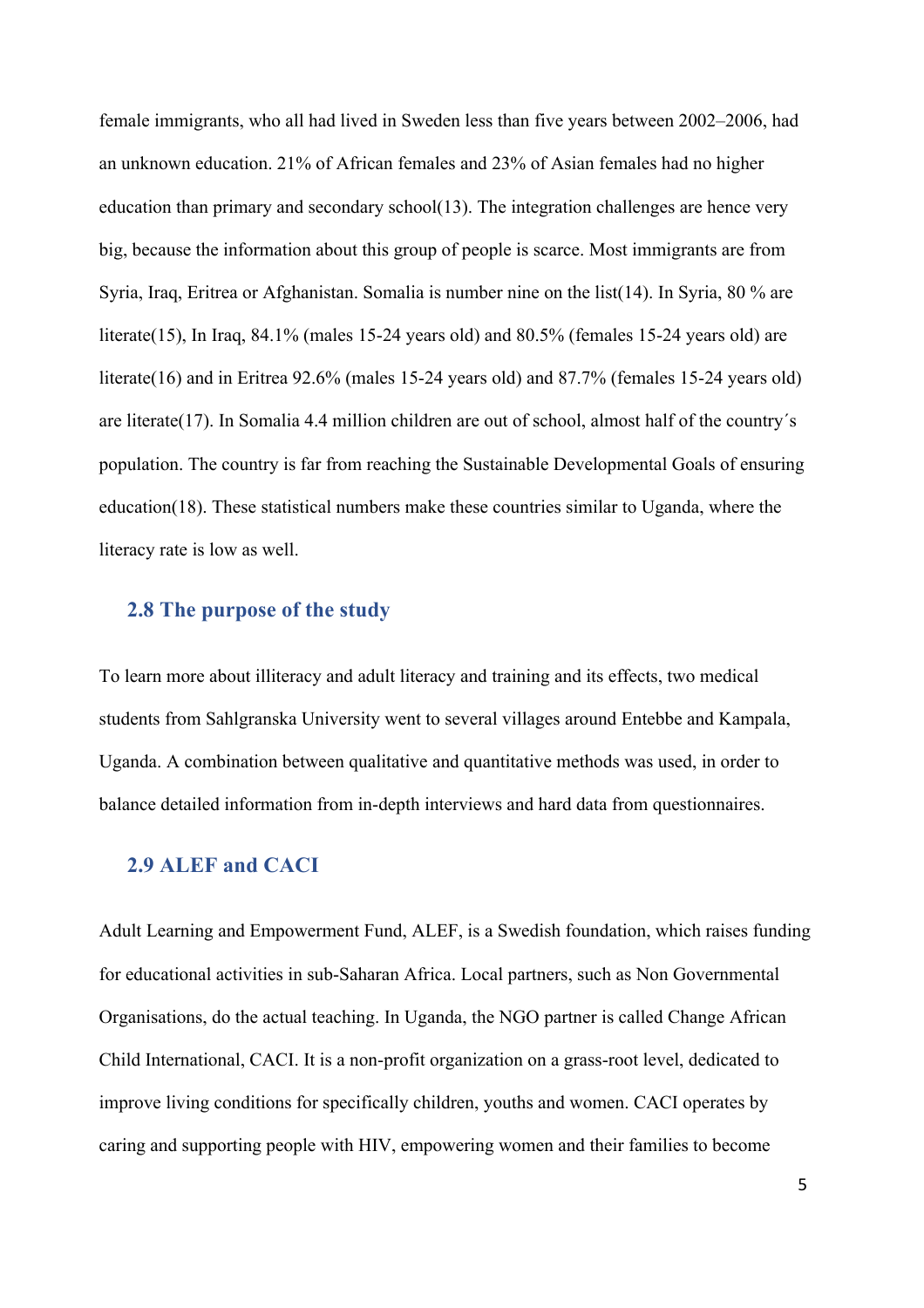economically self-reliant, developing leadership, as well as offering adult literacy and numeracy classes, using the ALEF-method, among other activities(19).

### **2.10 The aim of the study**

The aim of this study is to assess the effects of the adult literacy and numeracy course on life situation among participants of the course, performed by CACI. The hypothesis is that it will bring improvements in socioeconomic situation, strengthen families and their income, improve children's school results, improve health, quality of life and health literacy.

## **3. Specific objectives**

What are the effects of structural literacy and numeracy training on the life situation of illiterate or semiliterate adult Ugandan women? Various outcome areas will be covered; language skills, social life, human rights, health, children's situation, economy, health literacy, future perspectives and assessment of the ALEF-course.

## **4. Material and Method**

#### **4.1 Study design**

The study was designed as a randomized\* retrospective cohort/cross-sectional study and in some fields, as a before- and-after study. The sample size was 21 study subjects and 22 controls. The study subjects were all participants of the ALEF-course since at least two years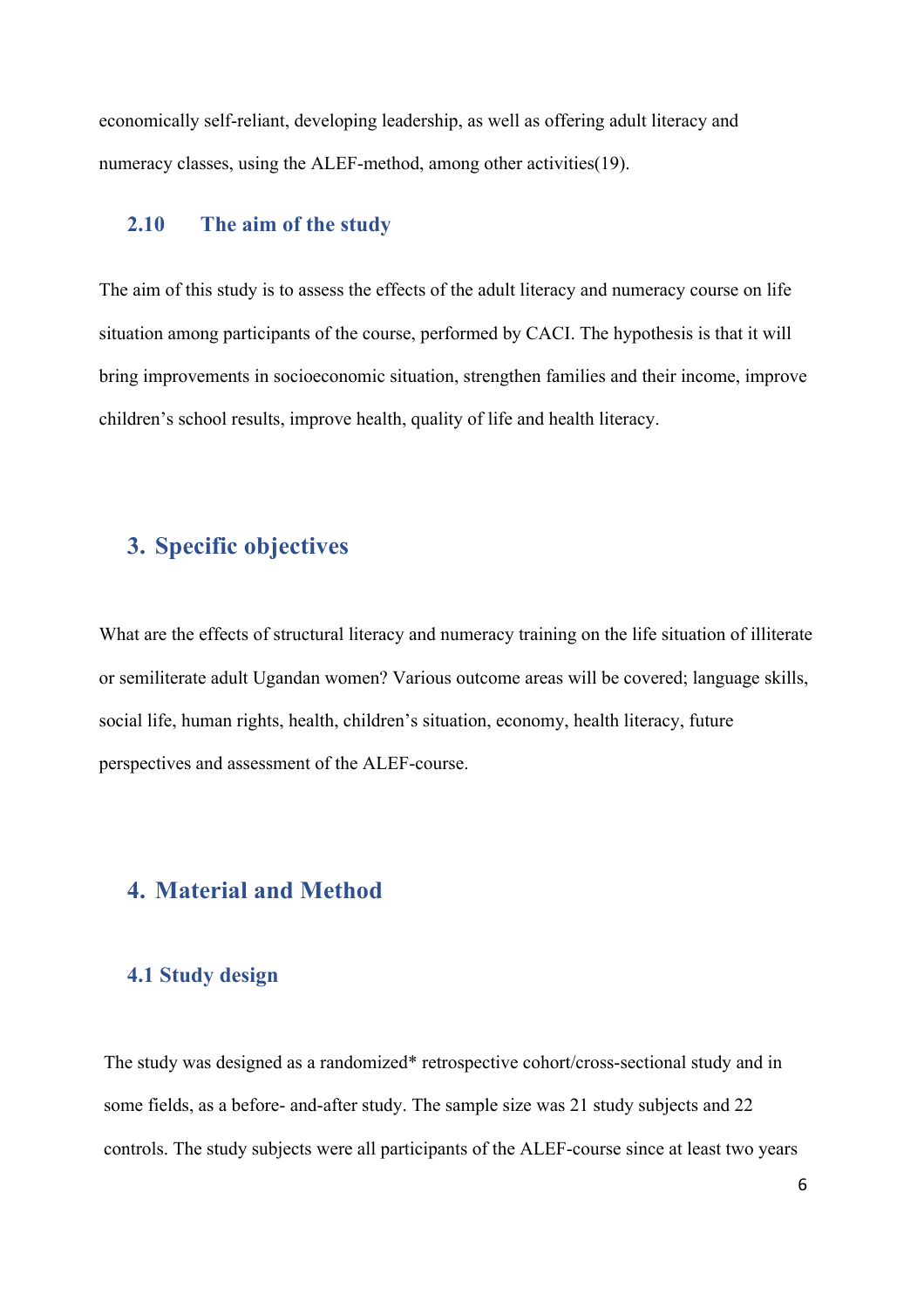and the controls were all applicants for the course. The study subjects were 19 females, in average 42.2 years old and 2 males, in average 33.5 years old. The controls were 21 females, in average 32.5 years old and 1 male, 24 years old.

### **4.2 Setting**

The study site was found in seven different rural villages, where extreme poverty is very common, in Wakiso district, in and outside Entebbe, in the area between Entebbe and Kampala and in the outskirts of Kampala, Uganda. Wakiso district is situated along the north border of Lake Victoria, where the main parts of the inhabitants of Uganda live. Almost 20 % of the Ugandan people lived on less than 1.25 USD per day, in 2012/13. Extreme poverty is now defined as living on less than 1.9 USD a day(20). The poverty is most widespread in the rural areas, where considerably less women than men are literate and women earn in average 60 % less than men. The access to health care is bad in the rural areas and the distance to health care centres is very long, because health care centres are mostly situated in the urban areas. In 2013, the maternal mortality was as high as 438 deaths per 100,000 deliveries(21). The district has over 560,000 inhabitants and the economic activities include among others fishing in Lake Victoria, poultry breeding and agriculture(22).

#### **4.3 Data collection**

The data collection was formed by in-depths interviews, conducted by the author of this thesis and local interpreters, who translated from Luganda, the women´s mother tongue, into English. The interviews were all recorded and transcribed. Open-ends questions were given, using a check-list, reflecting the different outcome areas; language skills, social life, human rights, children´s situation, economy, health, health literacy, future perspectives and assessment of the ALEF-course. An interview would normally take about 30 minutes to conduct. In- depths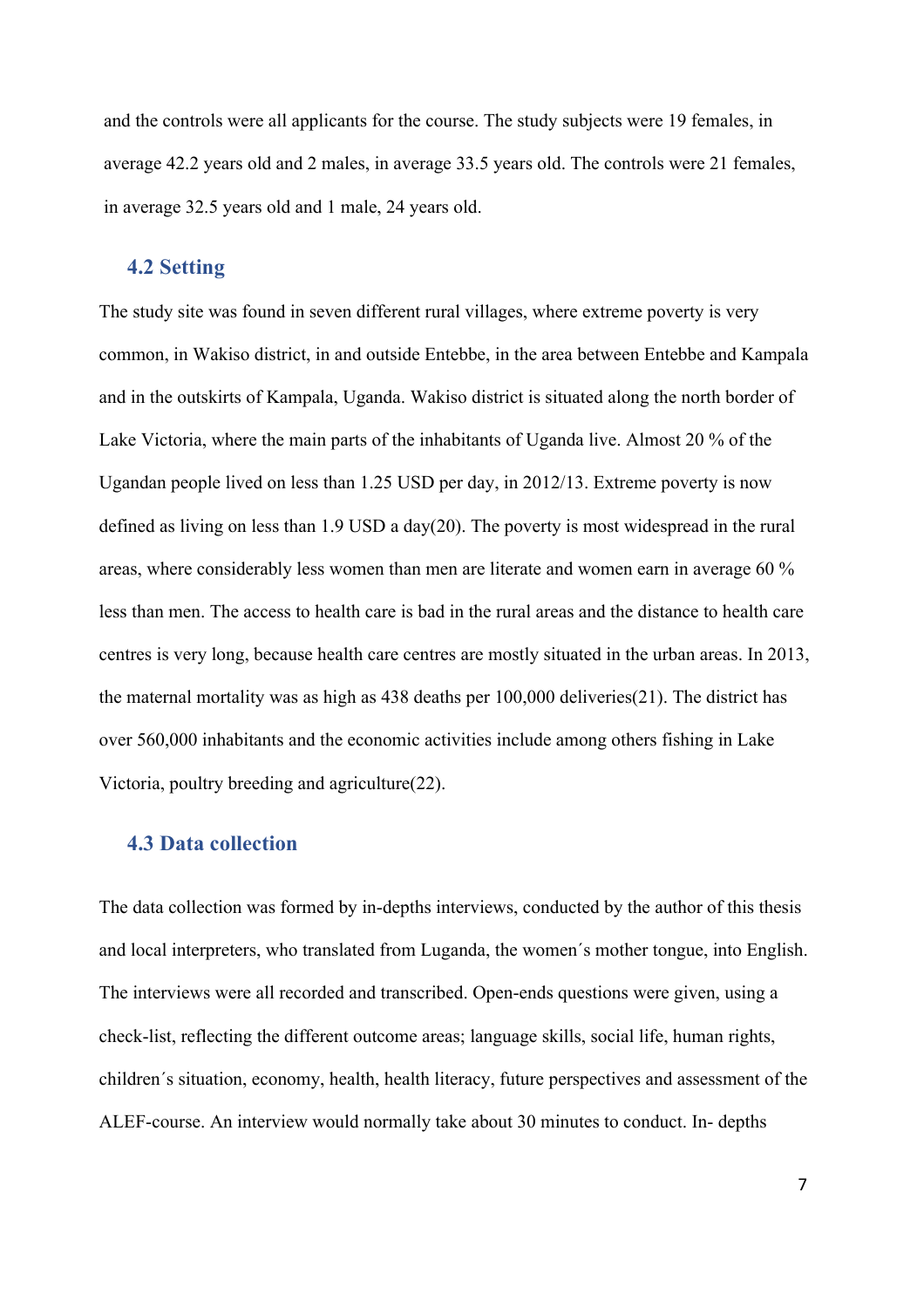interviews are preferably used, when data collecting experiences, such as in this case(23).

### **4.4 Analysing method**

The study was performed, using a qualitative content analysis, with an inductive onset and latent orientation. An inductive onset, means analysing the text unconditionally $(24)$ . A latent orientation means analysing what the text talks about, involving an interpretation of the underlying meaning, referred to as *the latent content*.

\*The author of this thesis, did not control the selection of the study subjects nor controls. Nevertheless, clear instructions had been given, not to select outstanding individuals in any way, but to randomly ask individuals who had taken the course and applicants for the course if they wanted to take part in the interviews.

## **5. Data management and analysis**

A content analysis method, refined by Graneheim and Lundman (2004), was used by processing the data. After conducting and recording the in depth-interviews, the material was transcribed and unidentified. Words and sentences, which all relate to the same outcome area, were highlighted. The constellation of word and sentences, with the same central meaning, constitute hence a *meaning unit*(25).

Furthermore, *condensation* is the process where the text is shortened, but the core still preserved. The condensed meaning units were abstracted and labelled with a *code.* A code is a brief description of the content of the meaning unit. Hereby, *categories* and *sub-categories*  were made, where the content share commonalities(26). Categories are internally homogeneous and externally heterogeneous(27). Thus, no data related to the purpose should be excluded, due to lack of suitable categories and no data should fall between the categories, nor fit into more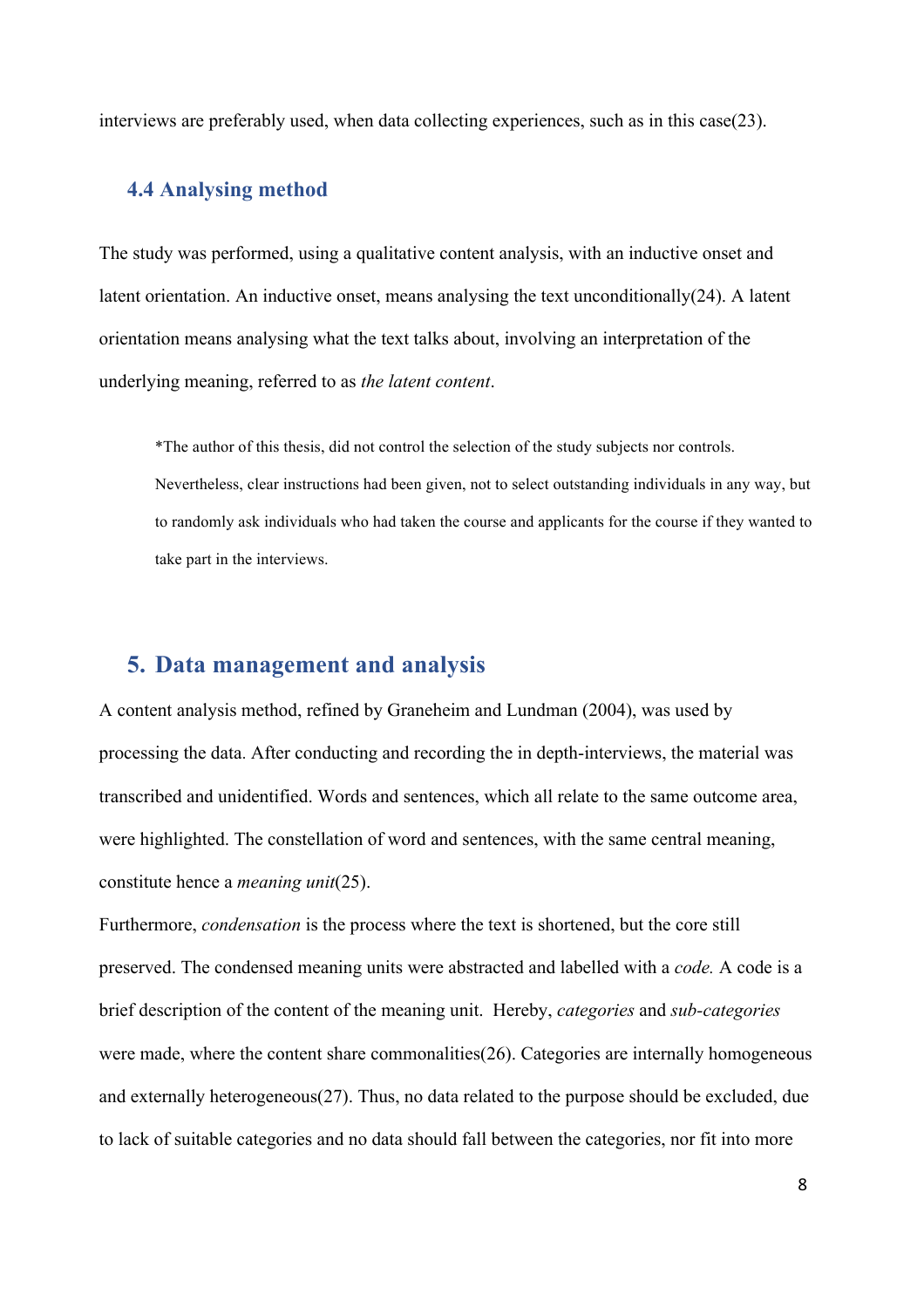than one(25). Sub-categories were abstracted, to form a more comprehensible depiction. The work done so far, was read through by professors and co-researchers at Sahlgrenska university and a process of reflection and discussion resulted in agreement on a set of categories and sub categories.

Figure 1 and 2 show an example of meaning units, condensed meaning units, codes and categories and sub categories.

| <b>Meaning unit</b>                                                                                                                                                           | Condensed<br>meaning unit                                                            | Code                                          | Category                          | Sub category                   |
|-------------------------------------------------------------------------------------------------------------------------------------------------------------------------------|--------------------------------------------------------------------------------------|-----------------------------------------------|-----------------------------------|--------------------------------|
| "Before I was just<br>sitting back home,<br>but now I can<br>socialize with<br>people, this change<br>has come with the<br>course."                                           | Before I was<br>alone, now I can<br>socialize with<br>people                         | Socializing with<br>people                    | Community life                    | Attitudes from<br>other people |
| "I also know that if<br>a child falls ill, I<br>understand<br>prescriptions and<br>give the medicals<br>properly, not<br>before when I<br>would just give it<br>all at ones." | I can give<br>children's<br>medicals properly,<br>as written on the<br>prescription. | I understand<br>doctor's<br>prescriptions now | Children's and<br>family's health |                                |

| <b>Meaning unit</b>  | Condensed            | Code              | Category       | Sub category |
|----------------------|----------------------|-------------------|----------------|--------------|
|                      | meaning unit         |                   |                |              |
| "Education is"       | Education will help  | Education is      | Schooling-     |              |
| important so they    | the children getting | essential to have | Importance and |              |
| will not suffer like | a job, not being     | a good life       | reasons for    |              |
| me. They will get    | undermined,          |                   | lacking        |              |
| jobs, not be         | expressing           |                   |                |              |
| undermined,          | themselves, not      |                   |                |              |
| express              | suffering.           |                   |                |              |
| themselves I will    |                      |                   |                |              |
| struggle so they can |                      |                   |                |              |
| go to school, be     |                      |                   |                |              |
| well off."           |                      |                   |                |              |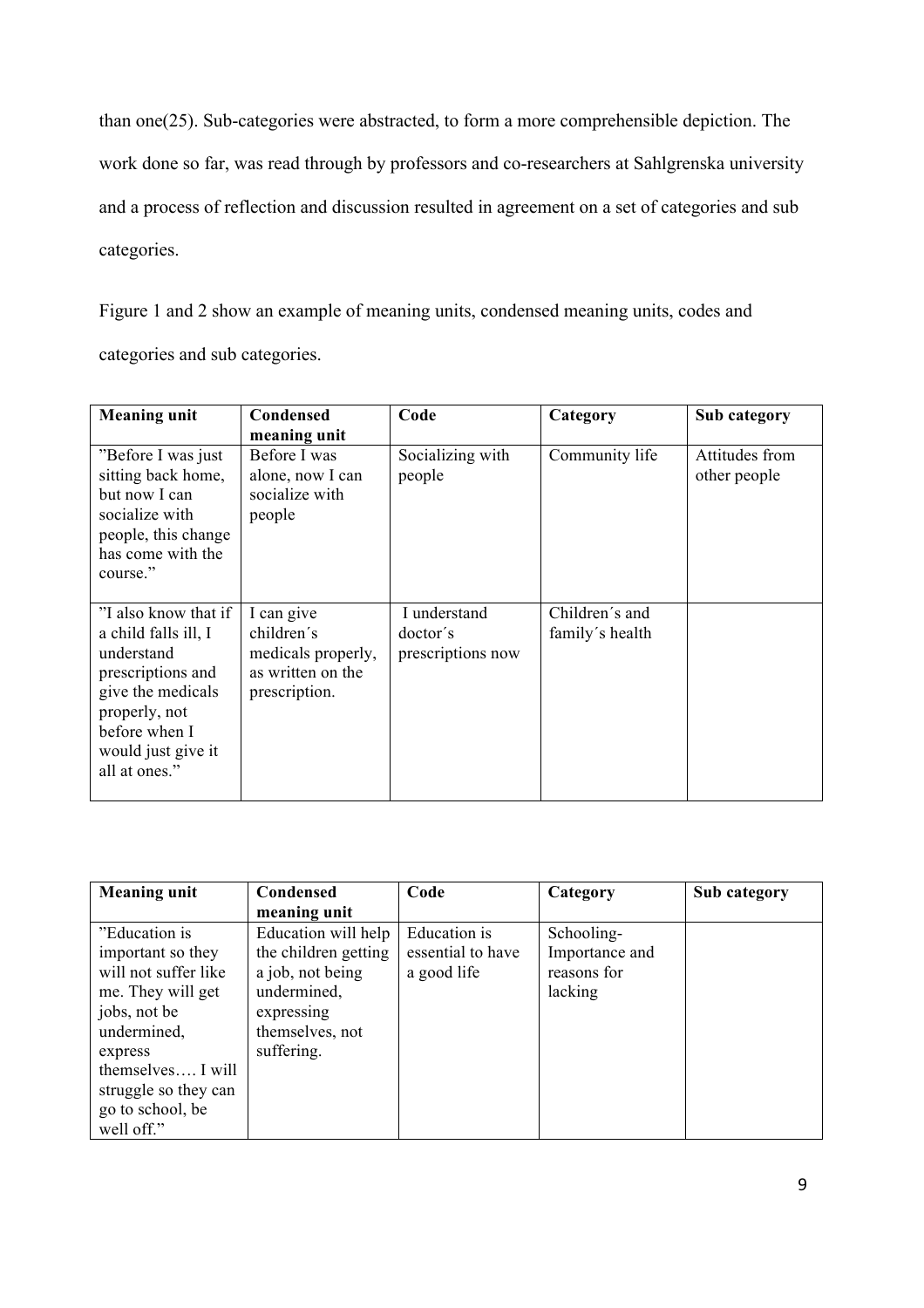| "I want to get a job | I need an income  | Worried about    | My future | Fears |
|----------------------|-------------------|------------------|-----------|-------|
| so I can have some   | to be able to pay | not having money |           |       |
| income and pay for   | for my children's |                  |           |       |
| my children's        | school fees and   |                  |           |       |
| school fees. I am    | help them or my   |                  |           |       |
| worried about not    | parents when they |                  |           |       |
| having any income,   | fall sick.        |                  |           |       |
| when my parents or   |                   |                  |           |       |
| children fall sick I |                   |                  |           |       |
| can not help them    |                   |                  |           |       |
| without income."     |                   |                  |           |       |

## **6. Ethics**

The study was received and granted approval by the Higher Degrees, Research and Ethics Committee, in Kampala. Each participant provided an informed consent to participating in the study, by signing a consent form. It was made clear, that participation was voluntary and unwillingness to participate would not have any consequences. The data was anonymized and private information was handled confidentially. Recording of interviews was anonymous as well and safely stored.

## **7. Results**

The result of the study is based on twelve categories and ten sub categories, regarding both the intervention group and the control group. Among the categories; *Community life* includes the sub categories *Attitudes from other people* and *Sense of belonging. Own health* includes the sub categories *My well-being* and *Self-esteem. Health literacy* includes the sub categories *HIV, Tuberculosis* and *Diarrhoea. My own future* includes the sub categories *Hopes, Fears* and *Essential needs.* Firstly, the answers of the control group are presented, that is the interviewed who have not participated in the course. Thenceforth, the answers from the intervention group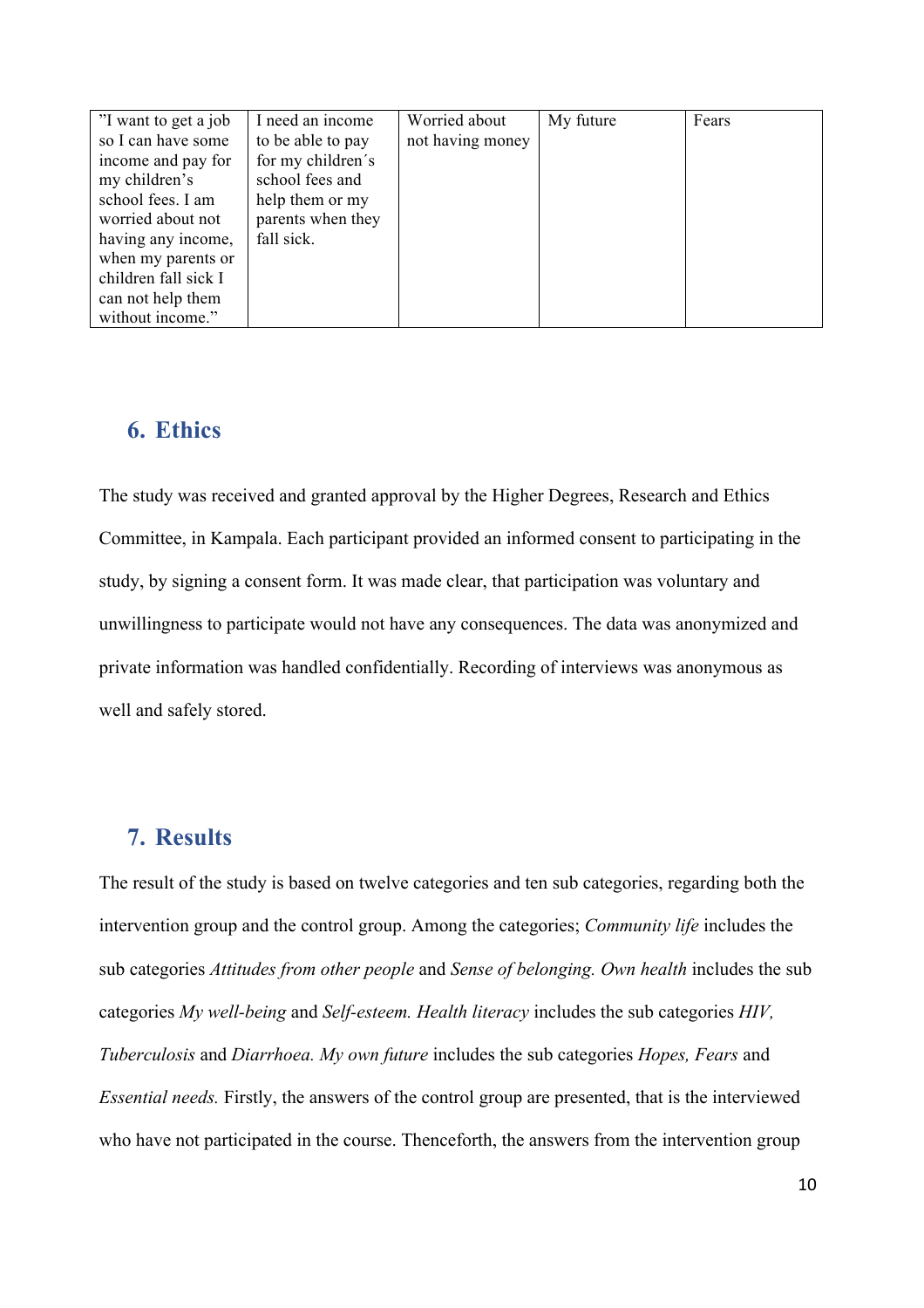are presented, that is the ones who have participated in the course.

### **7.1 Reading, writing and numeracy skills**

In the **control group**, more than half of the interviewed considered themselves having no reading and writing skills at all. The rest of them, considered themselves available to read and write a few words in their mother tongue Luganda, but not any or very little English.

*"Reading and writing skills? No. She has never caught a pencil." (NP11)*

*"Trying, she can write her name. Simple things she can write. She can read some words in Luganda. No English." (NP8)*

The interviewed from the **intervention group** emphasised, that they had learnt very well how to read and write in Luganda and some little in English as well. They were now also able to count and thus save and make a budget. There was not anyone, who expressed not having learnt anything.

*"Previously I could not read, write or count, but now I can. In Luganda very well though not very much yet in English." (P6)*

*"A simple text in Luganda, yes she can write and read a text. She can read an article very well in Luganda. They also learnt a few words in English." (P11)*

*"Before joining ALEF, he could not do the counting, but after lessons he can do profit, and reinvest and expand." (P20)*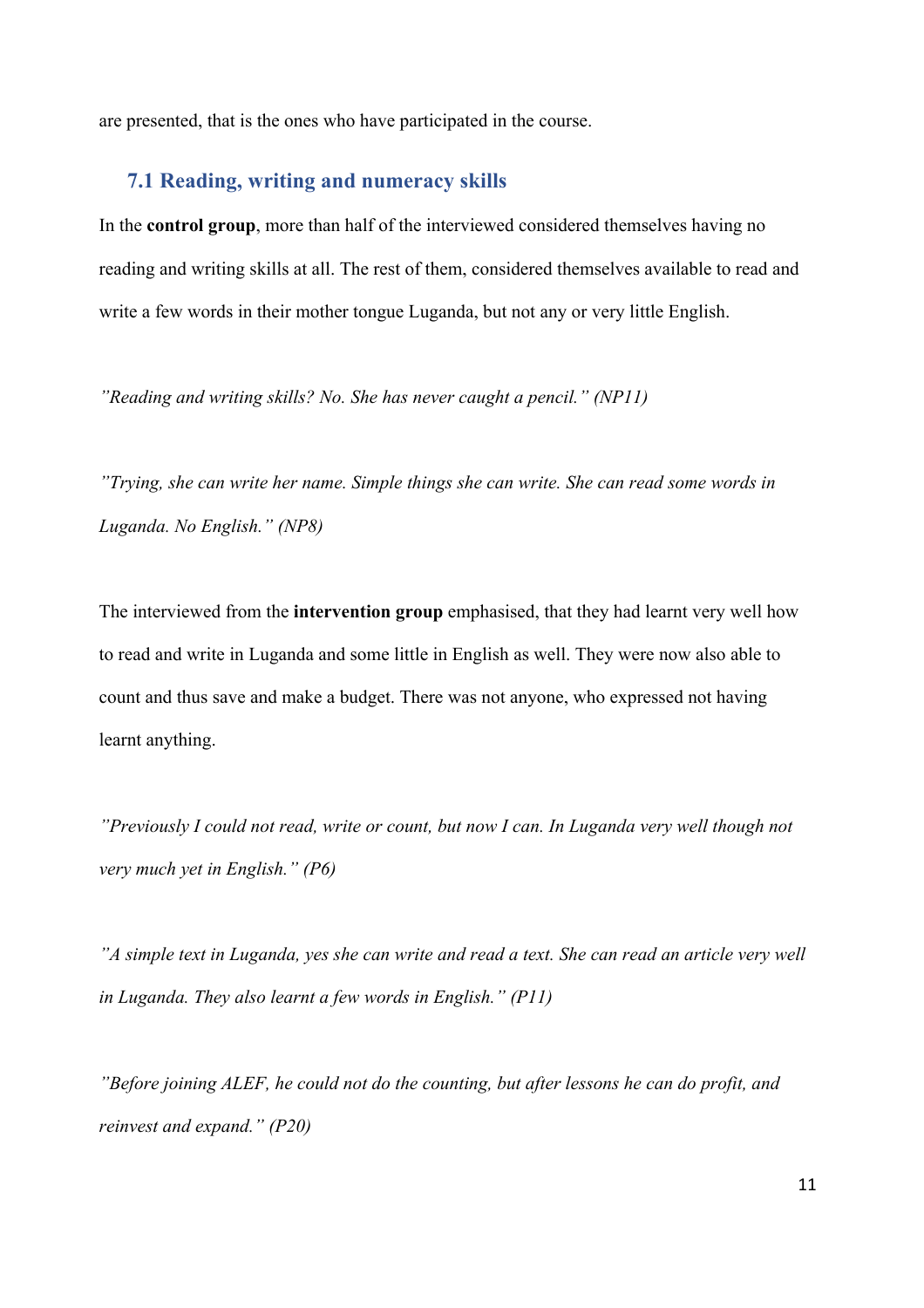*"Now I can sit down and budget, I know the balance, I can prioritize what to buy. I could not before." (P18)*

#### **7.2 Economy**

The interviewed in both groups were asked about their income and furthermore to describe their living standard and what they can afford.

The interviewed from the **control group** conceded, essentially all of them, their economic situation as their very worst problem. An overwhelming part of them declared that they had no income at all, they were depending on other people to survive and a few of them confessed the need of sometimes having to beg. Basically, none of them could afford essential things needed in their daily life, such as enough food, medicines, good clothes nor school fees. A vanishing small part of the interviewed granted that they were able to afford essential things in life, due to the husband´s income. The hope of getting money from a saving group was expressed.

*"No income. She has a problem whenever she starts a business, it collapses because she does not know how to read and write." (NP10)*

*"A store to get some money helps her to survive. She does not earn enough and sometimes she goes to the church to ask for help and the pastor gives her some money to survive. Sometimes she has to beg. She has a trouble investing in the business, the profit is very low." (NP7)*

*"The tenants give her some money. It is not enough for any school fees though, not even the half of what is needed for school fees, food, clothes, tablets." (NP13)*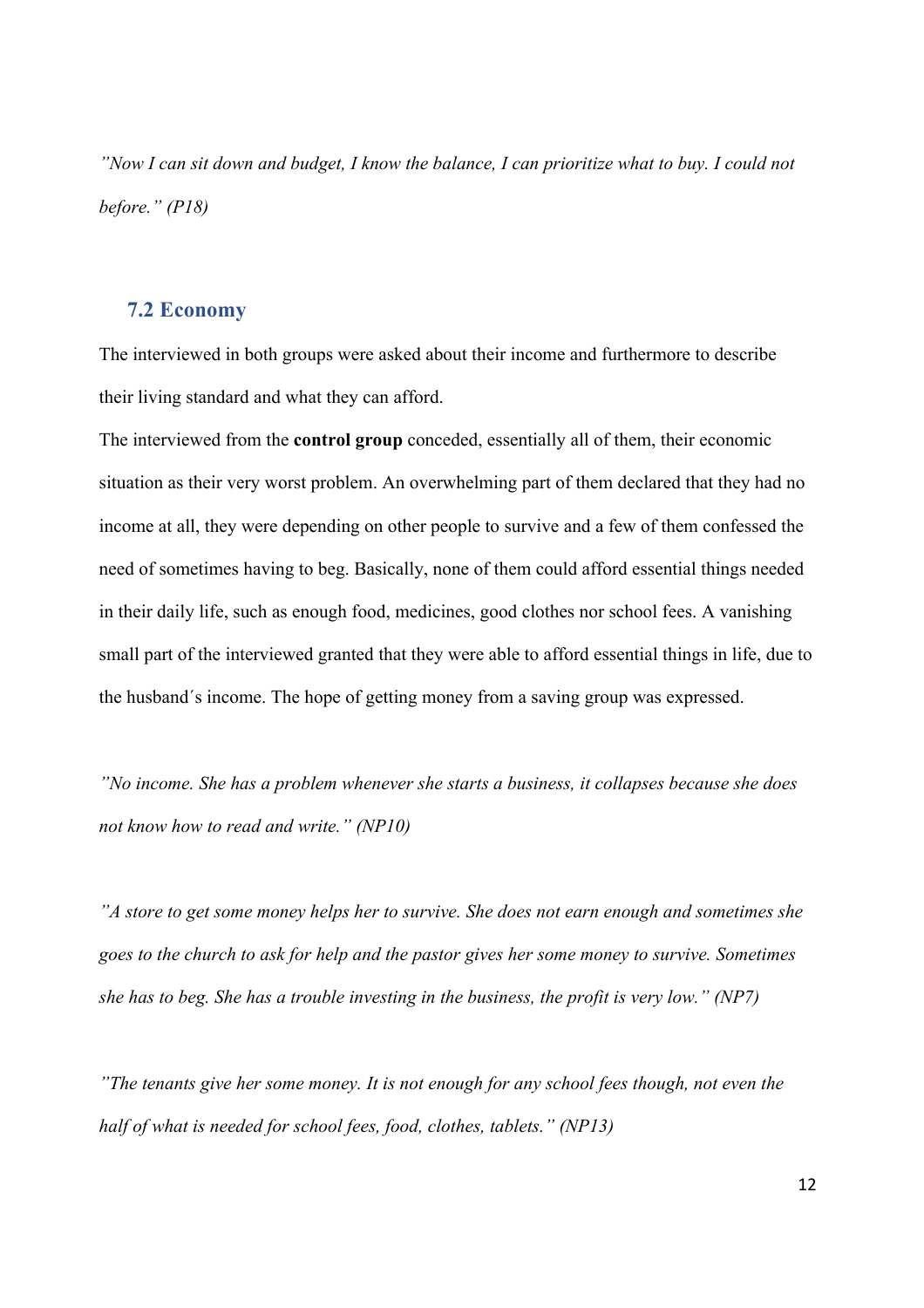*"She is doing small jobs around here, it does not give enough money. They are seldom available; her challenge is to get a permanent job. If she had gone to school, she would be able to get a good job…If God gives her a future, she wants to have the standard of living changed. If she can get a good job and work, she can feed her children and they will be able to go to school." (NP8)*

*"She has not enough capital to put into the business. It is normal to have a low income. She is going for a saving group, where they save money and give it to one person who can use it in business, as a capital." (NP4)*

*"No income, but my husband takes care of the family, as the head of family. We have access to food… I would like to start being busy and add to what my husband brings home. If I joined the course, I would get skills in reading and writing and being able to start a business and earn money, I'm looking forward to that." (NP1)*

The absolute majority from the **intervention group**, contrariwise admitted their economy as improved, since their participation in the course. More of them could afford essential things and much fewer of them said that they could not afford essential things. A few explained that they had an income, although it was not enough. Occasional expressed still not having any income. Very few of them had joined a saving group*.* 

*"The economy is really changed. She has learnt so that they know how to spend, have a small budget and prioritize. Basing on her job- tailor- she wants to have more capital and grow her business. At home, there is a big change. Now the income has improved and the feeding is*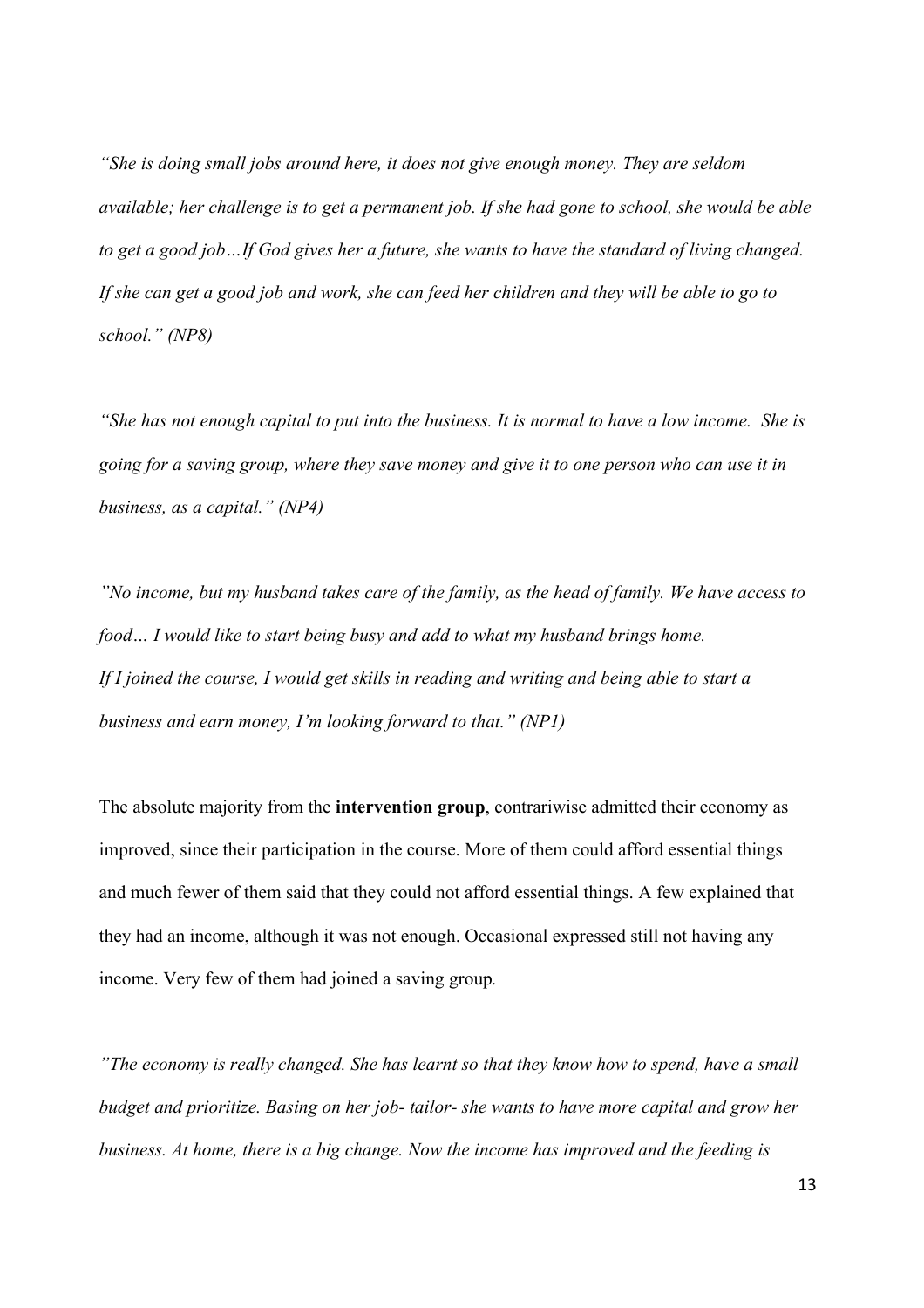*very good." (P1)*

*"The economy has really been improved, because we learnt to reinject the profit in the business and save some. That has been very good and the capital is growing. Family life is changed, we know what to do and do some business to pay for rent and basic needs. There is a big change now." (P5)*

*"I never say no to a job. I have a lot of jobs and engagement like carpentry, painting, decoration, construction. I´m also a singer. My economy has improved because we have learnt how to save. I think deeper and wider." (P7)*

*"A positive difference, but not very big. Before she didn't know how to count, but now others cannot cheat her, because she knows the correct amount. She is living in a poor hut, takes water from the lake. It has not changed since the course... She knows how much money to spend, invest and save. Her problem now is capital." (P8)*

*"I don't have an income, I wait for my husband to send me some support, but he is very responsible, care for each and everything. The economy has changed, now I can sit down and budget, I know the balance, I can prioritize what to buy. I could not before." (P18)*

*The economy has changed, it has increased. Now she can tell the difference between capitals and she can buy and sell fish. The money is used for taking the children to school and the remaining for the family. She survives." (P21)*

*"She is doing simple business. Now she is sick though, and cannot work. Feeding at home is*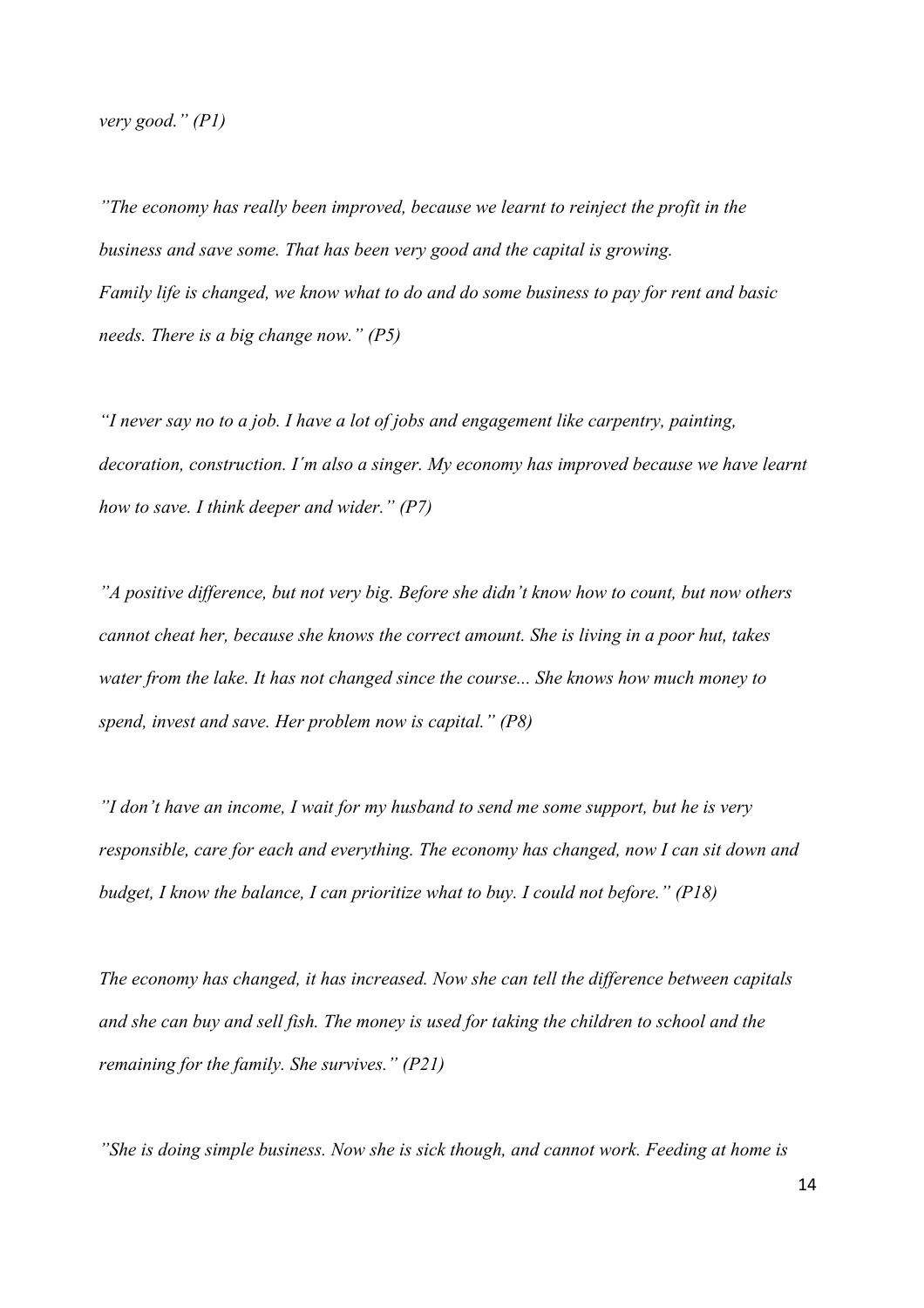*difficult. In the course she understood the importance of putting efforts into the business but she has forgot about it...Now nobody can cheat her or steal from her. She knows how to count." (P10)*

#### **7.3 Schooling- importance and reasons for lacking**

Everyone stated that education is essential in order to have a good life, although more than two thirds in the **control group** admitted that they could not afford school fees. The fact that the children´s health were too poor for school was also expressed.

*"School is very important. If not, they will be facing problems. The jobs are for people who have gone to school." (NP4)*

*"She is not sure they can go to school because of their health and their poor income, but education is important so they will not suffer like her. They will get jobs, not be undermined, express themselves." (NP12)*

*"School would be the best education, because then they can also teach her. You notice that people who have gone to school are far better off compared to her." (NP14)*

*"The older children should be in school, but she can´t pay the school fees, but they should be there and she is trying very hard to get a sponsor. Without education they will be nowhere, be nothing." (NP18)*

The statement that education leads to employment and a better life, was concurrent as well in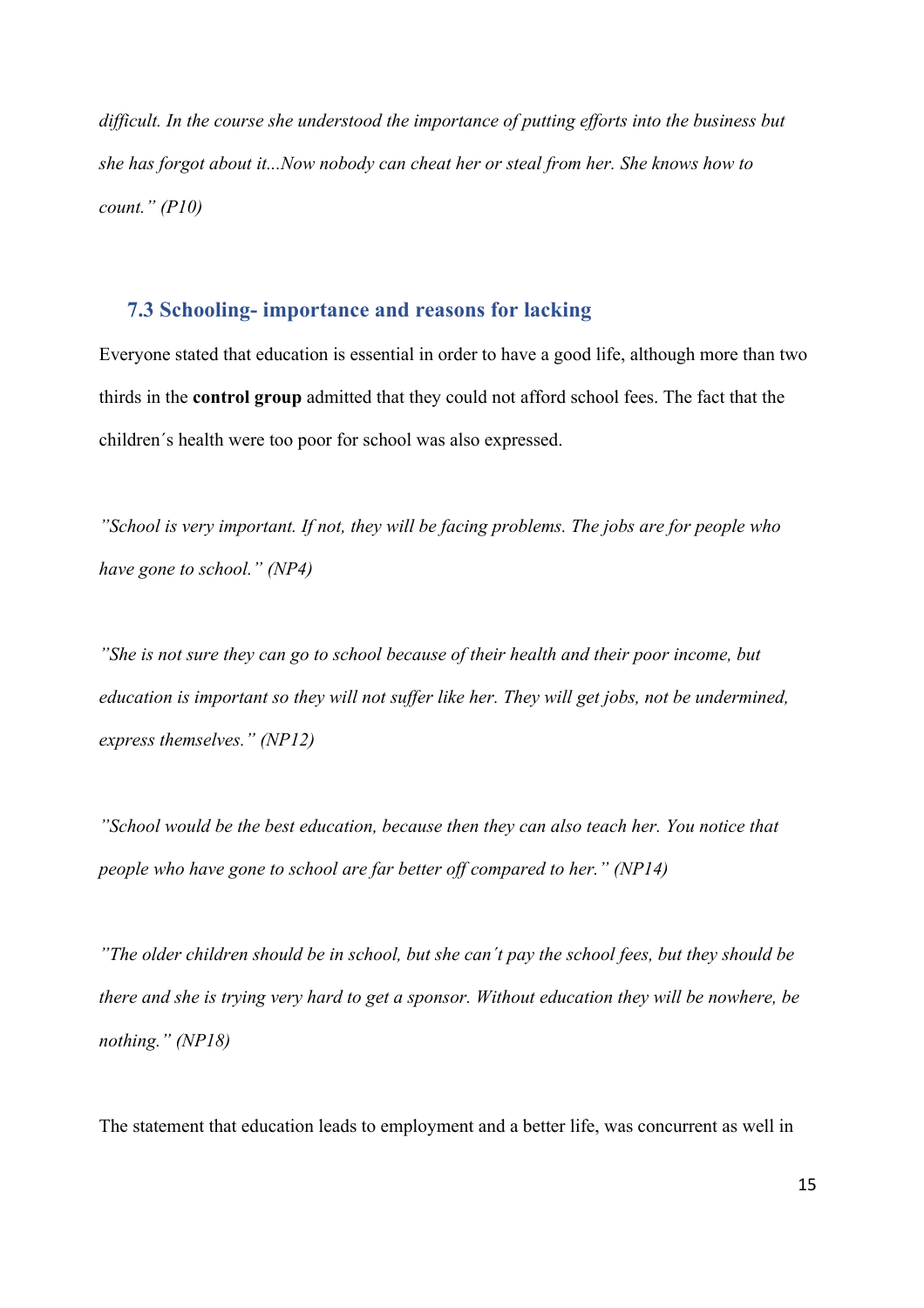the **intervention group**. A lot of them also explained their opinion about the importance of school, as changed since the course. The opinion about the importance of educated women was expressed several times, as well as the benefit of being able to help the children with their homework and the capacity of claiming their rights. Less than one third admitted that the school fees were still a problem.

*"School is very important because when they go, they learn discipline, they gain knowledge…. In the future, it will help him to get employment and live a better life than me. Now I see the importance of education and I even guide and help them a little bit with the homework." (P2)*

*"Education is very important because in this modern age if you are not educated you tend not to fit in in society but if you are educated you can find solutions and think beyond boundaries." (P6)*

*"Other women should get educated so that they can all cooperate and work together." (P10)*

*"Get education! The opinion about it has changed, because education improves your rights, you can write what you want and read." (P18)*

*"Very important, because they will live a better life and it will help them to claim their rights. When they are educated and get jobs, they can also help their parents. Before I didn't take it as very important, but now I encourage them more to attend school." (P19)*

## **7.4 Own health**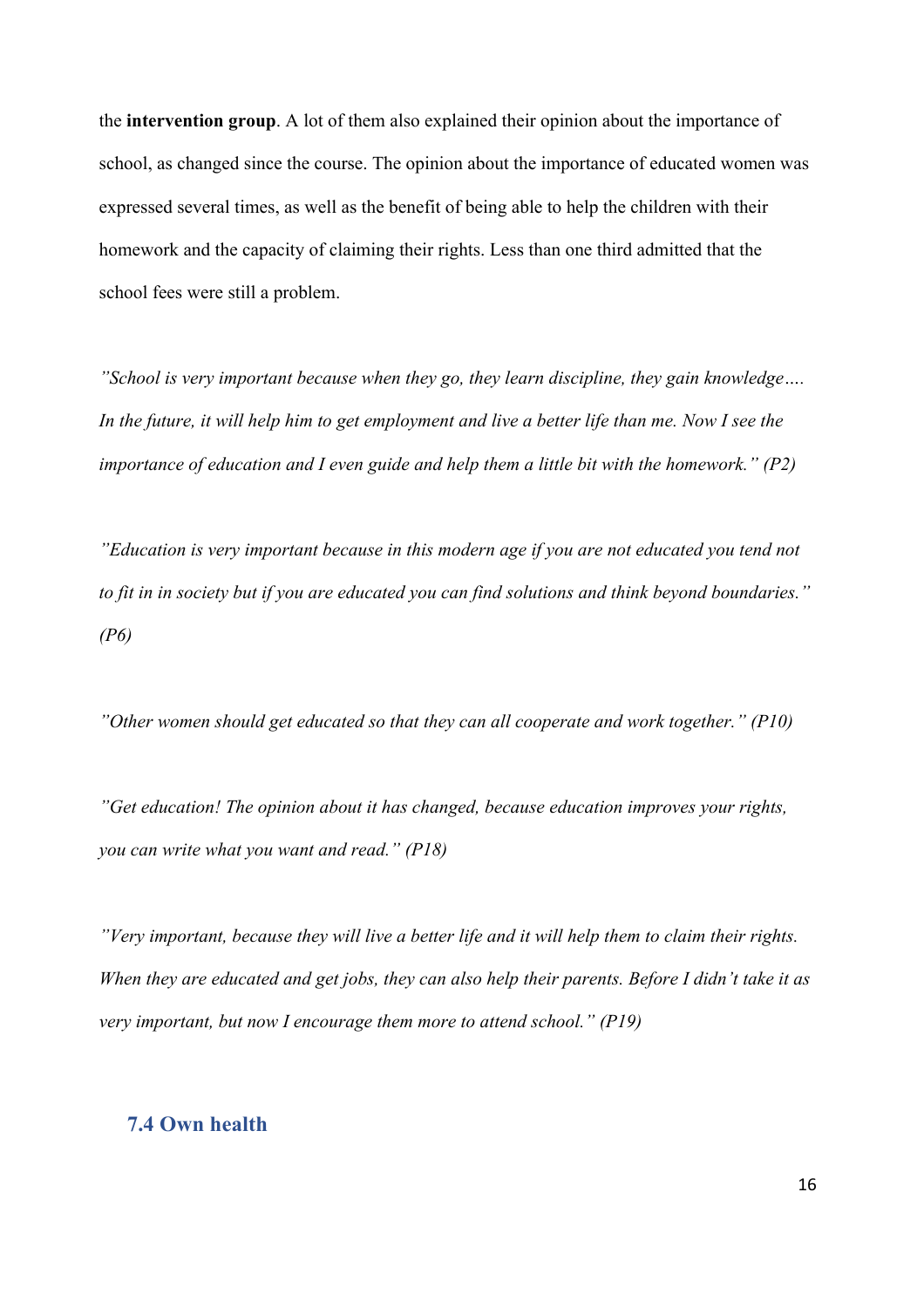Health is both physical and mental well-being. The interviewed were told to answer the simple question "How are you?" and explicate their health status.

## My well-being

Among the **control group**, most of the interviewed just stated their health as okay, but several admitted their life as very hard and especially when you are starving. Some of them admitted themselves as HIV-positive and some as often feverish. Several illnesses were expressed, such as back pain, ulcers, diarrhoea, chest pain, head ache, weakness, high blood pressure and a feeling of being very stressed.

*"Being on pressure, thinking on how to eat, pay the rent, makes her feel headache, weak and disorganised. It takes long for her to go for tests as well." (NP12)*

*"HIV positive. She is taking treatment. She does not feel too bad, but sweating all the time, pain in the joints, now she can´t eat well because of no money. The treatment affects her and she feels weak, drowsy, dizzy, because she does not have enough food." (NP13)*

*"A horrible life, always sick. It is not a good life." (NP4)*

*"I live an unpredictable life, so it is not balanced, but usually ok…. Health life is okay, though when I catch malaria it affects me very badly." (NP2)*

Health status in the **intervention group**, was mainly described as an increased ability to take care of one´s health. Some of the interviewed informed about certain illnesses, such as ulcers, back pain, tooth pain, high blood pressure and occasional diarrhoea. Still, they were much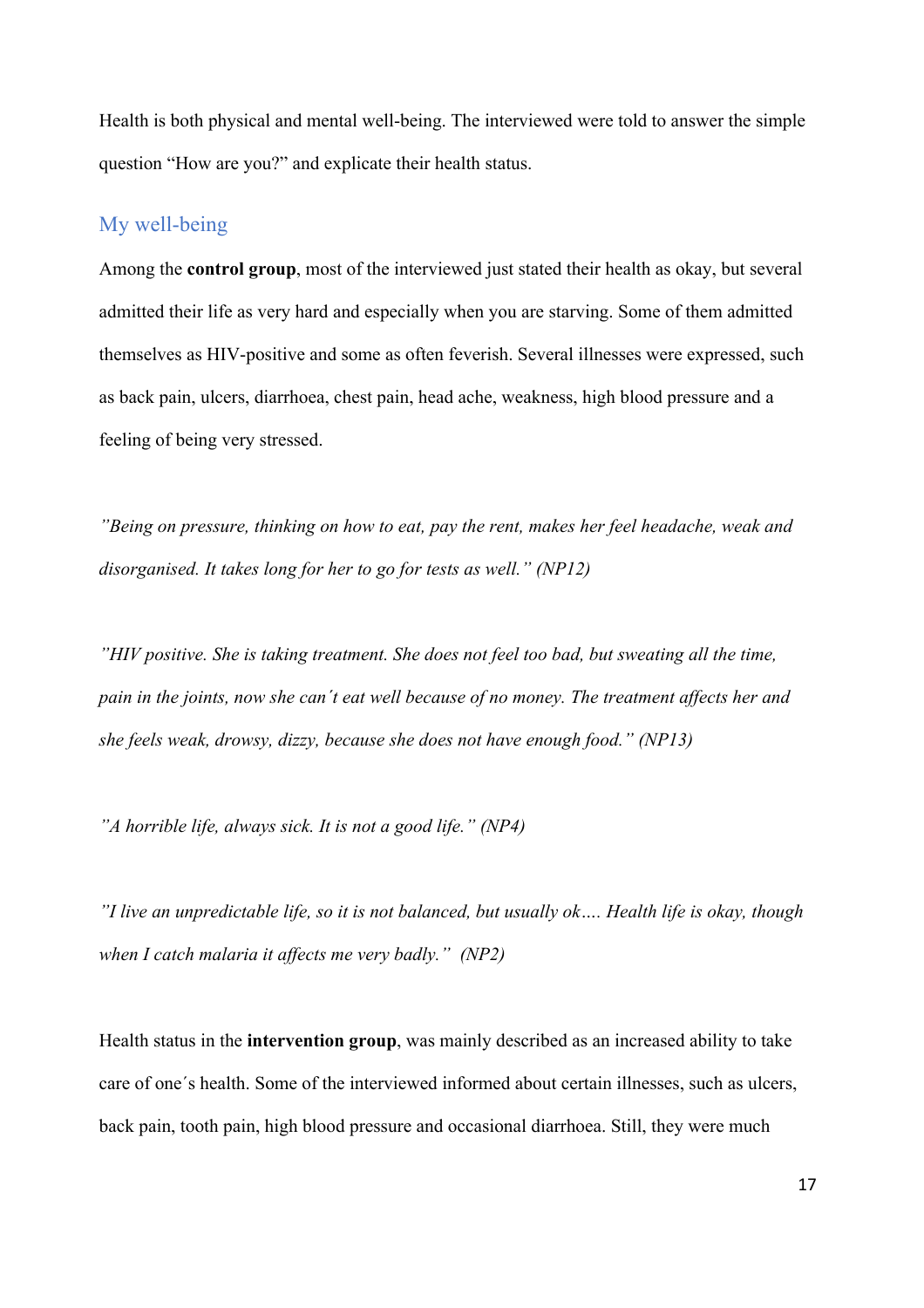fewer than among the **control group** and very few expressed situations including HIV and starvation.

*"Very normal health. Sometimes she overworks and eats too little. No diseases, but sometimes diarrhoea. Before ALEF she was in a bad shape. Now her health is different and others can tell she has changed." (P13)*

*"She has begun to take care of herself… She seeks help from doctors or elder people if she does not feel well. She suffers from ulcers." (P15)*

*Improved health because I can save and get treatment and meet my basic needs. My health is ok, we learnt how to manage the situation." (P5)* 

### Self-esteem

The feeling of being shy, small and dependant of others was expressed among the interviewed in the **control group**. Several felt ashamed and unconfident.

*"She feels shy and small… When the children ask for help, she must tell them to go to the neighbour and she feels ashamed and the neighbours also talk about her as an illiterate." (NP17)*

*"If she learnt some, she can be confident to talk among people and they will listen to her." (NP16)*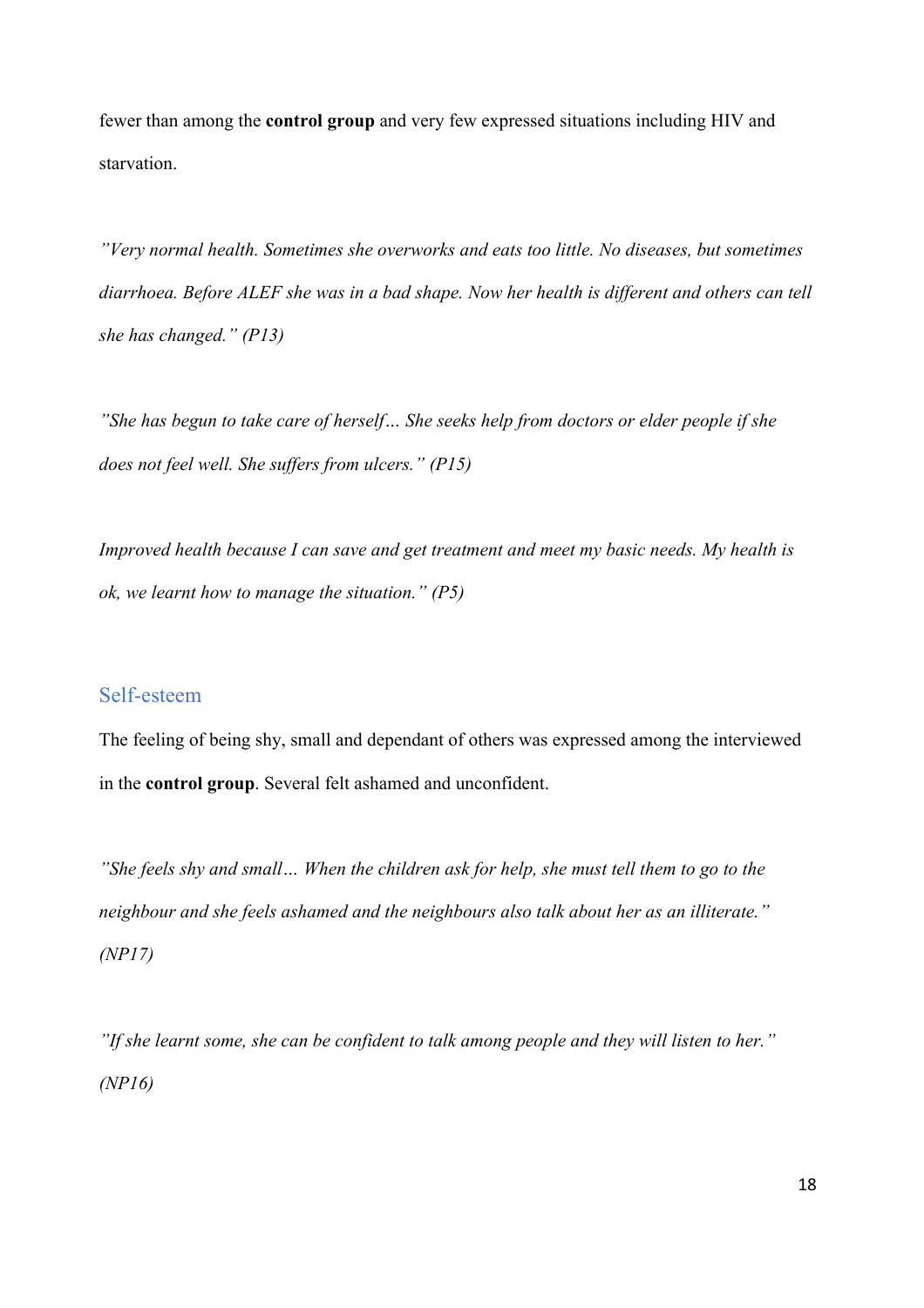In the **intervention group**, several felt more independent and able to express themselves. A lot of them felt a bigger confidence since the course and even proudness and happiness.

*"I recommend highly others to take the course, before I didn't know how to express myself, read, write or count. Now I have the confidence as well." (P2)*

*"Before I took the course I couldn´t express myself, nor read nor write but now I feel confident and happy." (P19)*

*"I feel proud of myself and the course has changed me." (P4)*

*"Now I can work for myself, take care of my family and be confident in what I'm doing and I can express myself. It is a big difference since the course." (P5)*

#### **7.5 Children´s and family´s health**

A majority of the interviewed among the **control group** declared their children´s health as okay and the majority as vaccinated. Some of them stated their children´s health as very bad and a few admitted themselves not being able to take care of their children or not having taken their children to vaccination.

*"At times healthy and at times not. Like any children, not sick all the time." (NP2)*

*"Their situation is fair but one is born with HIV and always sick." (NP20)*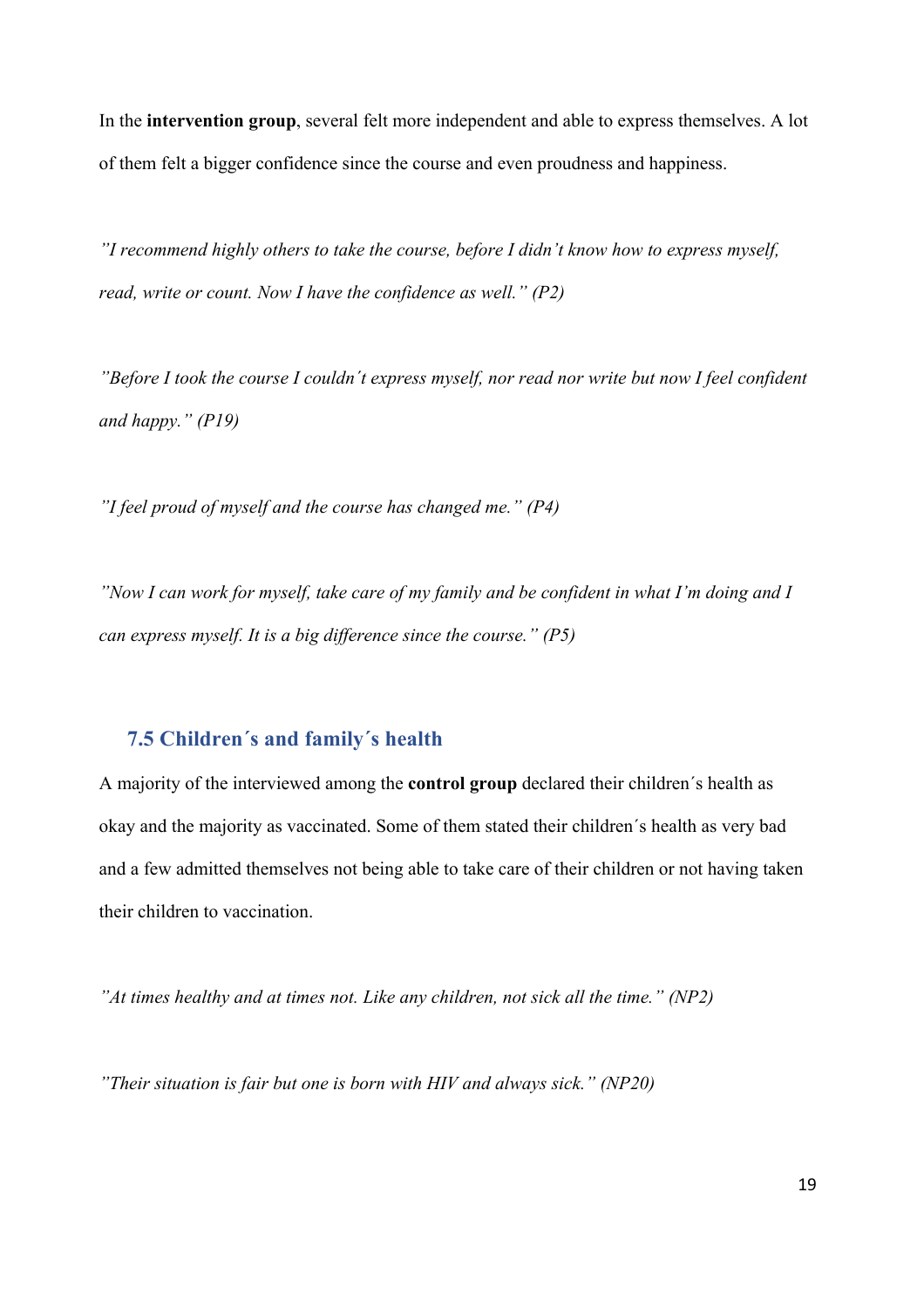*"Their health is not good, the baby has cough and the others sick on and off. The dietary is not good, since she can't feed them in a good way." (NP18)*

*"Sometimes they have flu, diarrhoea, malaria, vomit, stomach ache. They are not well, because the dietary is not changed and sometimes they eat leftovers. They are sick because of the situation at home… Sometimes they ask for money and the line is too long, so she has not taken the children for vaccination all the time, only polio. "* (NP12)

Almost everyone among the **intervention group** declared the family´s health as improved and themselves as able to take care of their children in a better way, as they had learnt about different diseases and how to prevent them. The majority of the children were vaccinated, but there was also the case of parents who had lost their child, due to no vaccination. Changed opinion or knowledge about vaccination was expressed. Still, occasional illnesses in family were described and some children were still in bad condition.

*"Health situation has really improved, they are not falling sick as she gives them balanced diet. They no longer go to the hospital, they just have things like the flu. She has learnt from the course how to treat the children." (P1)*

*"The health is good because now they eat healthy food, they go to bed in time and I can take them to hospital if they fall sick. Because of the course, their health situation has changed. My knowledge about vaccination has changed. It is important, for example to avoid polio and measles. If a doctor prescribes me to give my child a ¼ tablet and how many times, now I know how to do it and how many times." (P2)*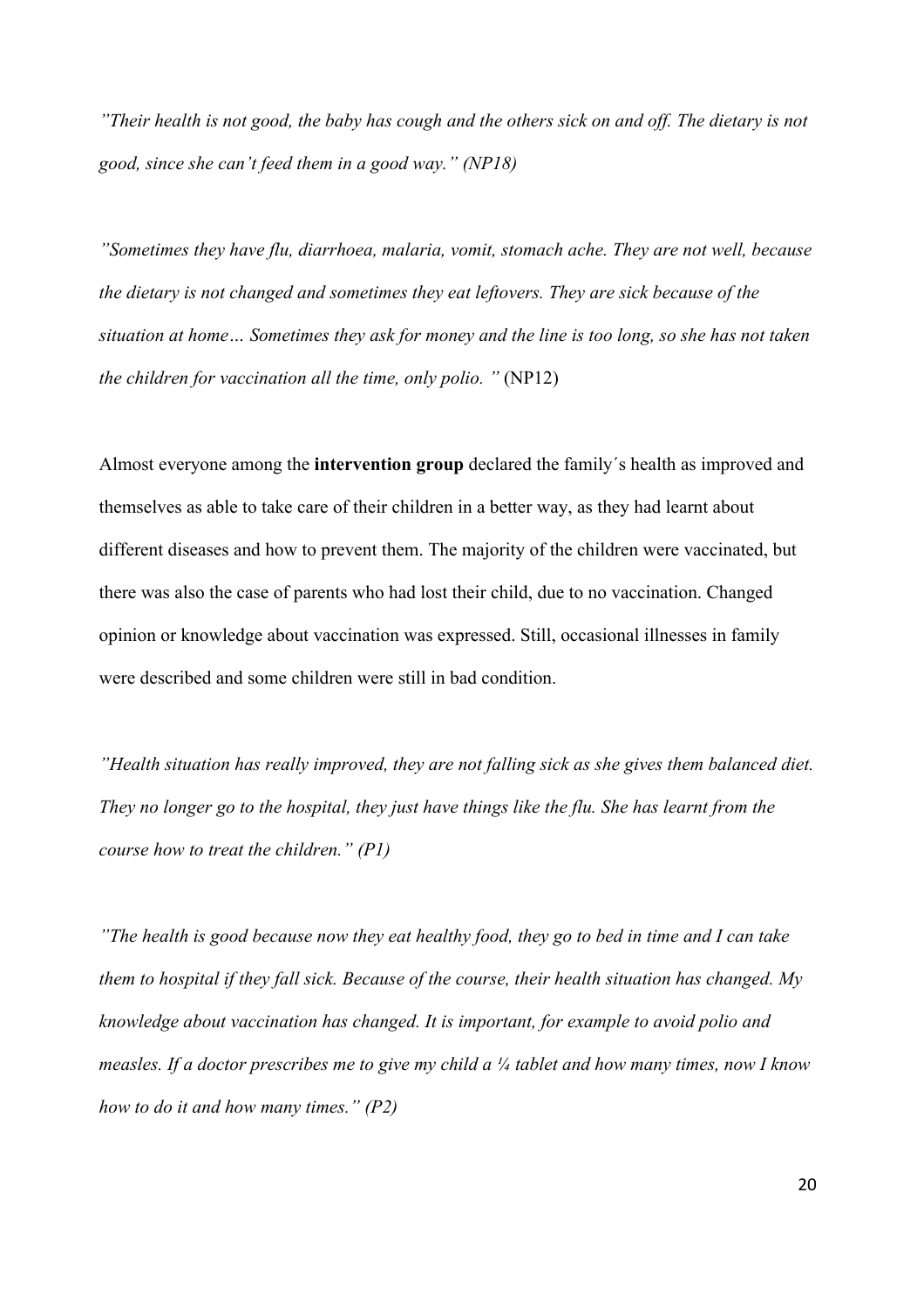*"The course has empowered me to look after my health and my family´s health… my eyes have been opened but I still want to gain more knowledge. I know more about health and my and my family´s health has changed*.*" (P4)*

*"Their health is ok. It is rare for them to fall sick but if they do I take them to hospital for a check up. Not much has changed since before the course." (P18)*

*"Vaccination is for prevention, for example for measles, tetanus, polio. The children are vaccinated, except one who died of measles, but always since then." (P20)*

#### **7.6 Hygiene and protections**

Parts of the interviewed among the **control group** used no bed nets during night and a few less confirmed that they did use bed nets in order to prevent malaria, although a few of them stated that their bed nets were very old. Some refrained going to the doctor when illness occurred in family, but preferred seeking help nearby in order to get some medications.

*"Home is one room. Not enough beds, no bed nets… Sometimes they have headache, stomach ache but they don't go to hospital, but go buy some pills nearby." (NP11)*

*"A small room with a bed for her and the children sleep on the floor. No bed nets." (NP20)*

*"A temporary mud hut, not in a permanent structure. She has a very old bed net, she uses it." (NP4)*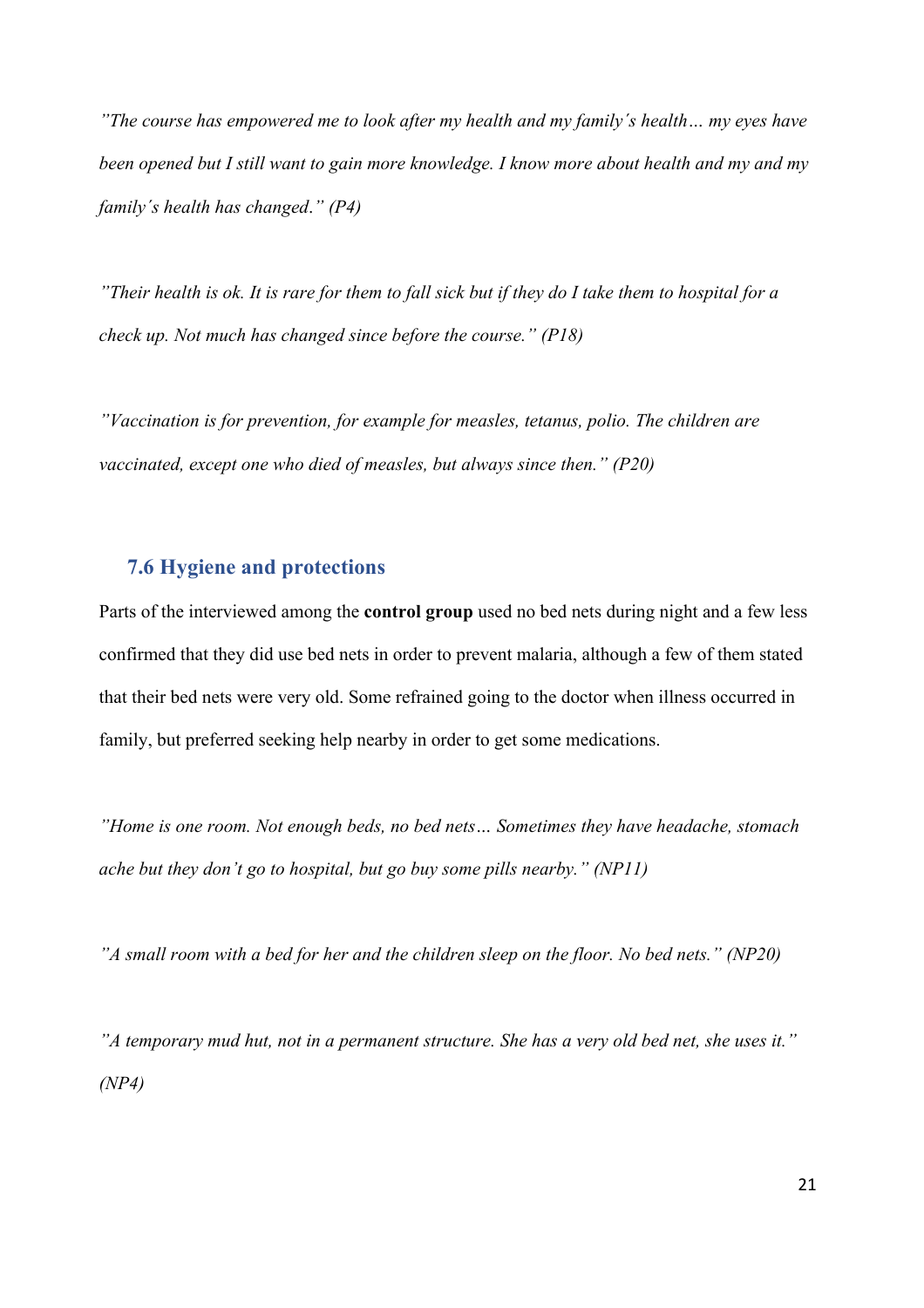Two thirds in the **intervention group** claimed having improved the hygiene and living standard at home, since the course. An essential part claimed having started using bed nets during night and many emphasised the new habit of boiling drinking water. A bit more than a third of the interviewed proclaimed the diet as improved and some stated the importance of family planning and not working, but going to the doctor if falling sick.

*"There is a big change. Now the income has improved and the feeding is very good and they clean and it is tidy compared to before the course. Insecticide treated bed nets are used now but not before. When it comes to her home, she keeps clean, put the waste away, boil the water, and she can give advices in the community." (P1)*

*"Now they have family planning, they have bed nets… They have a better dietary and they boil the water. Since the course his knowledge has changed a lot. Now he knows the bad thing in taking alcohol, in smoking, in not having a family planning, have a bad dietary etc." (P20)*

*"The living standard has changed since the course, the children did not use to sleep under the nets but now we know how important it is. We now manage how to dispose waste and keep the place clean and also talk to the neighbours to do the same." (P19)*

### **7.7 Health literacy**

The interviewed were asked about their knowledge regarding HIV, tuberculosis and diarrhoea. Specific questions about transmission and protection were asked, in order to inquire their knowledge.

#### **HIV**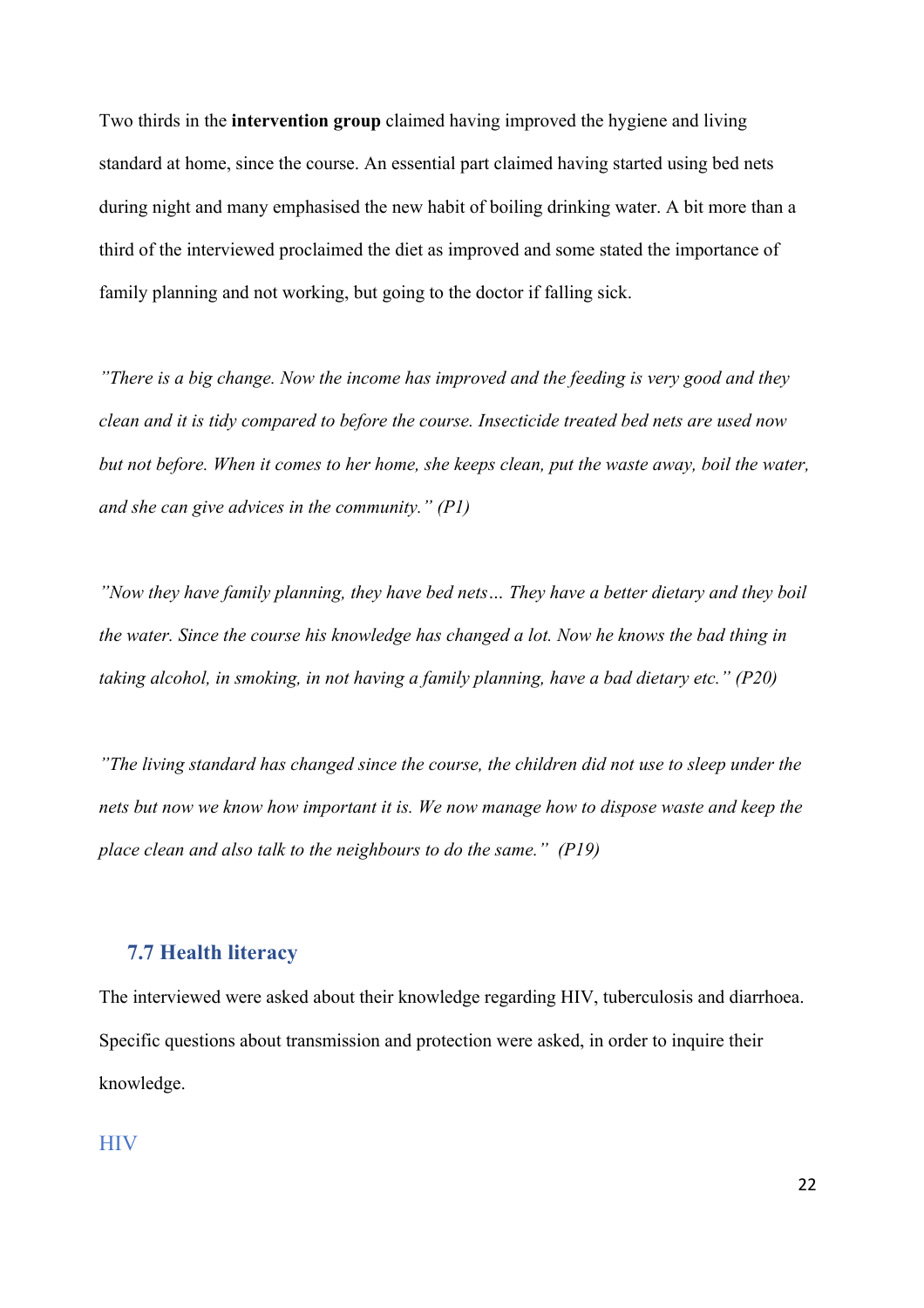Most of the interviewed from the **control group** had some knowledge about HIV, but only a small part was considered having good knowledge. Very few admitted not having any knowledge at all about HIV.

*"He hears a lot about HIV. It has something to do with going to bed with many women. Should not go with more women, avoid luxury places, he should take treatment from hospital. Not curable but you can survive for a long time." (NP6)*

*"She hears about it. You can get treatment but she does not know much about it. Does not know about the transmission. Not curable." (NP7)*

*"Transmission through unprotected sex, using the same tools, mixed blood, during accidents and blood donation etc. At hospital, they teach you about aids and there is a campaign in villages to teach them about aids." (NP 17)* 

In the **intervention group**, considerably more of the interviewed had good knowledge about HIV. There was nobody who admitted having no knowledge. Many of them claimed that their knowledge had increased since the course.

*"The knowledge has increased because we have come to learnt that we, as a couple, should go for a blood test to know our HIV status and we should have safe sex. The transmission mainly through sexual intercourse or from tools that someone who has HIV has used or if there is exchange of blood through an accident." (P2)*

*"HIV is transmitted sexually, you can get it if somebody uses the same injections as a*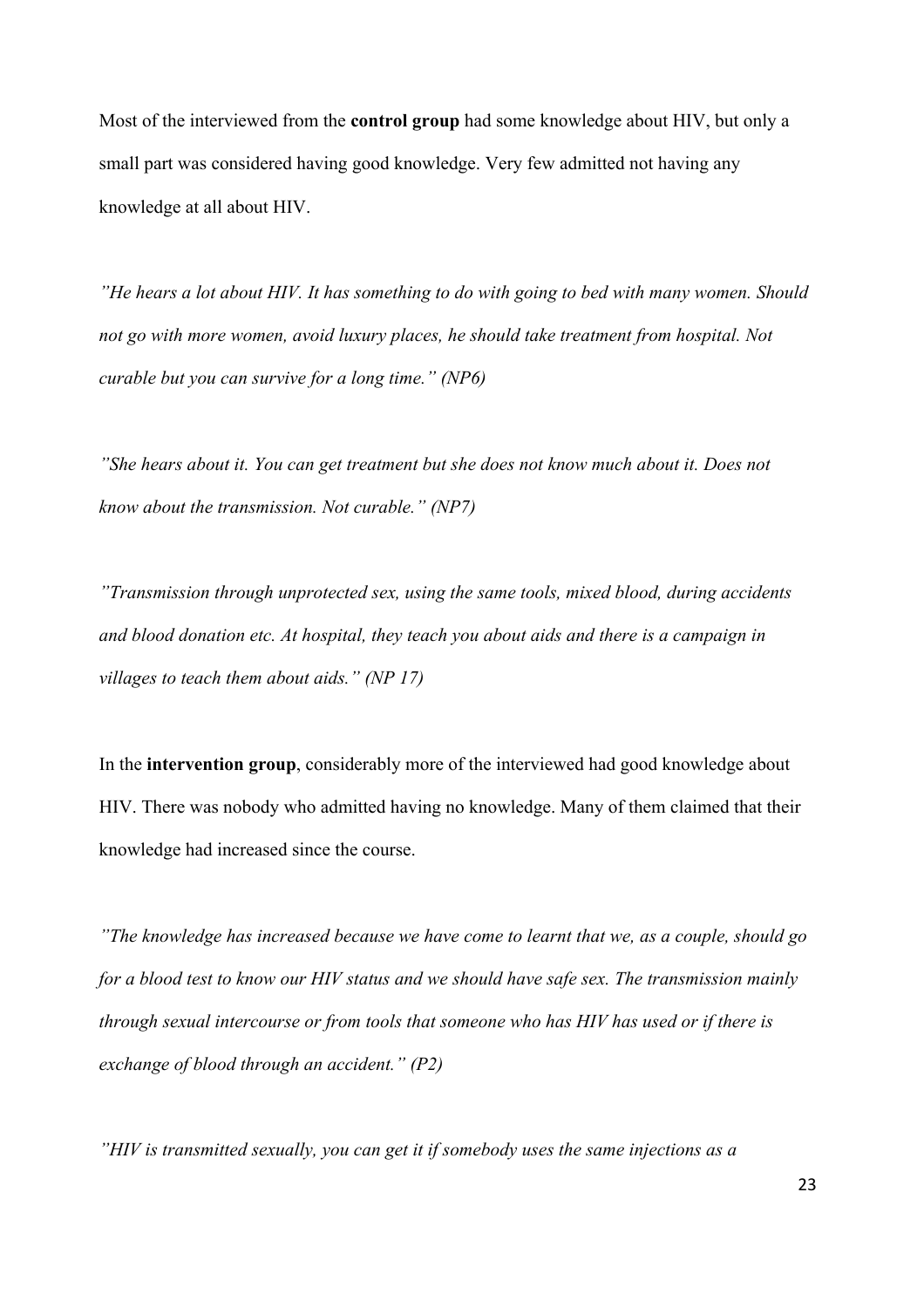*positive person or maybe if you have a wound an exchange blood with this person. Now I know that you can go to the hospital for testing." (P3)*

*"Go to the medical workers and they take a blood test and then there is treatment. The transmission is sexual." (P16)*

## **Tuberculosis**

Almost a third of the interviewed among the **control group** had some knowledge about tuberculosis and another third had no knowledge. Only a smaller part was considered having good knowledge.

*"Mainly caused by heavy smoking, if you have cough and don't go for treatment and if you lift heavy things you can get TB or if you live with somebody who has TB." (NP1)*

*"Airborne, you catch it if you live with somebody with TB. Can be treated and we are advised to go to test us. There are treatments." (NP2)*

*"She does not know much but she hears it comes with HIV virus. Does not know how to prevent it." (NP19)*

Many more among the **intervention group** had some knowledge about tuberculosis and a vanishing small part had no knowledge. Still, only a smaller part was considered having good knowledge.

*"Air-borne. In case you have a persistent cough for two weeks, you should go for test. It is*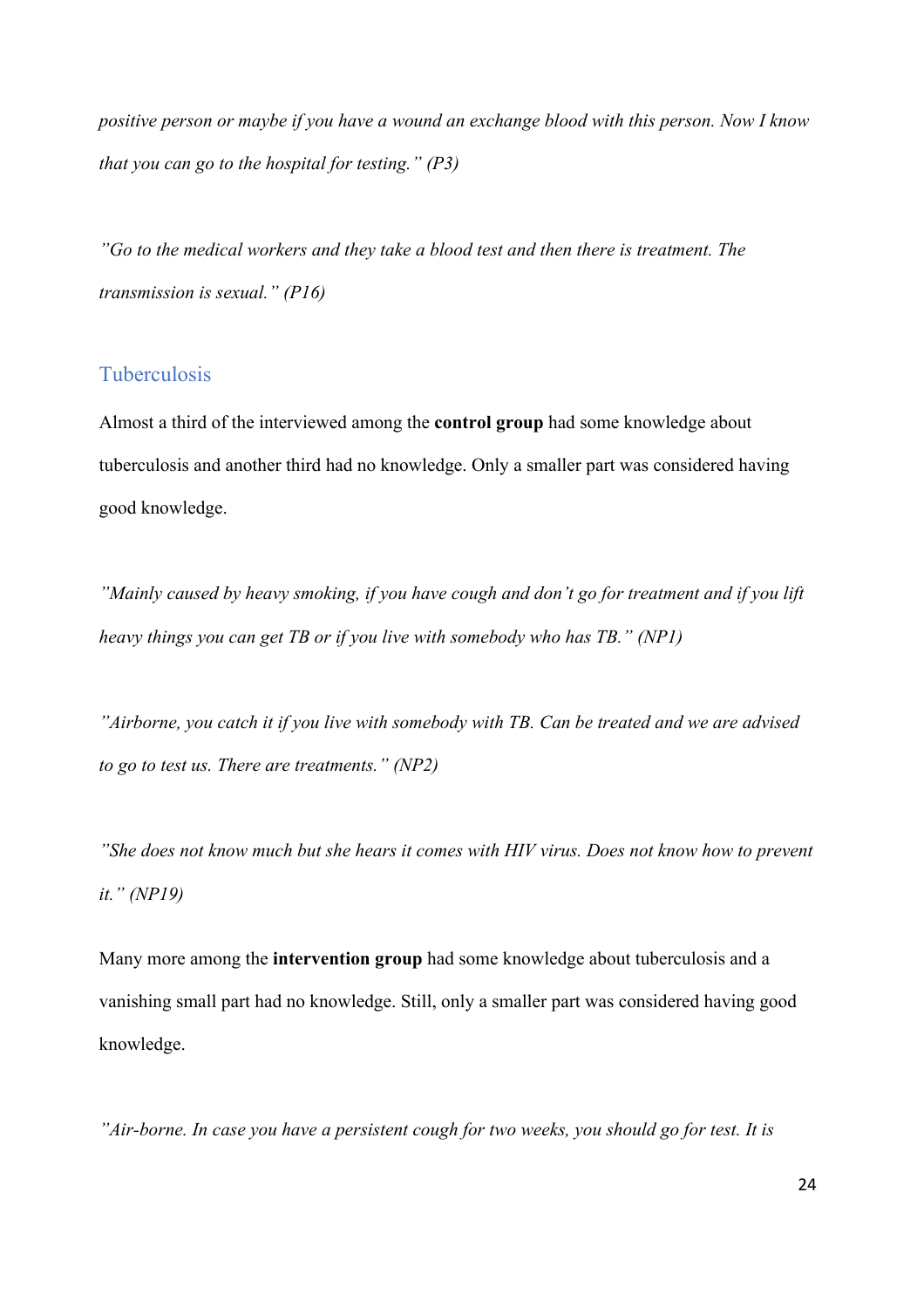*curabl but I don't know really how to prevent it." (P18)*

*"If you find you have TB, you have to be alone, not near to community. Cover your mouth because it is spread by air. It is curable." (P17)*

*"Transmission through coughing in a room with people. So with air or sharing cups or sugar canes. Curable if you take drugs early." (P15)*

#### Diarrhoea

More than half among the **control group** had some knowledge about diarrhoea and a bit more than a third had good knowledge. Very few were considered having no knowledge.

*"Commonly seen in children who play in dirty places. You cannot do much, unless you want to keep the child indoors." (NP17)*

*"The children always have it. Being with dirty neighbours, being dirty at home, she is not sure but she thinks so." (NP12)*

*"It is the major problem here, children take dirty water from the lake. They keep the environment clean, boil water and make sure the children wash their hand before eating." (NP22)*

More than half of the interviewed from the **intervention group** had good knowledge about diarrhoea. More than a third was considered having some knowledge.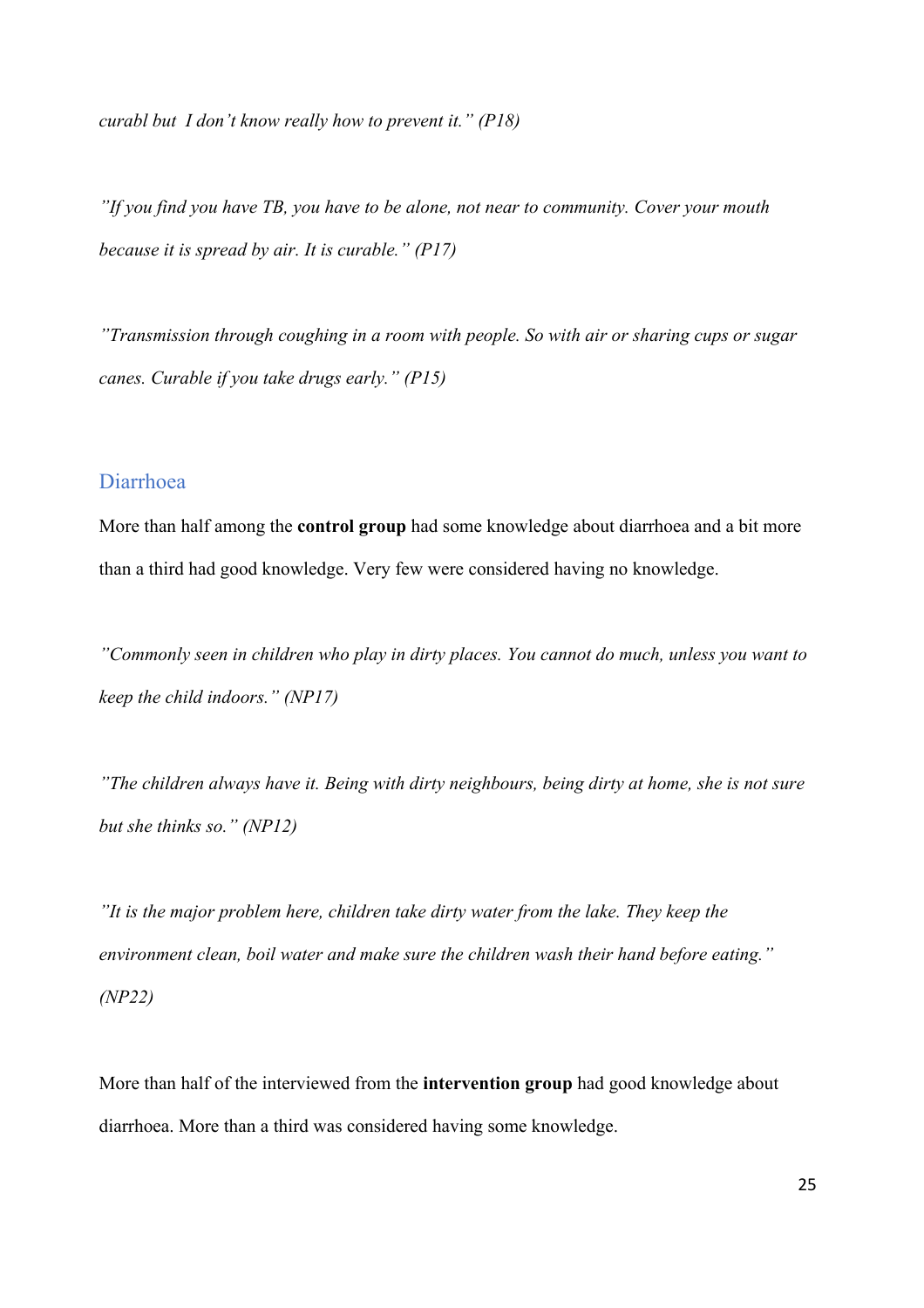*"Caused by either if you eat uncovered food and you eat it when it's cold, also unboiled water, also if you eat fruits from the market without washing it. The knowledge has changed since the course." (P2)*

*"The knowledge about diarrhoea has absolutely changed since the course. It is mainly caused by not keeping your places clean and not boiling water and food is not covered and cold food, not washing your hands." (P5)*

*"Spread if using dirty tools, eating dirty food, even spread by air. You should avoid eating food without washing hands, eating dirty or half cooked food." (P14)*

#### **7.8 Community life**

Community life includes human relations and what the interviewed think about their social life and participation in community activities.

#### Attitudes from other people

Suffering from discrimination, was a very common opinion among the interviewed in the **control group**. People in their surroundings, treat them in a bad way, they undermined them, cheat and mocked them. Less than half of the **control group** expressed no feeling of discrimination or being able to tell their opinion.

*"People don´t treat her fairly because they discriminate her and her children, you are not supposed to socialise with richer people… and people don´t want their children to play with her children, because they think her children will beg for food and drinks, they put a big gap*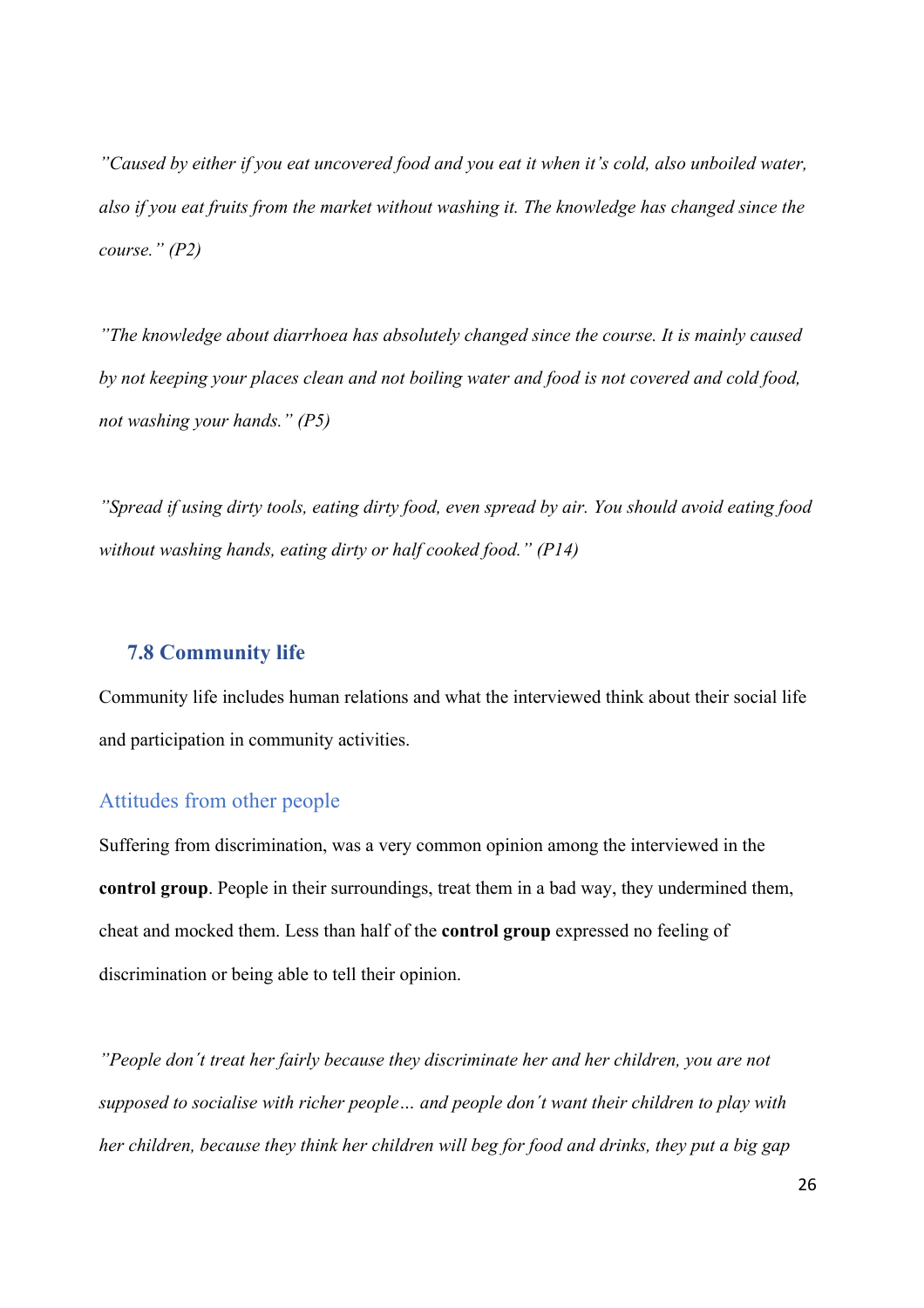*between the children of different classes and she avoids passing by where the rich people live." (NP17)*

*"She feels discriminated, especially when they are dealing with things that require people who have gone to school. Many times when the village has visitors, she is told to stay out of the way because she is illiterate."( NP7)*

In total contrast, a big majority of the interviewed in the **intervention group**, denied being discriminated. They expressed that they were treated in a better way after having taken the course, they were now respected and not cheated any more.

*"If you don't know how to read and write you won't get a job, people undermine you, you cannot read messages and socialize as others at beaches, parties and so on. People don´t call you. But now things have changed, since the course." P13*

*"People treat her differently because she can now count. They are no longer cheating her…Before they took advantage of her but now they know she is literate." (P10)* 

## Sense of belonging

A sense of isolation and being left behind, was expressed among the **control group**.

*"People leave her behind all the time because they know she cannot read nor write." (NP10)*

*"They take her for an illiterate and a fool… Sometimes you see in their eyes that people think*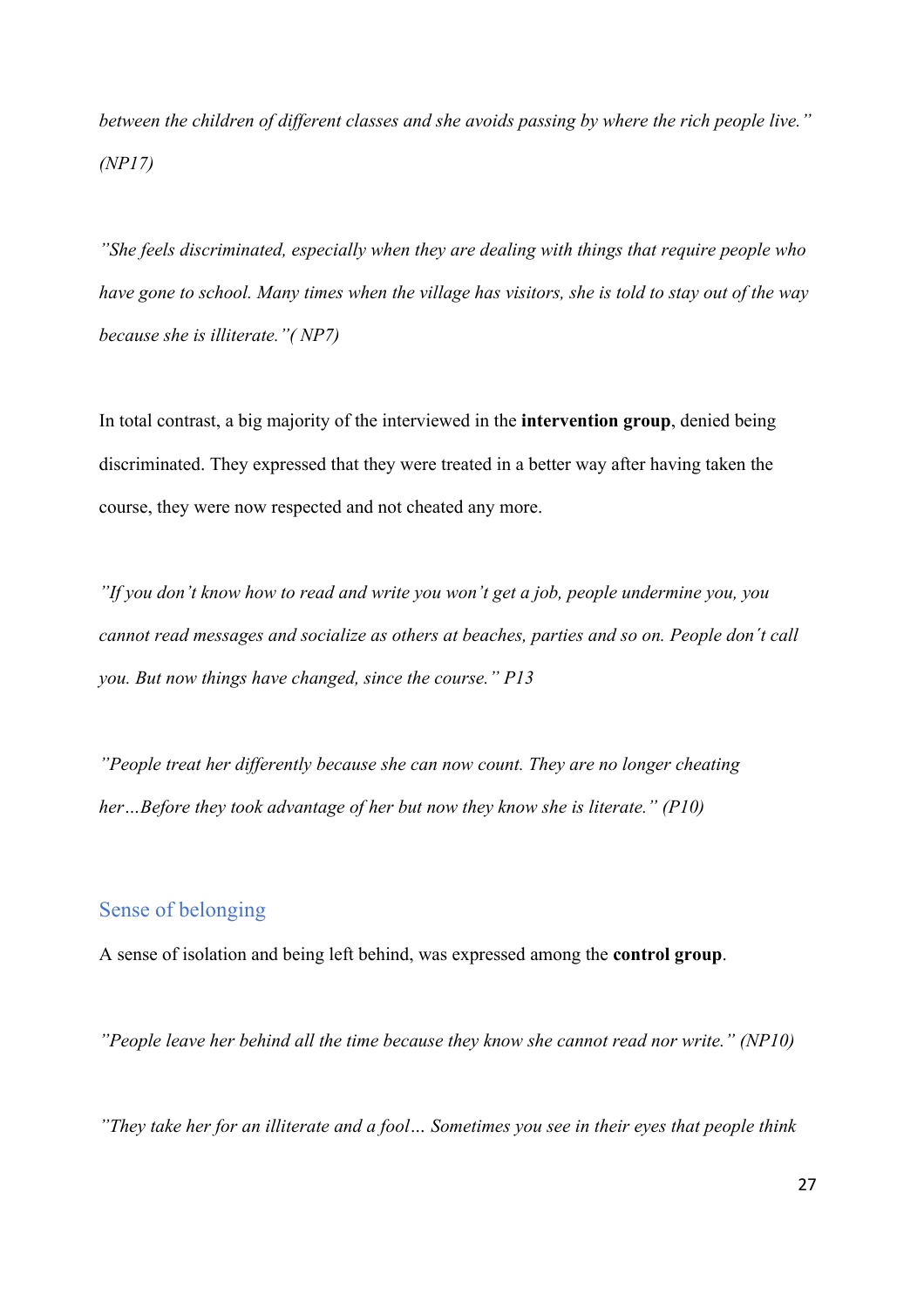*bad of her and that they don't want her. She is left behind." (NP12)*

In the **intervention group**, many of the interviewed described their lives as considerably changed. They had now responsibilities in community groups, they could teach others what they had learnt in the course and were now able to socialize with people and take part in political discussions. After the course they fit in society, had more friends and an ability to communicate better. A sense of improved team work was expressed. One expressed though, that illiterate people tend to avoid her, since she had taken the course.

*"Before taking the course, I had problems socializing with other people, you felt you should keep low profile." (P18)*

*"Now I have obligations in church… Now I am a certain member of the community in church, beacuse of the course." (P7)*

*"Before the course she could not ask for jobs or communicate with the community. Now she fits in, she does not see the same problems as before." (P11)* 

*"He can express himself, even join politic talks and nobody can undermine him. He has got more friends now, because he can talk business and he is on a higher level now, he can join people who talk sense." (P20)*

#### **7.9 Empowerment within family**

Empowerment is a term, which refers to the process of becoming stronger and able to control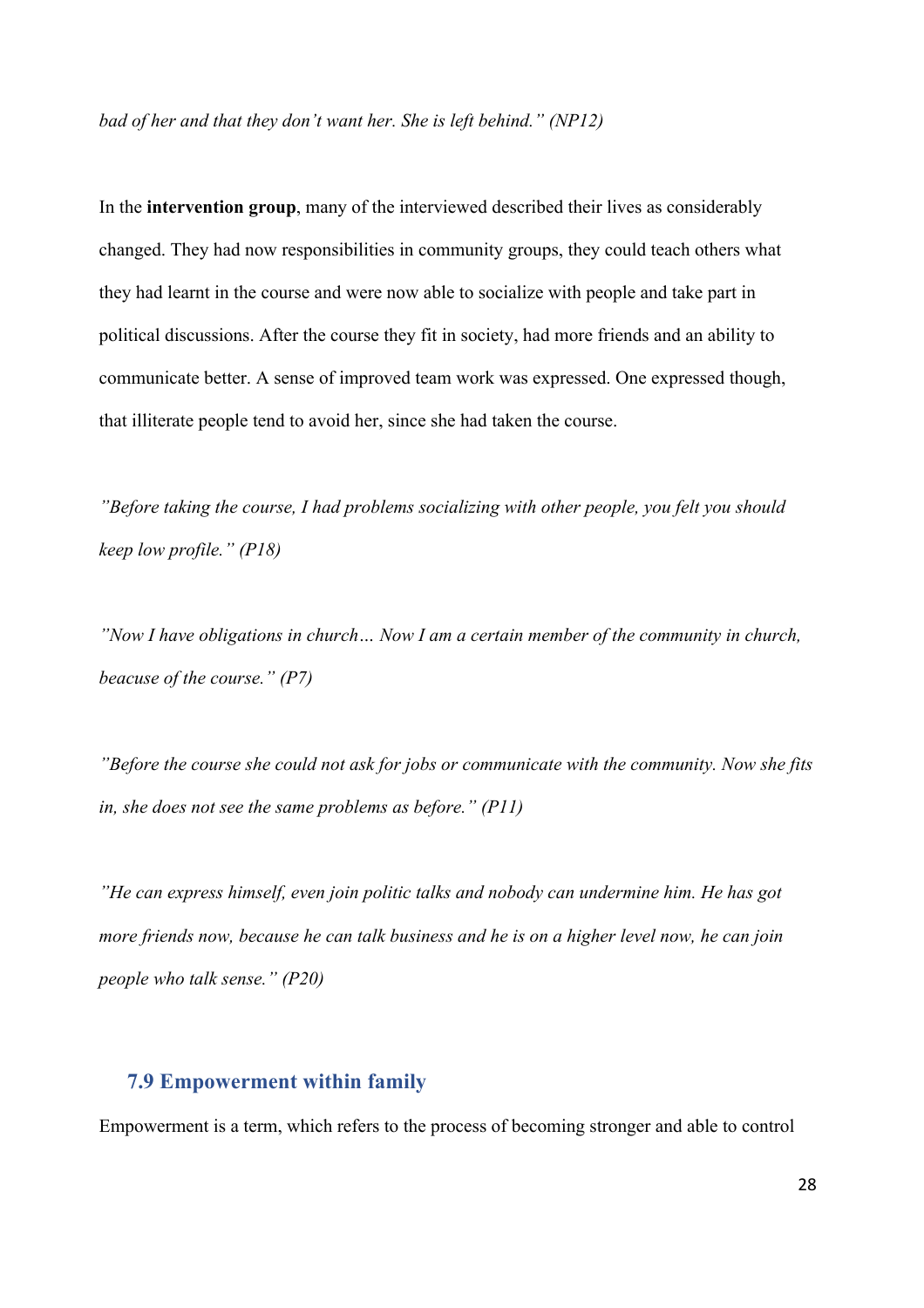one´s life. It is the increasing degree of autonomy and self-determination.

More than a third of the interviewed from the **control group**, claimed themselves as the decision makers in family, since they lived without a husband, or claimed that decisions were taken, after having discussed the issue in question, with the children of the family. Approximately another third, contended that they did never take part in decision making processes. The same amount of interviewed, asserted that they did take part in decision making processes in family.

*"Separated, alone with three children. She decides since she is alone". (NP19)*

*"They separated when the man got a second wife, but they had already a house where she still lives. Does not take part in decision making because the house belongs to the in laws, and the in-laws undermine her and don´t listen to her." (NP17)*

*"She is married. No, she does not take part in decision making processes." (NP22)*

Among the interviewed in the **intervention group**, about half of them expressed that the course had contributed to making them involved in decision making processes in family. Compared to the **control group**, more of them claimed that decisions were being taken together with children. Some of them also claimed themselves as decision makers, since they lived without a husband. In addition, the interviewed expressed their families as happier and their lives better organised since the course.

*"Now I am also part of it, previously my husband would decide but now we can discuss and take decisions together. It has changed because we learnt how to express ourselves and have*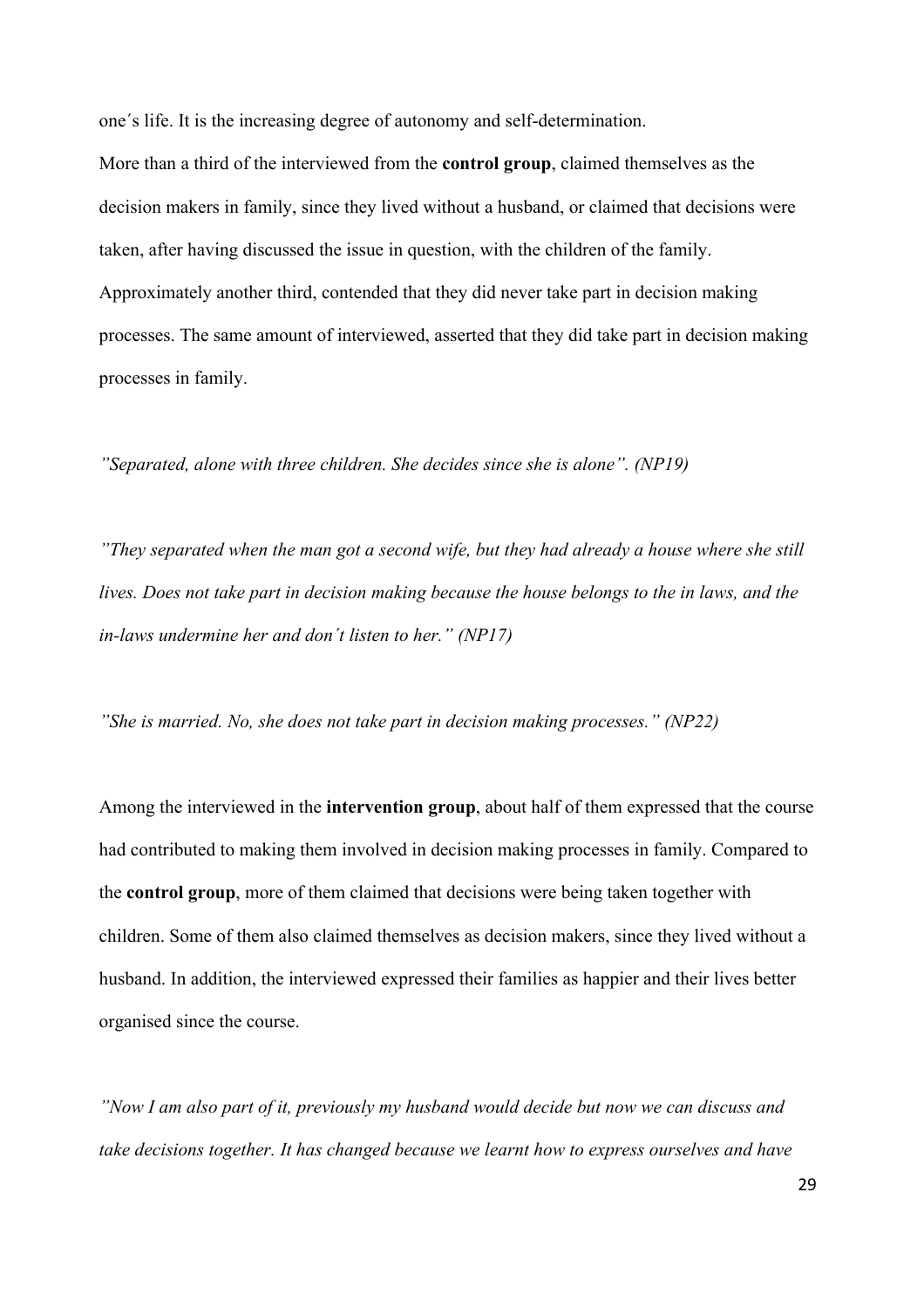*confidence." (P2)*

*"She is married. She takes part in decision making processes, yes. It has changed because some time back, she didn't have a voice in the family but now, yes. You sit down and discuss, which has created peace in the family." (P14)*

### **7.10 Knowledge about rights**

The interviewed were asked what they knew about the human rights or any rights at all. The absolute majority of the interviewed from the **control group**, had no knowledge at all about the human rights. A few knew that the idea of human rights includes everyone and means treating each other with respect, but you have to pay bribes to claim your rights.

*"Human rights, she does not know what it means." (NP11)*

*"Human rights may be treating other people in a good way, but nobody has explained what they are." (NP14)*

*"She has heard of human rights, but they have to pay bribes to claim their rights."( NP17)*

The majority of the interviewed from the **intervention group** explained that human rights are universal and is all about treating each other with respect, but they did not explain explicitly. The opinion that their lives were affected by the human rights, but also that their human rights were taken away, was expressed. Some stated that you should go to the police or council, if being badly treated. Even among the **intervention group**, no knowledge about human rights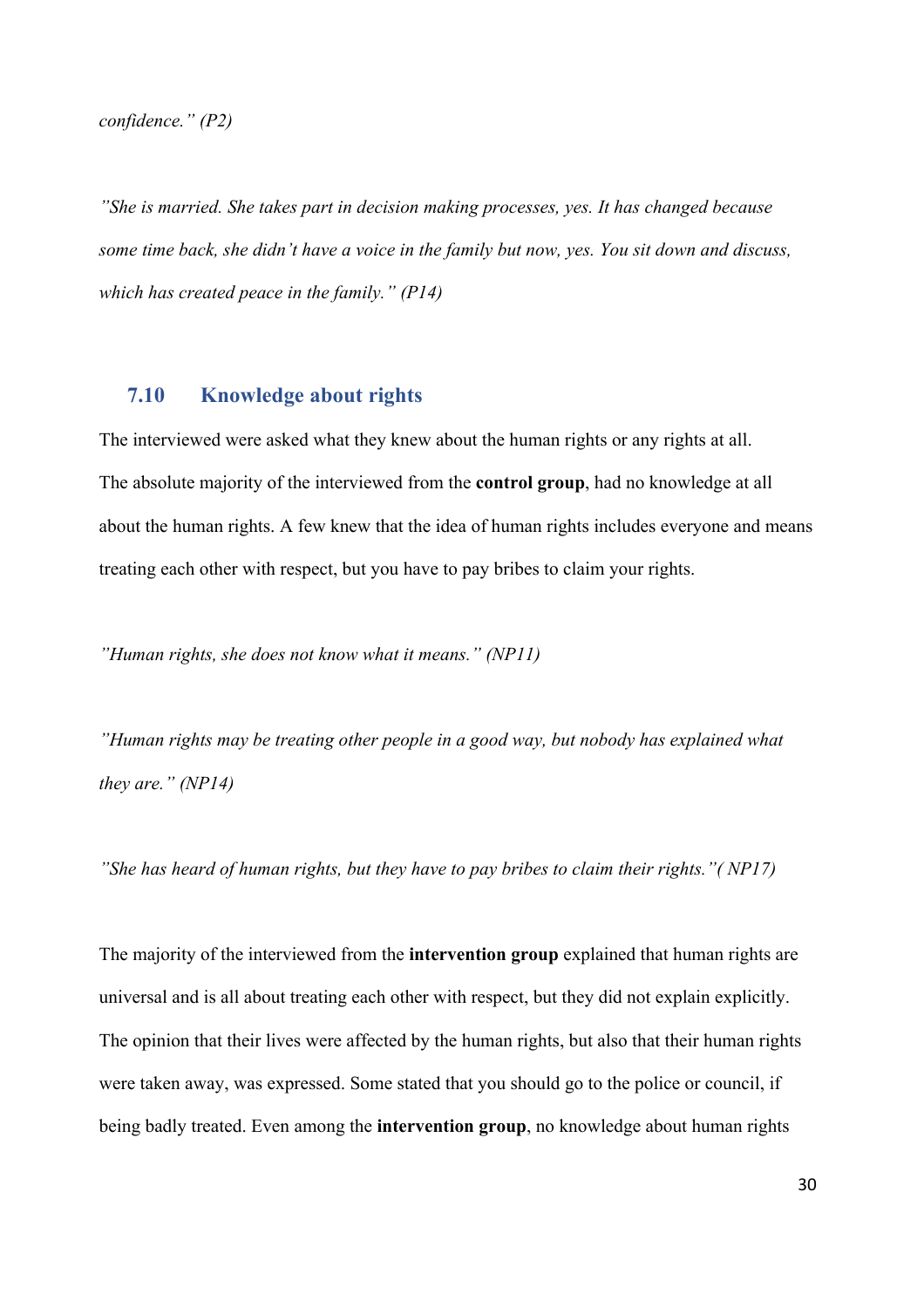was stated.

*"She knows about them because of ALEF. Children have the right to school. As a girl, she used to be mistreated, but now she knows she can vote, talk, take part in politics, be treated as all others Ugandan. Now she also knows she must report to police or local councils, if someone is beating a child, treating others badly. She knows now how to claim her rights." (P13)*

*"I know that everybody has them, no one can abuse you, and at the same time we have to respect others. Do they affect my family? Yes, because now my children respect each other, I respect my husband and he respects me. This was not the case before." (P2)*

#### **7.11 My future**

The interviewed were asked what they think about their future, ten years from now.

#### **Hopes**

Among the **control group** the wishes to be independent, have another house or some land were expressed.

*"She wants to learn and getting the chance to get a better job, she would know how to write an application. Every paper she gets, a friend must translate and maybe interpret it wrong and if it is a job he or she will take it and if there is a secret the friend will know about it." (NP14)*

*"She could do things by her own if she could write. She would even go to higher levels to get a good life. Get a better job, have a house of her own and rent it out." (NP15)*

Among the **intervention group**, many of the interviewed hoped for an expanded income.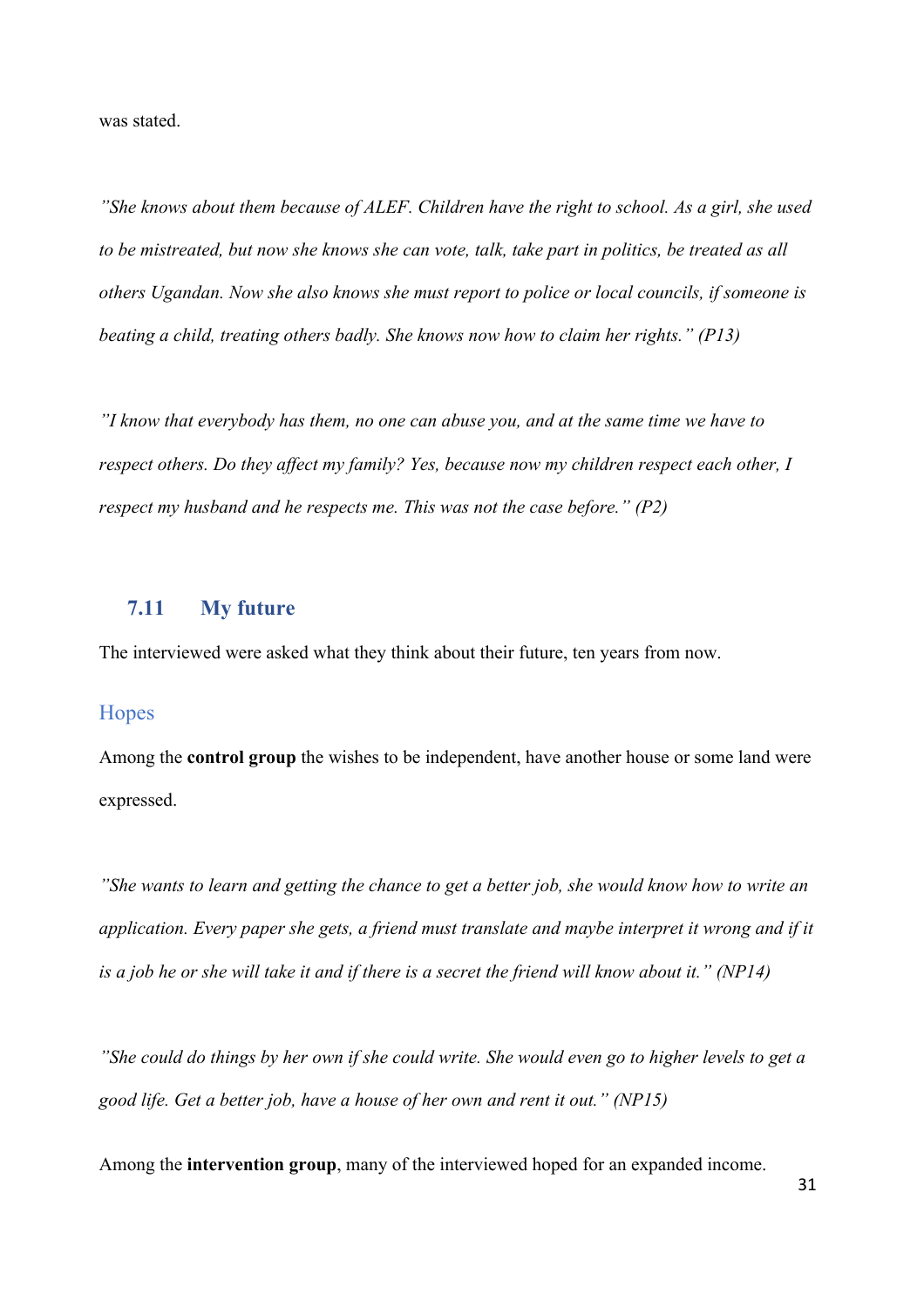The wish for independence was again expressed, as well as the wish for a piece of land and a better life and job. Several expressed that they hoped they would be able to keep learning and have a peaceful life.

*"She wants more education and raise more capital and raise a big profit business." (P15)*

*"She wants to have a well-established business, if she gets sick, she will be well off. She is planning leaving farming. If she gets good harvest she will buy a cow and later sell it to get the capital for a business." (P14)*

*"We have bought a piece of land we want to grow. We will have a better future. To be a pastor I need to increase my education still." (P7)*

*"I want a peaceful life, now I know how to take good decisions." (P3)*

*"She feels like in ten years, she will have children, she will have a shop and a family. She will manage according to the group if she is strong enough to work hard and fulfil her dreams." (P13)*

#### Fears

Most of the interviewed among the **control group** were worried about not having enough money. Some were convinced that their future would turn out bad. An exceedingly small part denied any fears.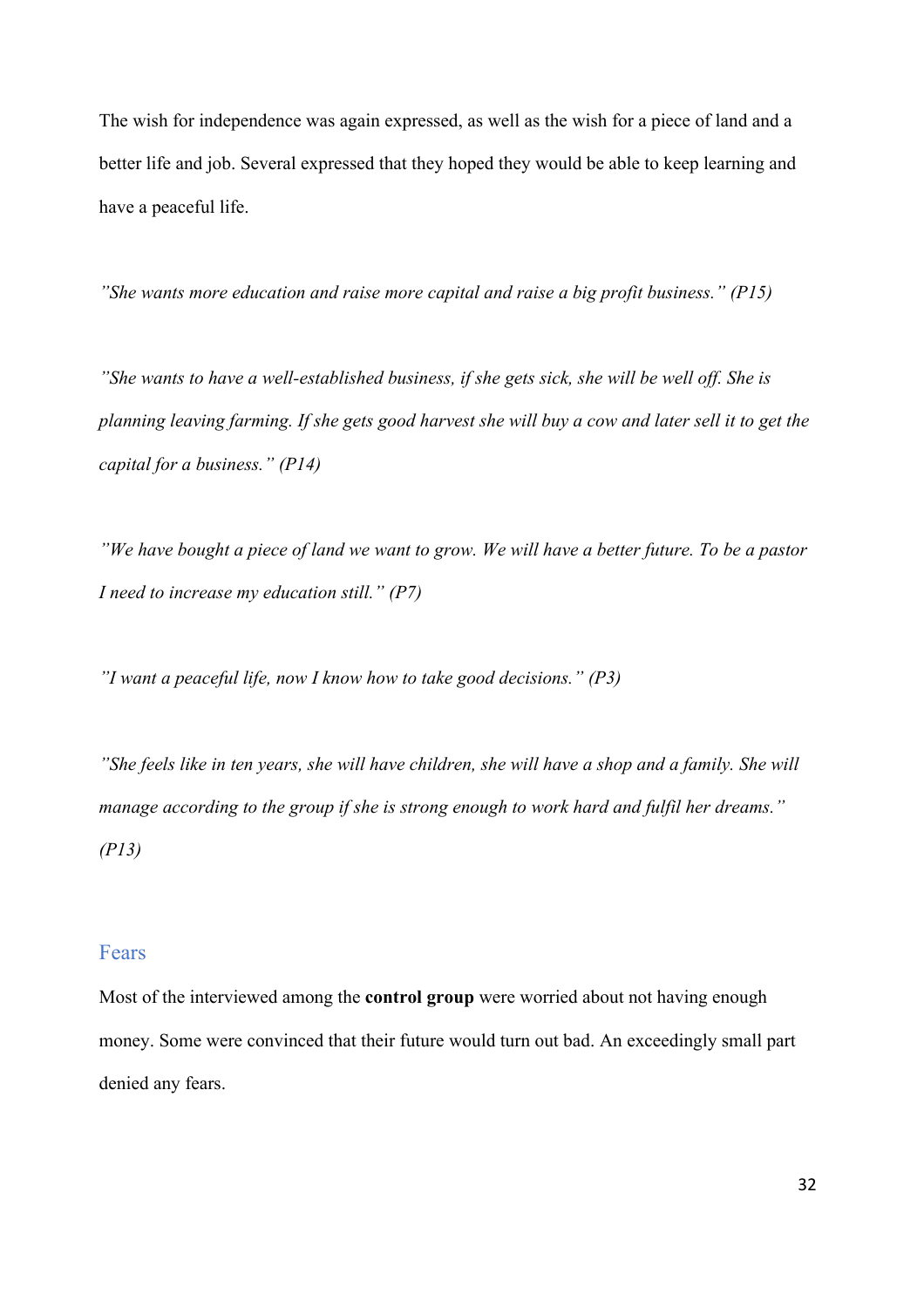*"If somebody can't help her, her future is limited. If she knew how to read and write, she would have had a job, but now she doesn't so she does not see how she will survive." (NP7)*

*"The situation will change if she works hard. If she can get some capital the situation can change, otherwise not. She is worried about the future." (NP12)*

*"If she can get support, the future will be better if she is hard-working, but she is worried about how to get food and about her children's health." (NP19)*

The interviewed among the **intervention group** were less worried about the future, although some were worried about their health and instability in the country.

*"I want to get self-employed, using the knowledge from the course. I have no fear, no worries." (P4)*

*."I am worried for my children, if I die." (P5)*

*"What I'm afraid of is in case there is instability, because that will affect my income and business." (P3)*

#### Essential needs

In the **control group**, every interviewed avowed that they must learn how to read, write and do some counting to be able to make a budget, in order to get a good job and a better income. The need of learning English, to make business contacts, was expressed. Several claimed that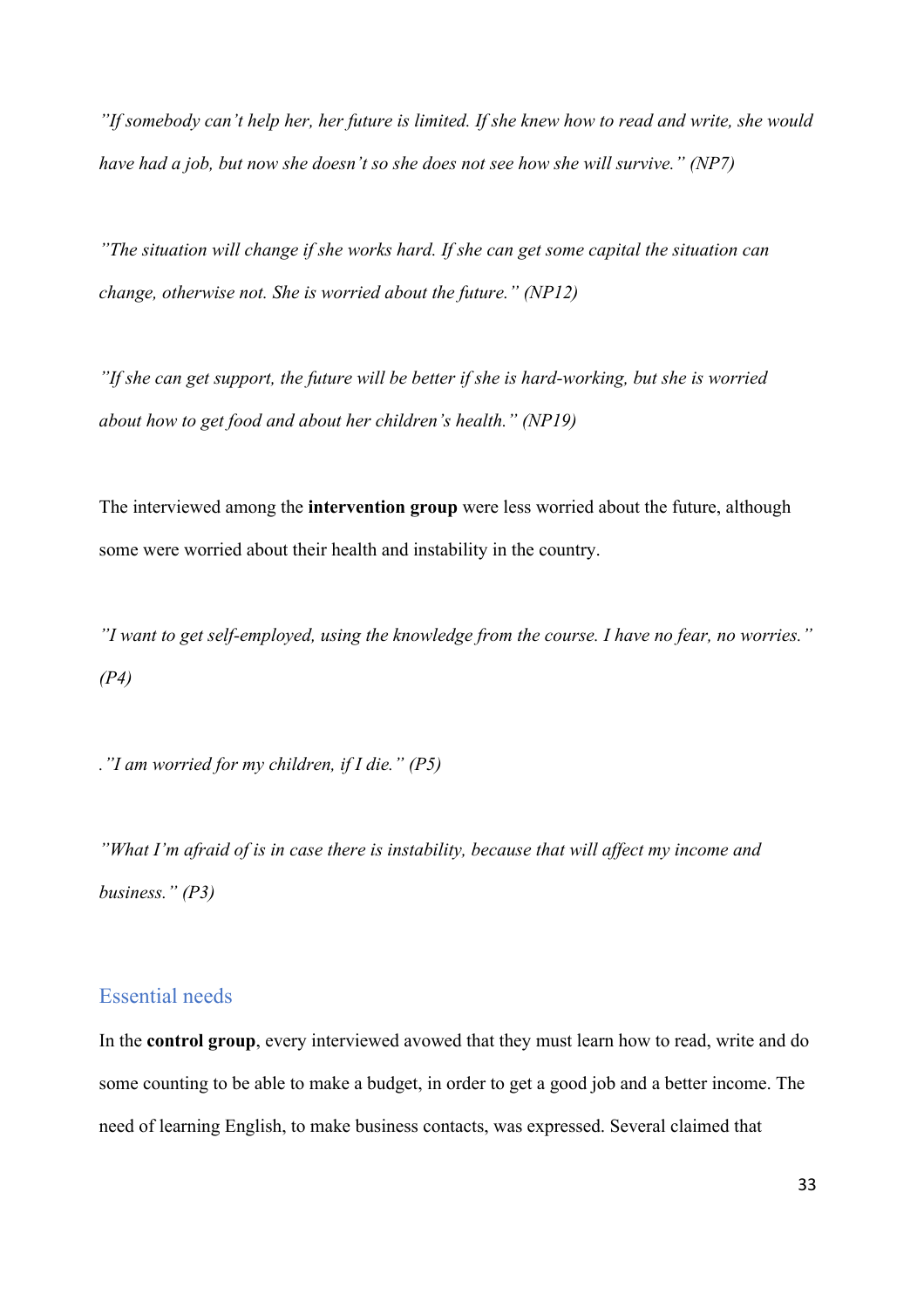someone has to help them, or they must trust God, otherwise there is no future.

*"If she gets something to do she will be better off, but not if she doesn't get help. She wants to*  learn reading and writing and get some skills. Living here in the village, if she could do writing *she could leave a record and balance her business." (NP21)*

*"She prays to God to change the situation, she hopes she will have a better future, if she gets money and start a business she will have a better future." (NP22)*

*"She would like to learn how to read and write and get some skills. It would help her getting a job. She never gets a job without knowing it." (NP18)*

*"If she knew how to read and write she would have a better life, know how to count and have a better job. She cannot reach any place where they talk English and she has to write. If there is a chance to go back to school, she really wants to study and go to higher levels." (NP12)*

Among the **intervention group**, several stated the need of more capital.

*"The next step is to invest in a bigger business than now, but she needs more capital." (P8)*

*"She will be old, always a lady, she will be able to care for herself, she expects to start a business if she gets capital, because now she can count and do a budget." (P9)*

*"She wants to develop herself and the business, but she needs capital." (P10)*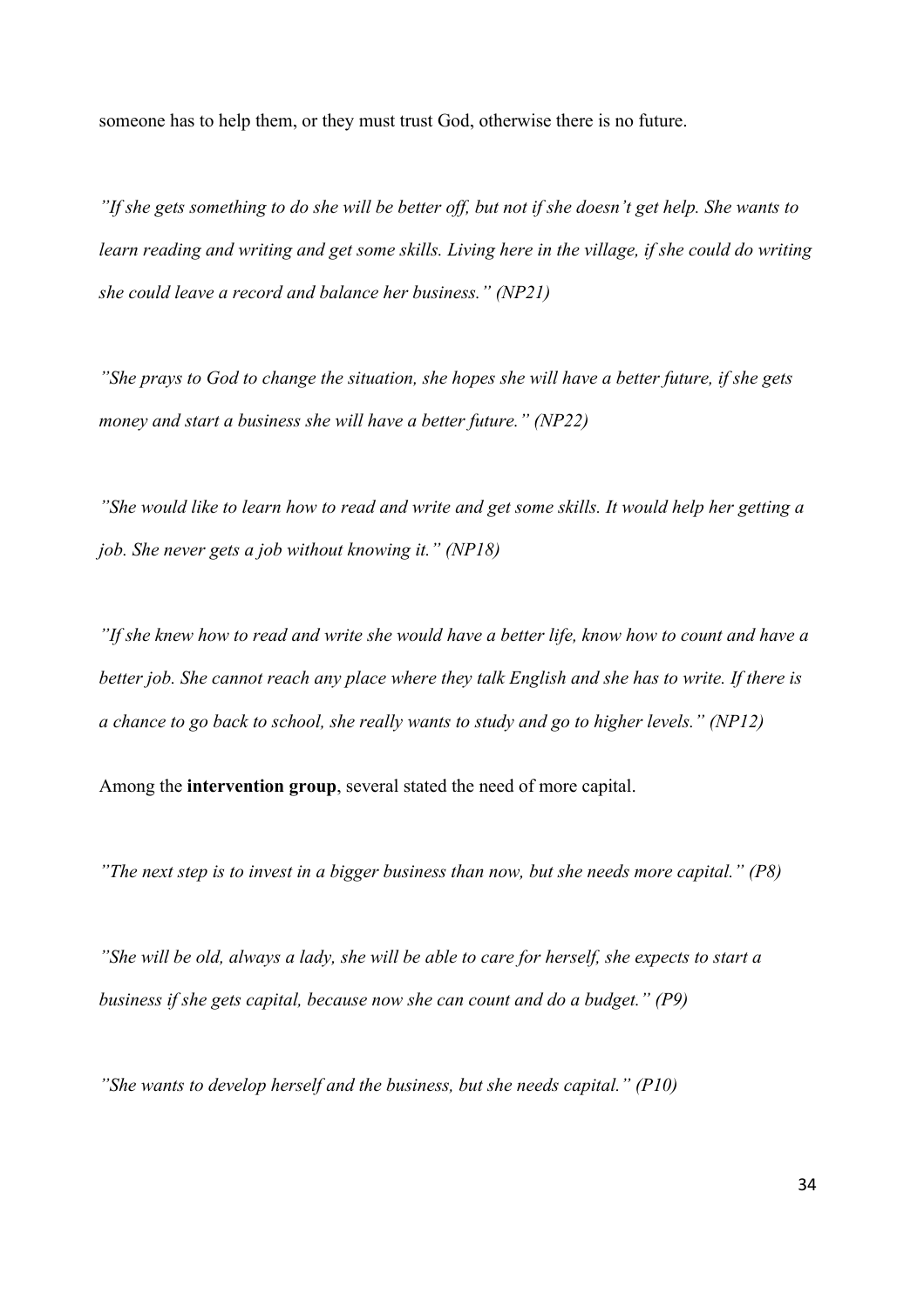### **7.12 Children´s future**

The utmost important things for everyone´s children was getting an education and have a future job. Many of the interviewed in the **control group**, were worried about affording school fees and the children´s health and development.

*"If they don't get any help, they might not continue school, the income is very low." (NP11)*

*"She wants them to be healthy and get an education to get job and help her." (NP19)*

*"She has hopes that the children will study, maybe have a better standard than now." (NP4)*

*"She will struggle so they can go to school, be well off and go to higher levels in school." (NP12)*

Even among the **intervention group**, the most important thing for the children, was having an education. Very few expressed fears about not being able to pay school fees and a vanishing small part admitted their children to have no chance of a good future.

*"If they learn they can get a job in government or employ themselves. They must live a better life, not to be oppressed." (P4)*

*"Worried because she is HIV positive as well as her children. She does not trust their future." (P10)*

*"I want my children to go to school, have good health and have jobs." (P5)*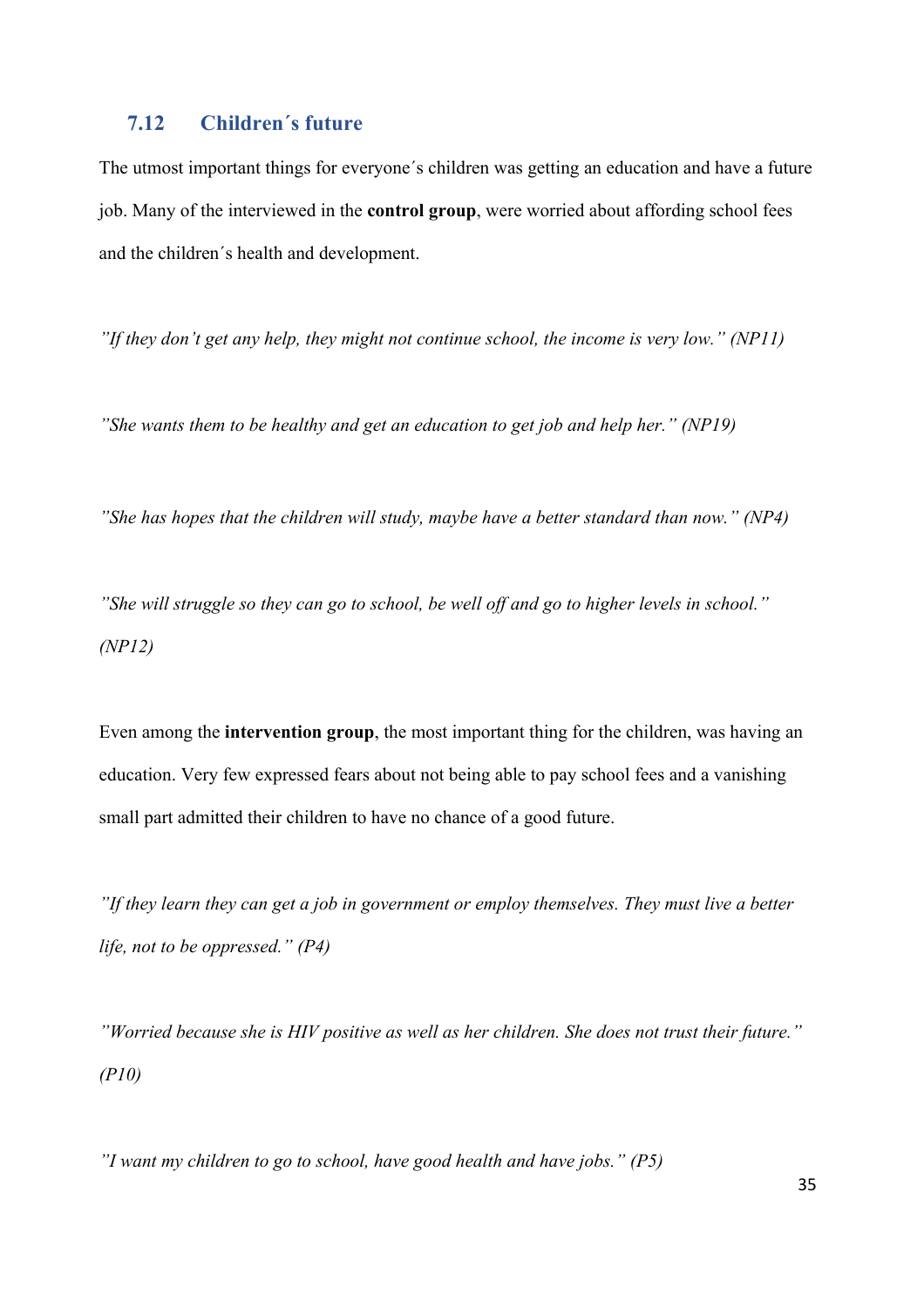### **7.13 Summary of findings**

The biggest worry for the future was lack of money. School fees, were very hard to afford, although everyone was convinced that education is the key to a better future. After having learnt some very basic literacy and arithmetic, the distinguished pattern was that the majority had improved their economy and their children spent more time in school without breaks. It is unclear if children´s school results improved, since the interviewed did not talk about the results. They were more optimistic about the future and felt an ability to take care of their families in a better way, although it was not obvious if they suffered from less illnesses. Over all, the interviewed from the intervention group had the perception that their families' health had improved. The course contributed to involving more family members in decision making processes. A distinct pattern was discerned, that the interviewed felt less discriminated, a better ability to express themselves, a bigger confidence, pride and happiness after the course, but some bullying was also mentioned. Health literacy improved somewhat among the interviewed who had taken the course. Many expressed a better and more varied diet and hygiene situation at home. Most of the interviewed from the control group had not heard about the human rights. After the course, many knew about them, but not very explicitly what they really meant.

## **8. Discussion and methodological considerations**

The interviewed all had in common that they were worried about not having enough money. Many felt hopelessness and a dark future lying ahead, as money is the key to get away from extreme poverty. Without money, you cannot provide for the most basic things in life, such as food, clothes and education for your children. For the interviewed women and men, having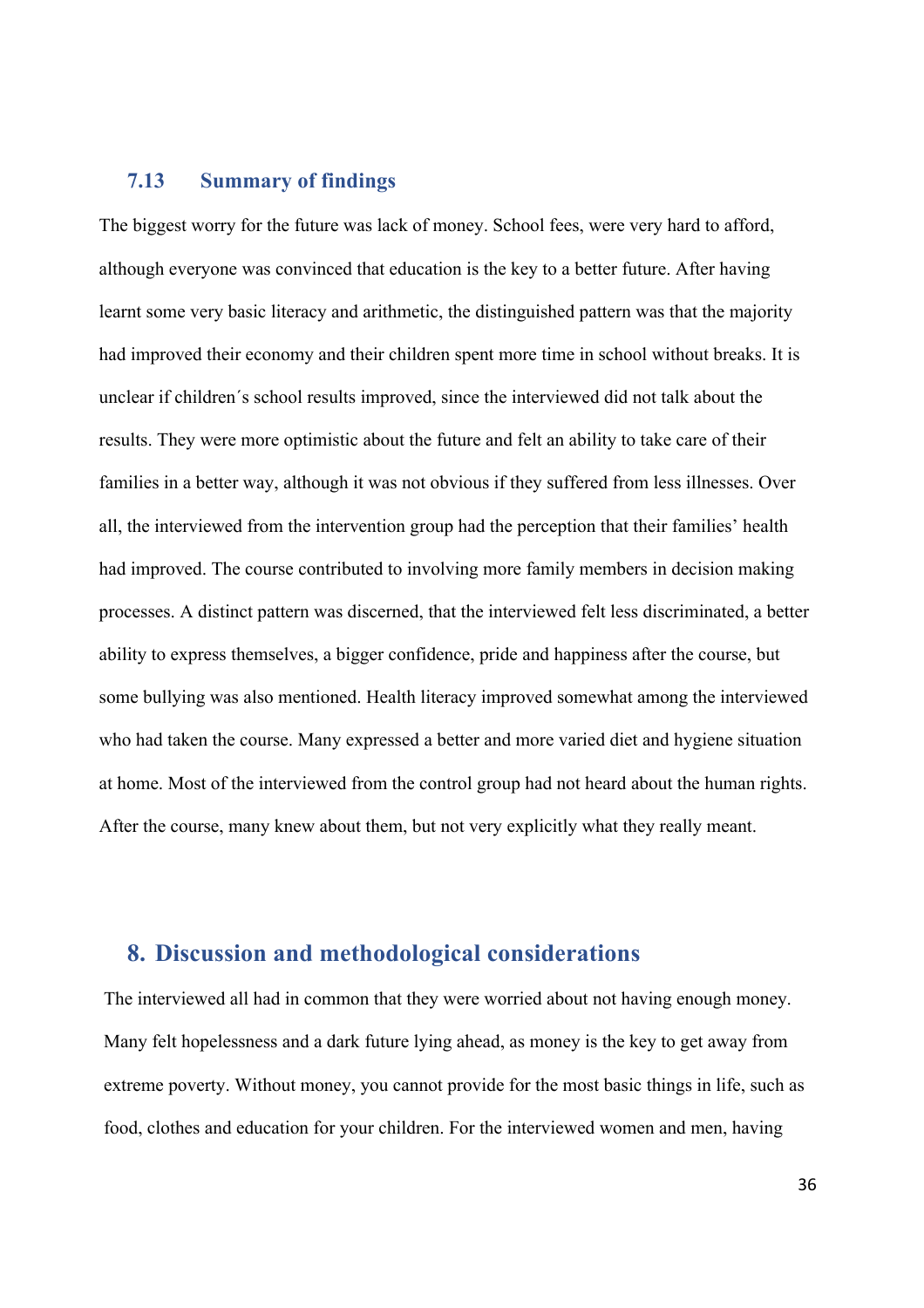money was equal to being happy and having a future, as practically all of their problems were due to having no money at all. The question whether "money buys happiness" was raised in USA, in an analysis of more than 450,000 responses to the Gallup-Healthways Well-Being Index. Emotional well-being, which refers to the frequency of for example joy, stress, sadness, anger and affection that make one´s daily life pleasant or not, rises with an increased income, but not further than an annual income of 75,000 USD. Life evaluation, which refers to the thoughts that people have about their life when they think about it, rises steadily. In conclusion, high income buys life satisfaction and happiness, but only to a certain level(28). For the interviewed women and men in Uganda the desired income would not be remotely at this level, but just enough to feel satisfied with one´s life. For people living in extreme poverty, life satisfaction and a feeling of being economically safe, is what is most desired.

The highest wish for the children´s future and also the biggest worry was the possibility or impossibility for them to go to school. This emphasised all again the basic need in every child´s life, to go to school. The parents were often uneducated themselves, but had learnt from their own experience that without education, you cannot live a decent life. Extreme poverty is linked with poor or no education at all; this was their own lives' bitter truth.

Since almost everyone who had participated in the course had had an improved economy, one must conclude that basic training in reading, writing and arithmetic is of advantage for not only the individual itself, but for her or his family, the forthcoming children and grandchildren and the whole nation. There is no wonder inclusive and equitable education for every child is one of the SDGs. According to UNICEF, education fights poverty and prevents diseases and eliminates disparities of all kinds. Girls marry later and have fewer children. They are more productive at home and participate in economic, social and political decision-making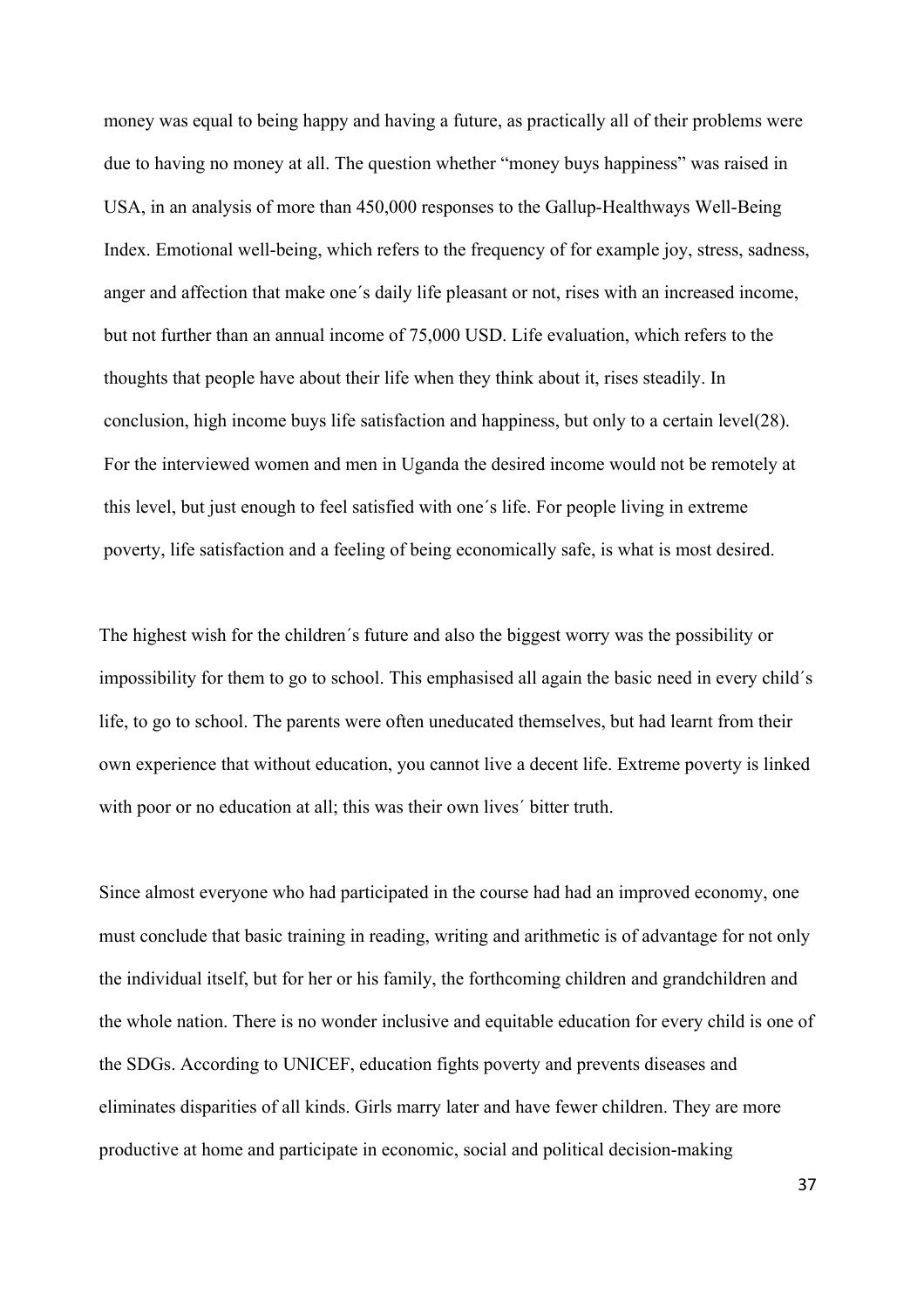processes(29).

There are necessary preconditions, which have to be fulfilled in order to achieve success in learning and being able to implement what is learnt in daily life. Some of the participants among the intervention group, had the skills and the knowledge after having done the course, but then turned sick and thus hindered from developing their business as planned.

*"She has mainly learnt how to count, which is most important… She is doing simple business. Now she is sick though, and cannot work. Feeding at home is difficult. In the course, she understood the importance of putting efforts into the business but she has forgot about it…She learnt a lot but then she became ill and got disturbed...Worried because she is HIV positive as well as her children."* (P10)

The possibility to succeed is also dependant of the authorities´ regulations and intermeddling. Even though you have learnt how to count and make a budget, if you are stopped from executing your work, merely the numeracy knowledge won´t help. The safety situation in community might also be a barrier to work. In and around Kampala, there were a lot of young women being murdered, which frightened the people and kept the women back home instead of working(30).

*"Life situation in community is not good, because they cannot fish anymore, because they are banned. Also, girls and ladies are killed around, so the ladies cannot move around… She felt before, when she worked she felt she had her rights, but now they are killing women and they cannot move around and they cannot fish anymore."* (P12)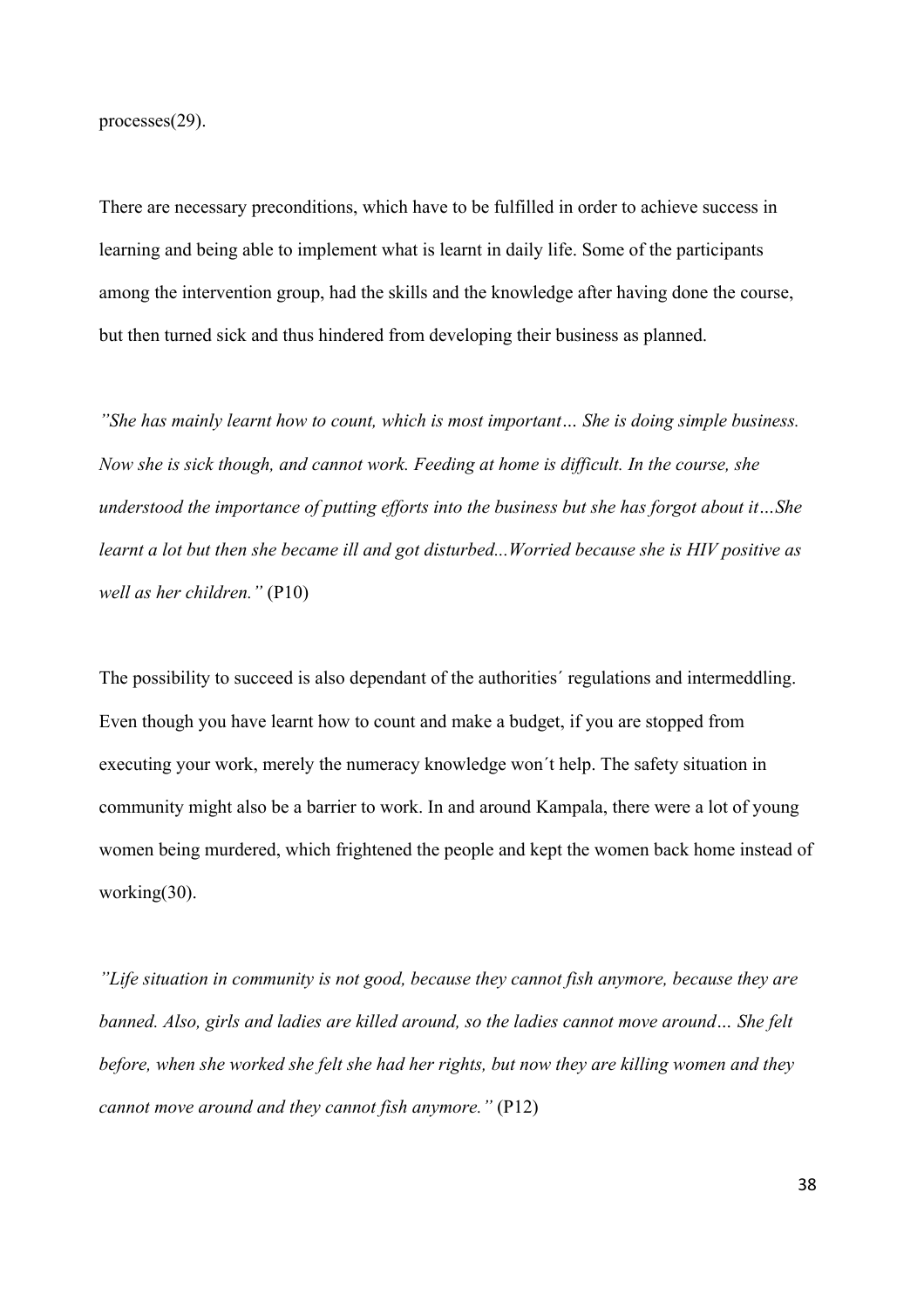More than two thirds from the control group admitted not being able to pay school fees. This indicates school fees as a vast barrier for many families. Other reasons why children are kept from school, for example because they are needed at home or parents don´t see the use of education, evanesce in the lights of this single reason. In 2003, Kenya declared primary school to be compulsory and public schools free. A decade later, nine out of ten under the age of eleven went to school(31).

The intervention group was taught about different diseases like HIV, tuberculosis and diarrhoea. Still, there was no huge difference between the control group and the intervention group. Many of those, who had not gone to the course, had basic knowledge as well. This highlights the effectiveness of spreading knowledge within and outside the classroom and the importance of sharing knowledge within families and communities. A qualitative study in USA demonstrates that students themselves may be powerful health communicators beyond the classroom. Education classes often focus on an instructor imparting knowledge to the students. In this study, empowering students to share their knowledge and experiences, was in focus(32).

Even though many of the interviewed who had not done the course knew some about diarrhoea prevention, the ones who did participate in the course claimed that their life style, regarding hygiene and keeping the home and items clean, had changed only when actually taking part in the course. This indicates that it is not enough only to send a few to school, because you can´t expect other people, who just have heard about necessary life style changes, bear those in mind in a way so that they actually implement them in their daily life.

In the intervention group, many expressed an increased ability to take care of one´s health. This does not mean that objectively, they suffered from fewer illnesses, but subjectively they better and felt healthier. Health is not only physically, but also mentally. A feeling of being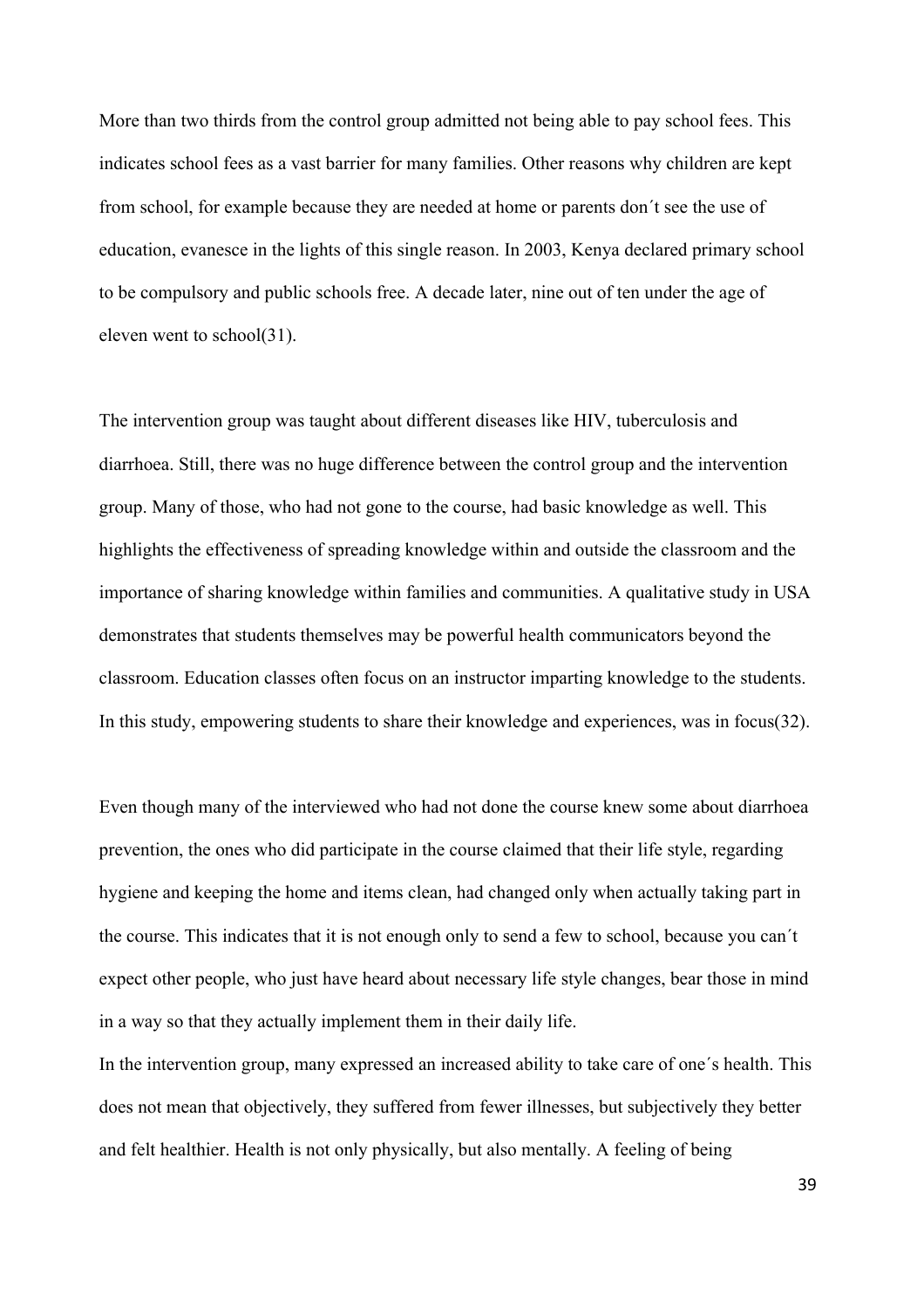unconfident was expressed among the control group. In the intervention group, several felt more independent and able to express themselves. This is one reason why education leads to more women taking part in community life and political decision makings(29).

It is of high importance that people all over the world know about the human rights and amongst them, children´s fundamental right of education. Without people knowing their rights, they cannot request any from politicians and they will remain oppressed. The human rights are a precondition to create social justice and peace. In Kenya, an evaluation was carried out, to assess the impact of empowerment programmes on health and human rights. The result showed a significant increase in knowledge about how to claim the rights and an increased ability to communicate with health care providers and to improve the access to health care and legal aid(33).

After having taken the course, the participants felt that they fit in better in society. They felt more respected and listened to and no longer left behind. Illiteracy increase the risk of being socially behind and detached from the rest of society. Today, as the world is turning digitalised, it is more and more crucial being literate(34). Furthermore, social detachment creates a hazard to become criminal. A quantitative and qualitative study, which assessed the perceptions and experiences young offenders- at a local youth offending service- had of using literacy and communicating with others, revealed that the youths were dissatisfied with their communication skills and literacy ability. They had difficulties in understanding others and a sense of lack of support and gained respect from others(35). In some cases, though, it might be the other way around. The one, who has more knowledge and better results, is the one suffering from bullying by untaught people, who lack education.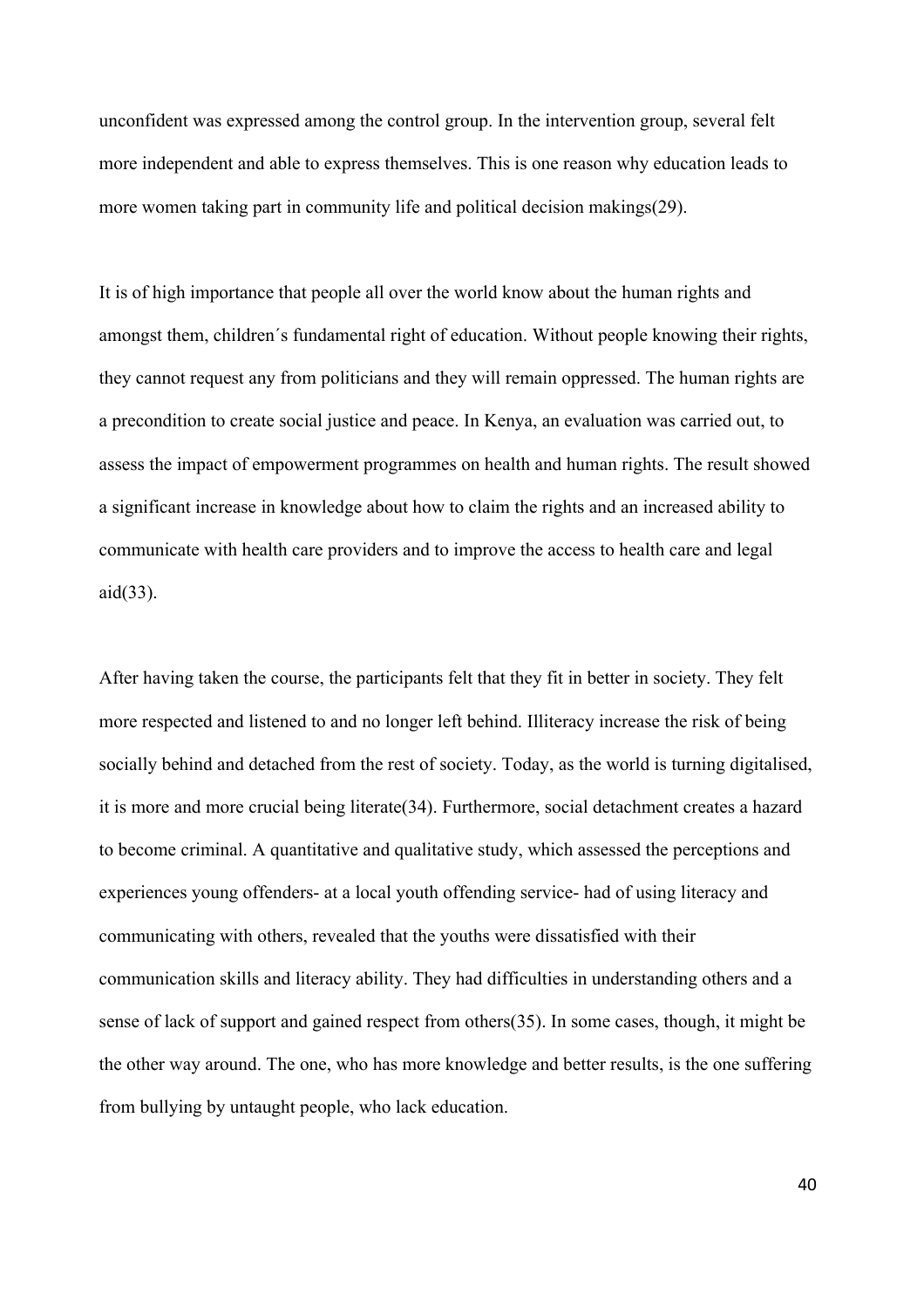*"The people who don't know how to read and write see her very much advanced compared to them. They isolate her and don't want to be near her."* (P21)

It was obvious that some of the interviewed had more literacy and numeracy knowledge than others. The teachers´ different capacity of teaching may have affected the student´s results, as well as what is emphasised during classes. In some villages, the emphasise laid on learning how to count, while the human rights were barely discussed. In other villages, reading, writing and counting etc. were all emphasised and the students learnt a little bit of every subject. The students own ambition and talent, as well as their health and former and actual nutritional status, also matter. The cognitive ability to learn is highly affected by decent dietary and enough sleep as well as physical and mental well-being.

Finally, some methodological considerations and comments regarding the relevance of the setting of the study in relation to Swedish immigrant population. The study population was a sample of people, living in small villages around Lake Victoria. The majority were adult women, between 17 and 56 years old, who had all of them dropped out early from primary school or not attended at all. They had in average three children and the typical home was a shed, made out of wood or mud, without electricity nor running water. Many earned a living by farming, selling vegetables and fish at the local market etc. It is hard to know if the population reflects the population of immigrants, coming to Sweden, but since there are many immigrants with unknown or few years of schooling(13), it is estimated that they have similar backgrounds, as the sampling of the study.

During the interviews, the study subjects and the controls could talk freely and tell as much as they wanted. When they did not know more what to say, some follow-up questions were put in order to make the interview continue and move forward. The follow- up questions consisted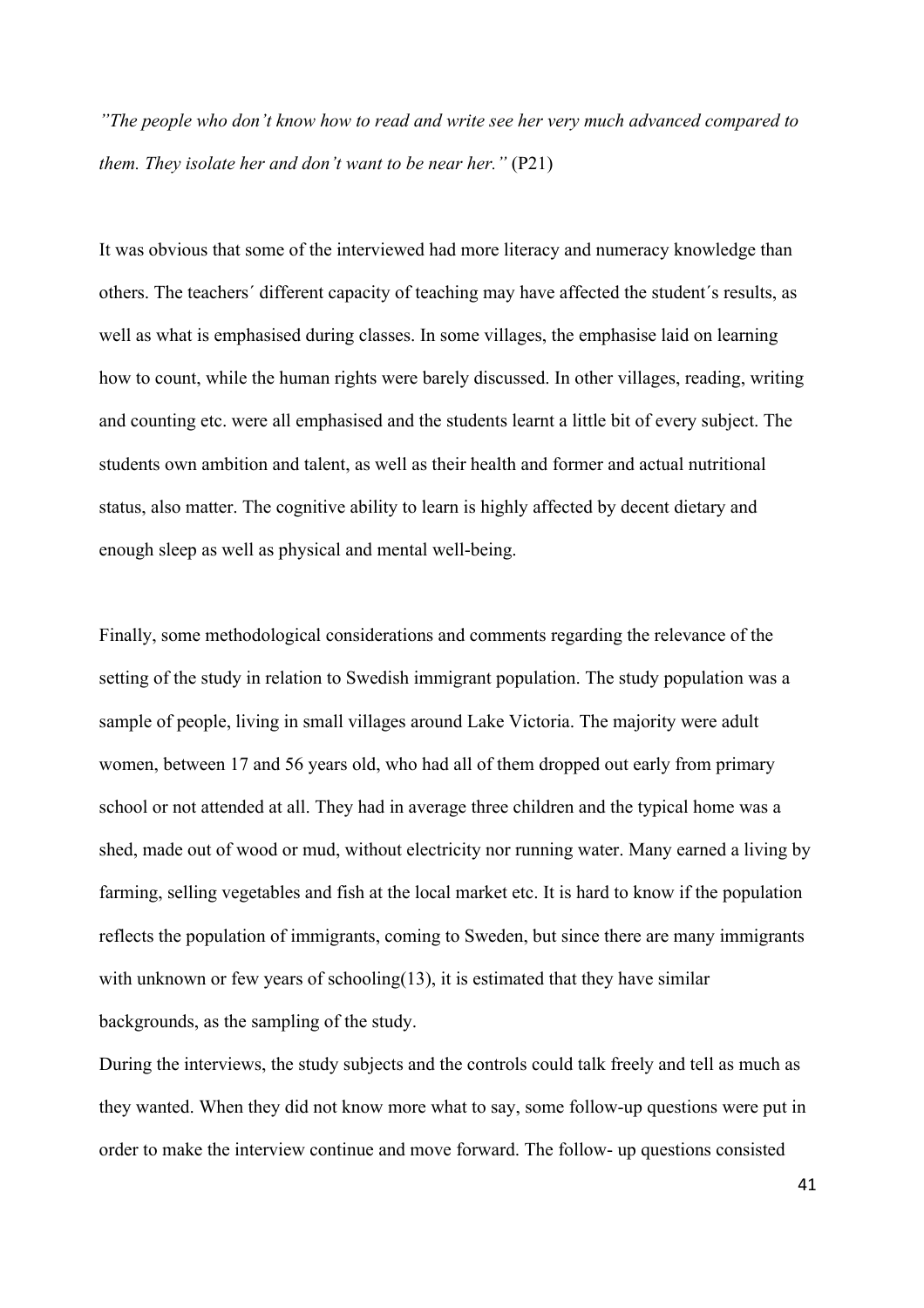for example of interrogatives, such as *Why? How?* to make the interviewed explicate their telling. When the interviewed was considered having talked enough, the interview would continue to the next outcome area.

The leaders of the villages or former teachers had been urged to ask students of the literacy and numeracy course and attendants, if they wanted to take part in the interviews. Clear instructions not to select distinguished people in any way, like very successful students or very poor attendants, had been given, but to ask people randomly. Nevertheless, there is always a risk that specific individuals were selected or avoided, with or without purpose. The study was made in a retrospective way and the study subjects and the control group, should hence be as similar as possible to make it possible to estimate the impact of the course. In order to have a group of study subjects and a control group, as similar to each other as possible, the control group consisted of people who wished to attend the course. Thus, they had the same level of ambition as the study subjects and they lived in the same villages, under the same life conditions.

The study was made as two thesises, in both a qualitative and an additional quantitative way. In the other thesis, written by co-researcher Emelie Efraimsson, who made the quantitative study, the discussion of possible confounders can be read. To investigate possible confounders, factors like sex, age and economic situation were matched, which resulted in a good symmetry between the intervention group and the control group. The populations, on which the studies are based, were all from the same villages, but the interviewed people, subjected to the qualitative study, were fewer. It is therefore estimated that the symmetry between the intervention group and the control group in this qualitative study, is equally good and there are no major confounders, which could possibly explain the results of this study.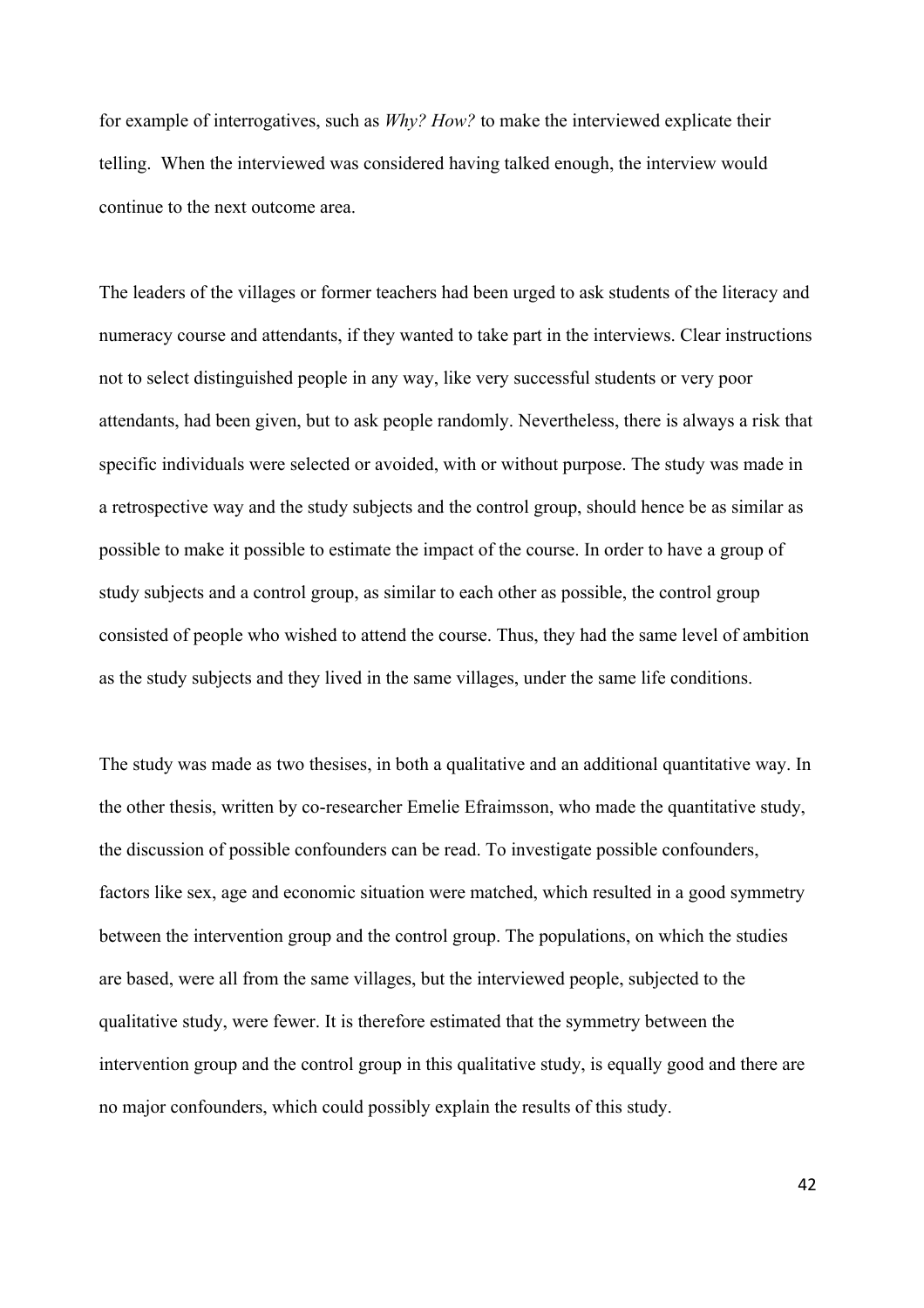The translators were indispensables; otherwise the interviews would not be possible to conduct. A recorder of good quality was used. The transcribed material was hence interpreted based on translations from Luganda to English. There is a risk, that the translators did not fully understand what the interviewed meant to say and hereby translated it into English the best they could. Likewise, the interviewed might not have understood fully the question and could therefore not answer as they would have done, if both parts would have talked their mother tongue. There is also a risk that the translators, who usually worked for CACI, but had never met the students of the course, were biased in their translations and could modify the answers in either a positive or a negative way. They could also make noises, grimaces or give other signals to the person being interviewed, which could possibly manipulate her or him, in order to answer in a way, the translator preferred. The answers would then lose their real signification. Most probable is, though, that the medical student, conducting the interview, would have noticed if the translations did not match the non-verbal communication, like body language and different looks on faces. The answers were also filtered through the transcription from recorded to written English, where there is a risk insinuations or metaphors or linguistic details were lost.

The question whether the interviewed from the control group, would lie and say that they had a miserable life, in order to get some money donated, can be raised. Maybe they thought their chance to become a student of the course, would increase if they pretended they had an extremely hard life. Everybody was therefore obliged to sign a consent form**,** to make sure, they had all understood that nobody would be payed or receive any profit, by taking part in the interviews. Besides, the course had stopped taking place, due to lack of funding, which further strengthened the understanding, that nobody would have a better chance to become a student.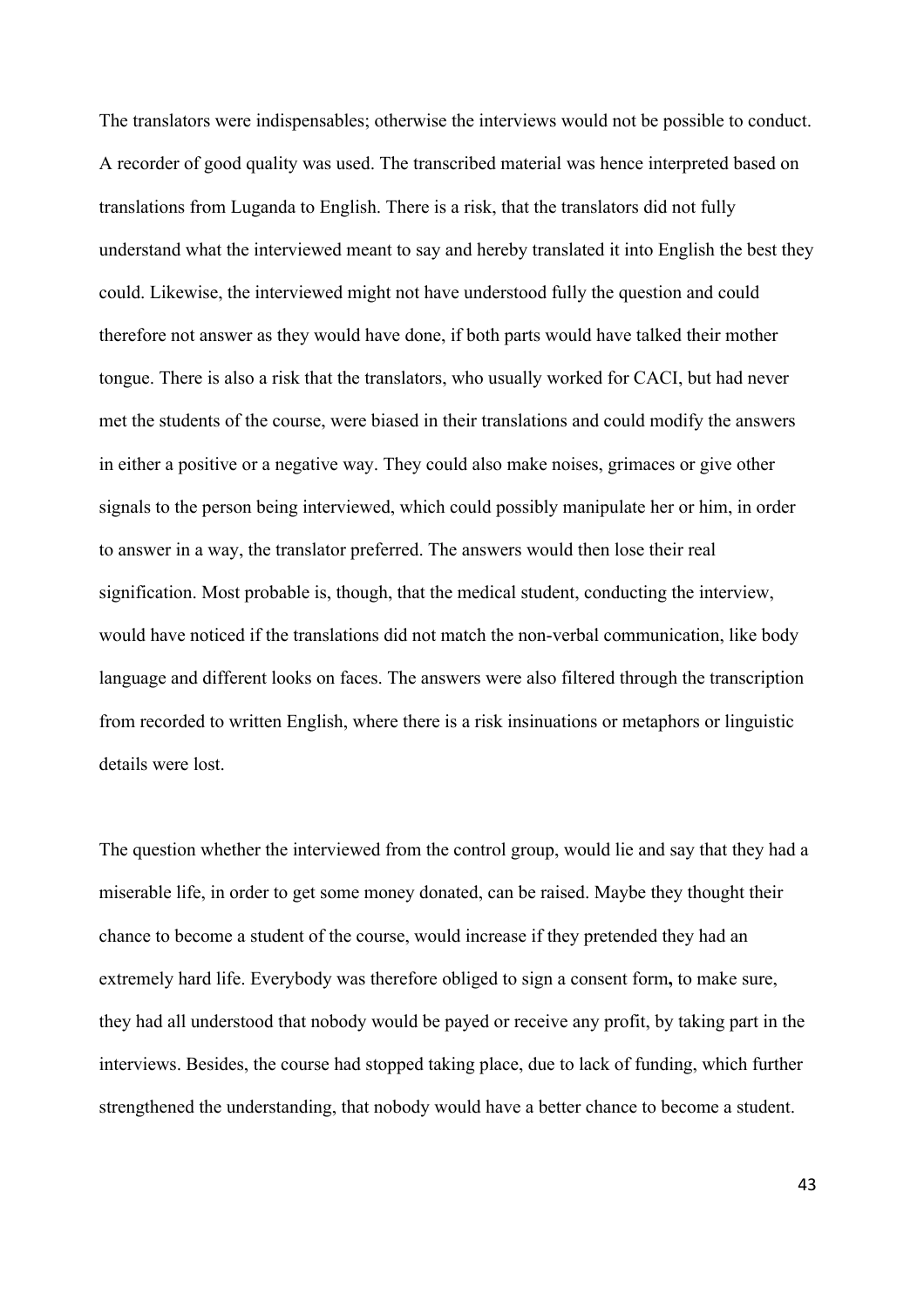The study was based on semi-structured in depth- interviews. A qualitative method with inductive onset was used in order to make an unbiased and deep interpretation of the interviews. An alternative would be, instead of interviewing 22 individuals each from the control group and the intervention group, interviewing fewer during a longer time. Maybe the information would be deeper and more detailed from everyone interviewed. The analysing could have been done after every single interview, instead of doing it in the end. That could have given thoughts of new questions, which would have been interesting to put forward. For example, the question about boiling water or not, could have been put more straight forward, in order to assess whether the interviewed just knew that they should boil water but did not implement it in their daily life or if they actually did boil water every day.

In qualitative studies based on interviews, the researcher is deeply involved in collecting and analysing data. The method is hence more subjective, than for example a classic experiment. There is hereby a risk, that the researcher would only focus on the positive outcomes by taking a literacy and numeracy course. Despite the ambition of being objective and open-minded, the mere wish to find some positive findings in the intervention group, would therefore affect the whole result of the study. An accurate description of the method is therefore of utmost importance.

## **9. Conclusions**

Learning basic reading, writing and arithmetic can change one´s life considerably. For an individual, living in absolute poverty, some basic knowledge might be the key to a decent future. Most of all, the economy improves, which is crucial, to afford school fees, medications, food and clothes and essential items for one´s home. With a higher income, the future generations will also have a chance of a better life. Children with a good nutritional status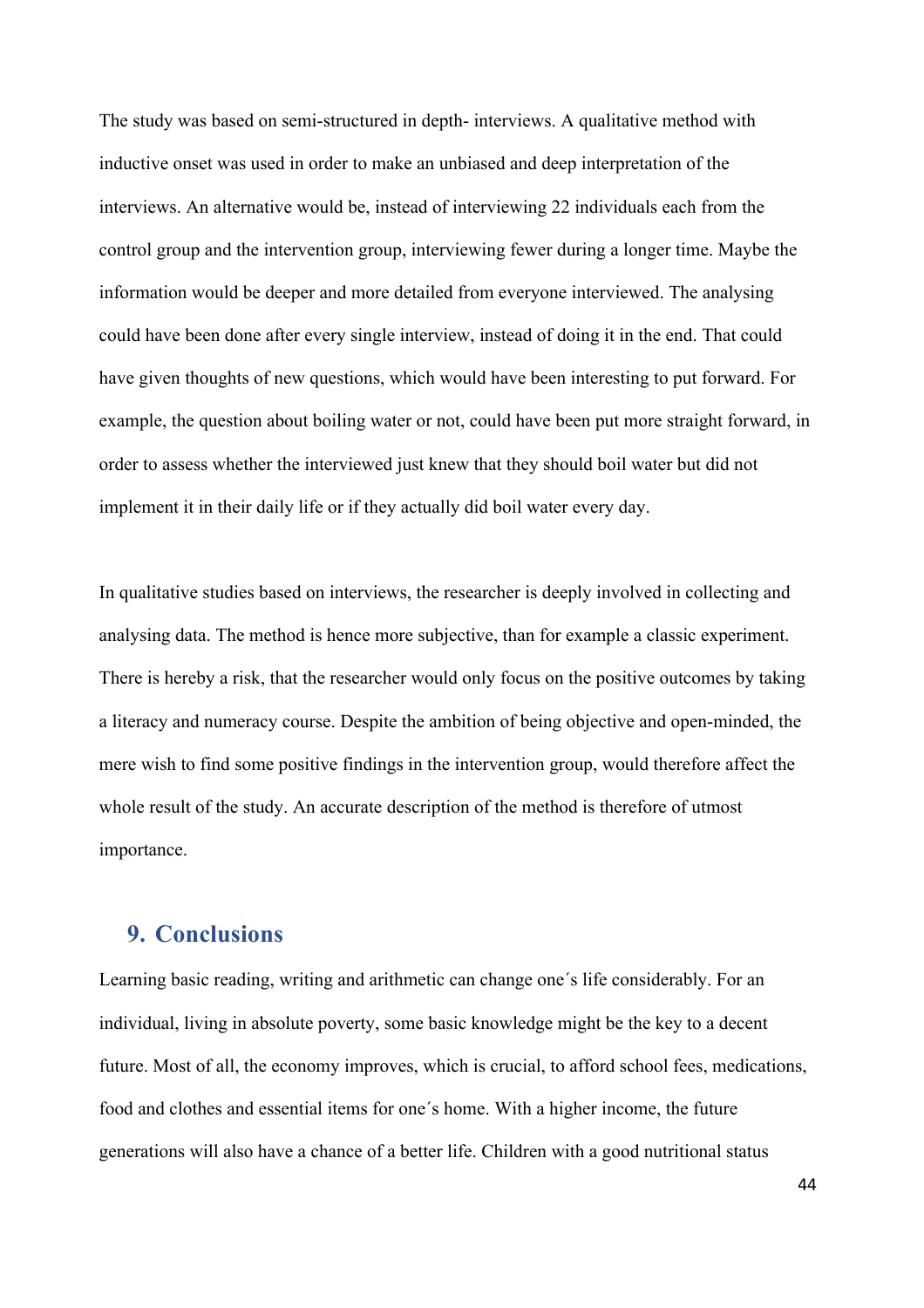will have the possibility to develop cognitively and with an uninterrupted school attendance, they will have future jobs. The days are gone, when people could be part of the local and international community, being illiterates. Even on a national level, raising people living in extreme poverty, to a slightly higher level, making sure they all know basic reading, writing and arithmetic, should be highly desirable. The developed countries all have in common a high literacy rate. An inclusive and equitable education for all, is therefore a Sustainable Development Goal (SDG4), with deadline 2030.(29) The school fees are for many families, living in extreme poverty, a very big problem, making school attendance impossible. In order to reach an inclusive and equitable education for all, school ought to be free. Further studies on this subject, should be made in other contexts as well. Relative poverty is a reality in countries like Sweden, and it is well known, due to extensive criminology research, that criminality is linked to poverty, social detachment, low socioeconomic status, hard childhood living conditions and other risk factors(36). In developed countries, like Sweden, the integration work would be promoted by assessing how adult literacy and numeracy training, among illiterate immigrants, affects their possibilities of being part of society and have a decent future.

## **10. Populärvetenskaplig sammanfattning**

#### Examensarbete, Läkarprogrammet

*Hur läs,- skriv- och räknekunskaper påverkar livet på landsbygden i Uganda, en kvalitativ studie* 

**Bakgrund:** Läskunnighet är en mycket viktig hälsofaktor och nödvändigt i kampen mot fattigdom. Det uppskattas att 750 miljoner vuxna människor är icke-läskunniga och majoriteten finns i Sub-Sahararegionen. Det är ett av FN:s globala mål för hållbar utveckling att alla unga och de flesta vuxna ska uppnå läs- och räknekunskaper till 2030(1).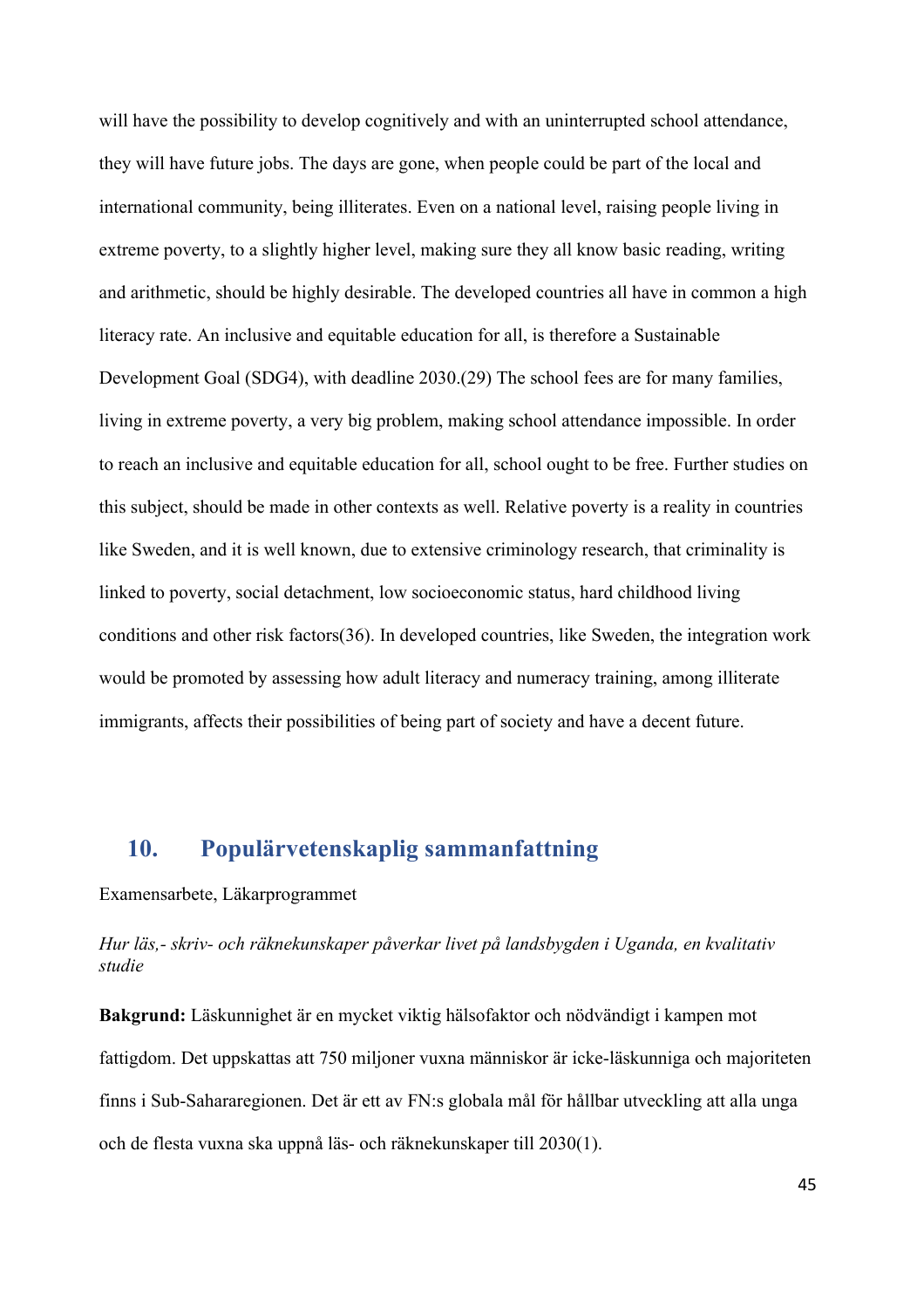**Målsättning:** Att utvärdera effekten av basal utbildning inom läs- och räknekunskaper bland helt eller delvis illitterata vuxna, på landsbygden, i Uganda.

**Metod:** Retrospektiva djupintervjuer med 21 subjekt och 22 kontroller. Subjekten, som i stor majoritet var kvinnor med en medelålder på 33.5 år, hade alla gått minst två års vuxenutbildning och kontrollerna, som också i stor majoritet var kvinnor med en medelålder på 32.5 år, var alla sökande till kursen. De kom alla från samma byar, var i samma åldersspann och levde under samma levnadsvillkor. Medverkande vid intervjuerna var författaren till studien, en tolk som översatte från luganda till engelska och intervjuobjektet. Före intervjun skrevs ett kontrakt under, att medverkandet var frivilligt och inte innefattade någon ersättning. Intervjuerna spelades in och transkriberades till skriven engelska. En kvalitativ innehållsanalys användes vid bearbetning av data.

**Resultat:** De intervjuades största oro var att inte ha nog med pengar för det mest basala, såsom mat, kläder, mediciner och skolavgifter. Subjekten förbättrade i de flesta fall sin ekonomi avsevärt, efter att de hade lärt sig basal läsning och räkning. De var, i jämförelse med kontrollgruppen, betydligt mer optimistiska inför framtiden och deras barn kunde tillbringa mer obruten tid i skolan. Subjekten menade att de efter kursen kunde göra sin röst hörd och hade mer inflytande i hemmet och i samhället. Det sociala livet förbättrades positivt för majoriteten och de kände sig mindre diskriminerade, men en del blev mobbade av bybor som inte hade gått kursen. Subjekten uttryckte att de kunde ta hand om sin familj på ett bättre sätt och att kosten samt hygienen hade förbättrats, men jämfört med kontrollgruppen var det inte uppenbart om familjemedlemmarna var friskare. Kunskaper om sjukdomar och prevention, hade inte heller uppenbart förbättrats efter kursen.

**Slutsats:** För människor i extrem fattigdom, kan basal läs- och räknekunskaper vara nyckeln till en dräglig framtid. Subjekten i studien uppgav förbättrad ekonomi och mer inflytande. Barnens skolgång ökade och härav får även kommande generationer en chans till ett bättre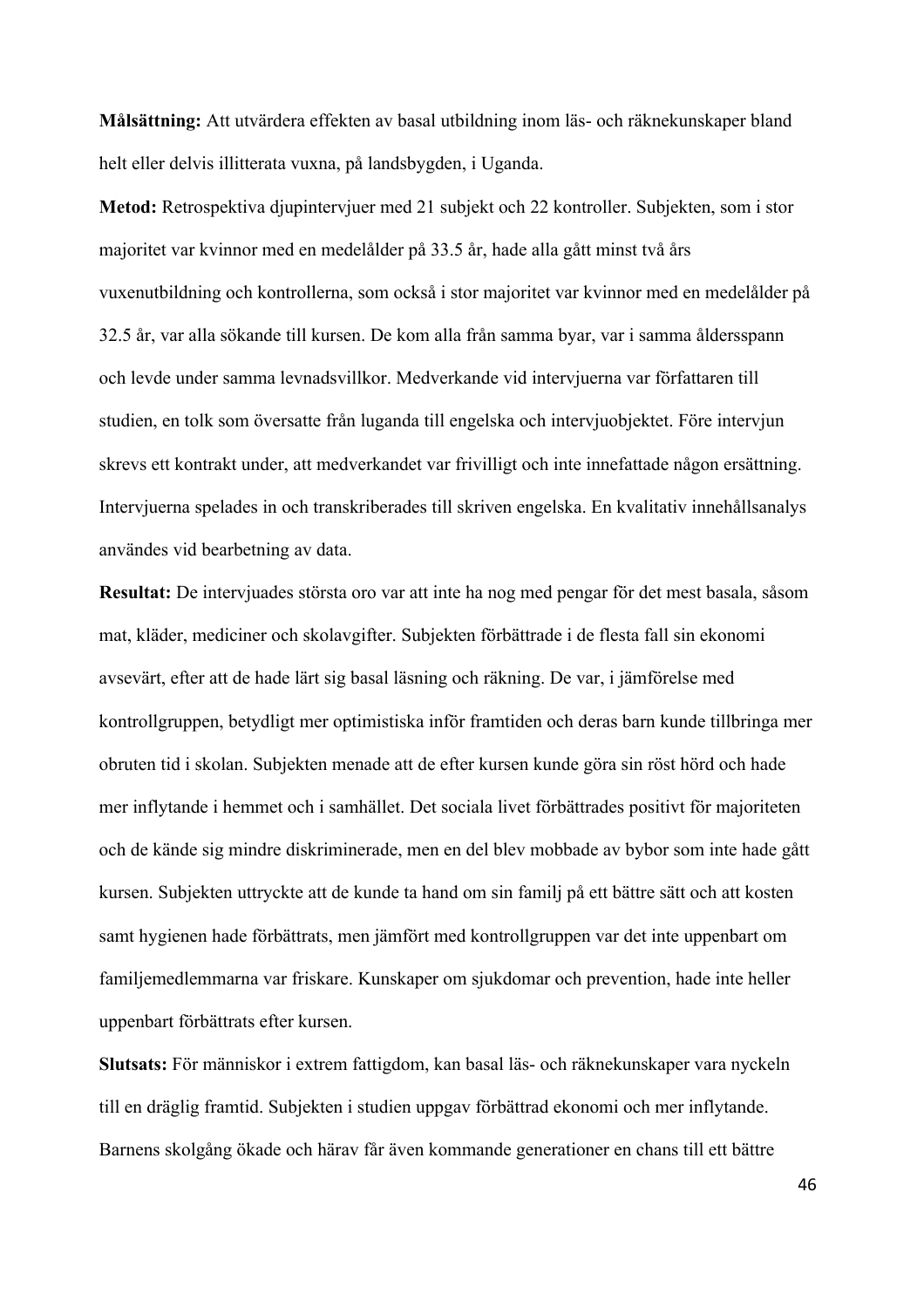liv. Ytterligare studier i andra kontexter bör göras för att öka kunskapen om värdet av vuxenutbildning.

## **11. Acknowledgement**

The author of this thesis would like to express the greatest appreciation to Change African Child International, including among others Resty Kezabu Mutaawe and Irene Kinayenzire, for doing a wonderful job for the future of the youths of Uganda, as well as the enthusiasm, guidance and help with making it possible to accomplish this project. She would also like to thank her Swedish supervisor Henrik Sjövall, for the persistence and optimism as well as all support and advices. Additional thanks to co- supervisor Aloysius Mutebi at Makarere University and Hélène Boethius, ALEF, who helped us get in touch with CACI. A special thank you, to Emelie Efraimsson for an excellent teamwork and many happy memories.

## **12. References**

1. UNESCO. Education and Literacy UNESCO Institute of Statistics2017 [Assessed 171010]. Available from: http://uis.unesco.org/en.

2. UNESCO. Uganda UNESCO Institute of Statistics2017 [Assessed 171010]. Available from: http://uis.unesco.org/country/UG.

3. Weitzman A. The effects of women's education on maternal health: Evidence from Peru. Social science & medicine (1982). 2017;180:1-9.

4. Behrman JA PA, Palermo T. Does Keeping Adolescent Girls in School Protect Against Sexual Violence? Quasi-Experimental Evidence From East and Southern Africa. J Adolesc Health 2017;60(2):184-90.

5. Melton C GC, Holmes GN, Brown L, Bailey J. Health literacy and asthma management among African-American adults: an interpretative phenomenological analysis. Journal of Asthma 2014;51(7):703-13.

6. Yee LM SM. The role of health literacy and numeracy in contraceptive decisionmaking for urban Chicago women. J Community Health 2014;39(2):394-9.

7. Horn A VD, Messer M, Schaeffer D. [Strengthening health literacy of people with migration background: results of a qualitative evaluation]. Bundesgesundheitsblatt-Gesundheitsforschung-Gesundheitsschutz. 2015;58(6):577-83.

8. Moyi P. Primary School Attendance and Completion Among Lower Secondary  $\frac{47}{100}$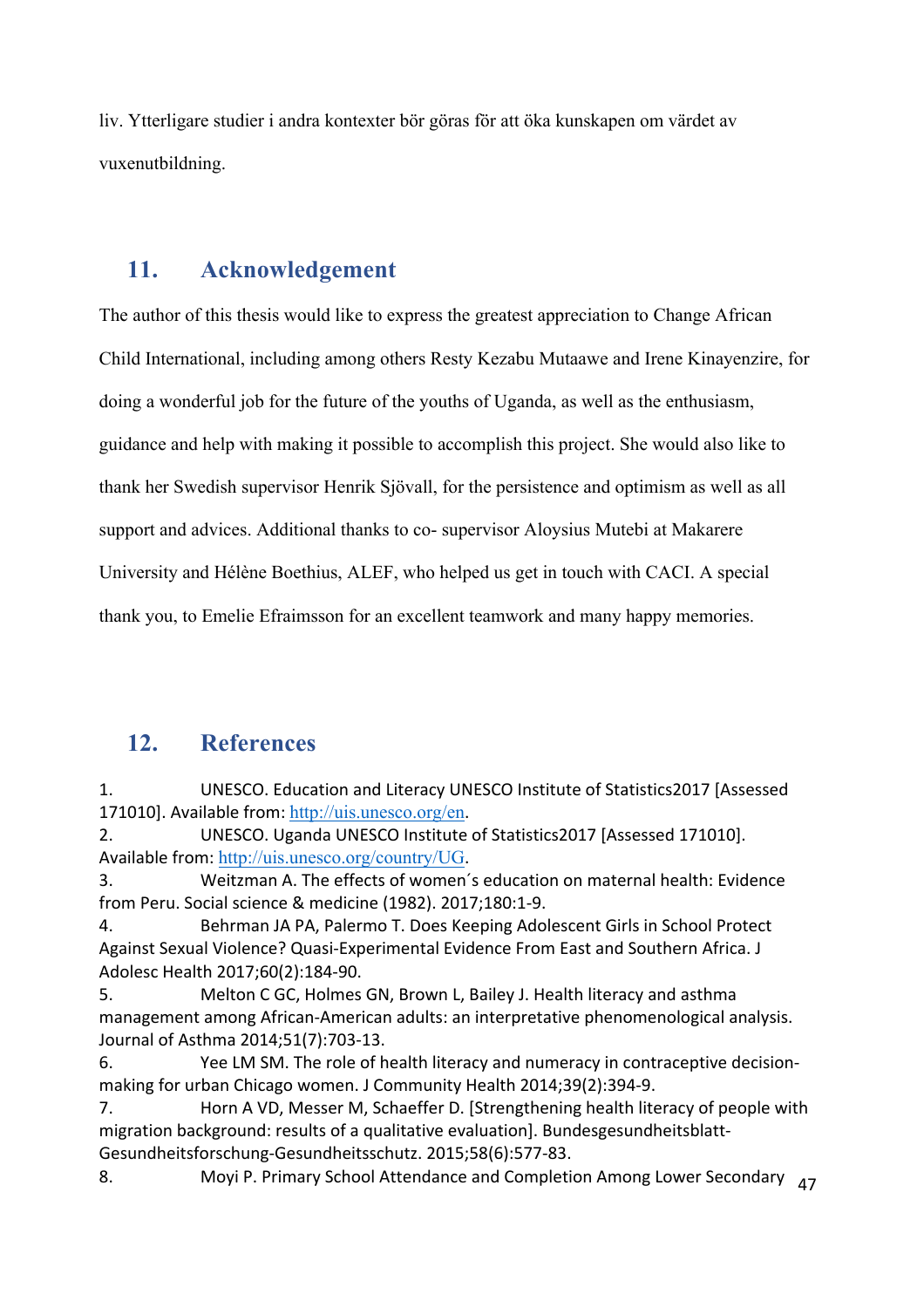School Age Children in Uganda. Current Issues in Education. 2013;16:1-16. 9. Karlsson L. Utbildning Utrikespolitiska Institutet2016 [Assessed 171012]. Available from: https://www.ui.se/landguiden/lander-och-omraden/afrika/uganda/utbildning/ 10. UNICEF. Uganda 2017 [Assessed 171012]. Available from: https://data.unicef.org/country/uga/. 11. Karlsson L. Modern historia Landguiden2017 [Assesed 171015]. Available from: https://www-ui-se.ezproxy.ub.gu.se/landguiden/lander-och-omraden/afrika/uganda/modernhistoria/. 12. Lindahl Y. Sverige Utrikespolitiska Institutet2017 [Assessed 171016]. Available from: https://www-ui-se.ezproxy.ub.gu.se/landguiden/lander-ochomraden/europa/sverige/oversikt/. 13. Inger Huggare KEL, Karin Lundström, Lotta Persson, Richard Öhrvall. Integrationen beskrivning av läget i Sverige: Statistiska centralbyrån 2008 [Assessed 171210]. Available from: http://www.scb.se/statistik/\_publikationer/LE0105\_2008A01\_BR\_BE57BR0801.pdf. 14. Migrationsverket. Asylsökande- de största länderna 2017 [Assessed 171210]. Available from: https://www.migrationsverket.se/Om-Migrationsverket/Statistik/Asylsokande---de-storsta-landerna.html. 15. Damaskus Sa. [Assessed 171210]. Available from: http://www.swedenabroad.com/sv-SE/Ambassader/Damaskus/Landfakta/Om-Syrien/. 16. UNICEF. Iraq, Statistics UNICEF; 2013 [Assessed 171210]. Available from: https://www.unicef.org/infobycountry/iraq\_statistics.html. 17. UNICEF. Eritrea, Statistics Internet 2013 [Assessed 171210]. Available from: https://www.unicef.org/infobycountry/eritrea\_statistics.html. 18. UNESCO. Media services 2017 [Assessed 171210]. Available from: http://www.unesco.org/new/en/media-services/singleview/news/how a literacy programme in somalia changed the life of a te/. 19. INTERNATIONAL CAC. Internet2017 [Assessed 171020]. Available from: http://www.cac-international.org. 20. WBG. Poverty Overview The World bank2016 [Assessed 171210]. Available from: http://www.worldbank.org/en/topic/poverty/overview. 21. Karlsson L. Sociala förhållanden Utrikespolitiska institutet2017 [Assessed 171215]. Available from: https://www-ui-se.ezproxy.ub.gu.se/landguiden/lander-ochomraden/afrika/uganda/sociala-forhallanden/. 22. Wakiso district Uganda Travel Guide [Assessed 171215]. Available from: http://www.ugandatravelguide.com/wakiso-district.html. 23. Danielson E. Kvalitativ innehållsanalys. In: (Red. MH, editor. Vetenskaplig teori och metod: från idé till examination inom omvårdnad: Lund: Studentlitteratur; 2012. p. s.329-43. 24. Trost J. Kvalitativa intervjuer: Lund: Studentlitteratur 2010. 25. Graneheim U.H LB. Qualitative content analysis in nursing research: concepts, procedures and measures to achieve trustworthiness. Nurse Education Today. 2004;24(2):105-12. 26. K. Krippendorff. Content Analysis. An Introduction to its Methodology London: Sage Publications Ltd; 1980. 27. Q.M. Patton. How to use Qualitative Methods in Evaluation. Newsbury Park, London, New Dehli Sage Publications inc; 1987.

28. Kahneman D DA. High income improves evaluation of life but not emotional